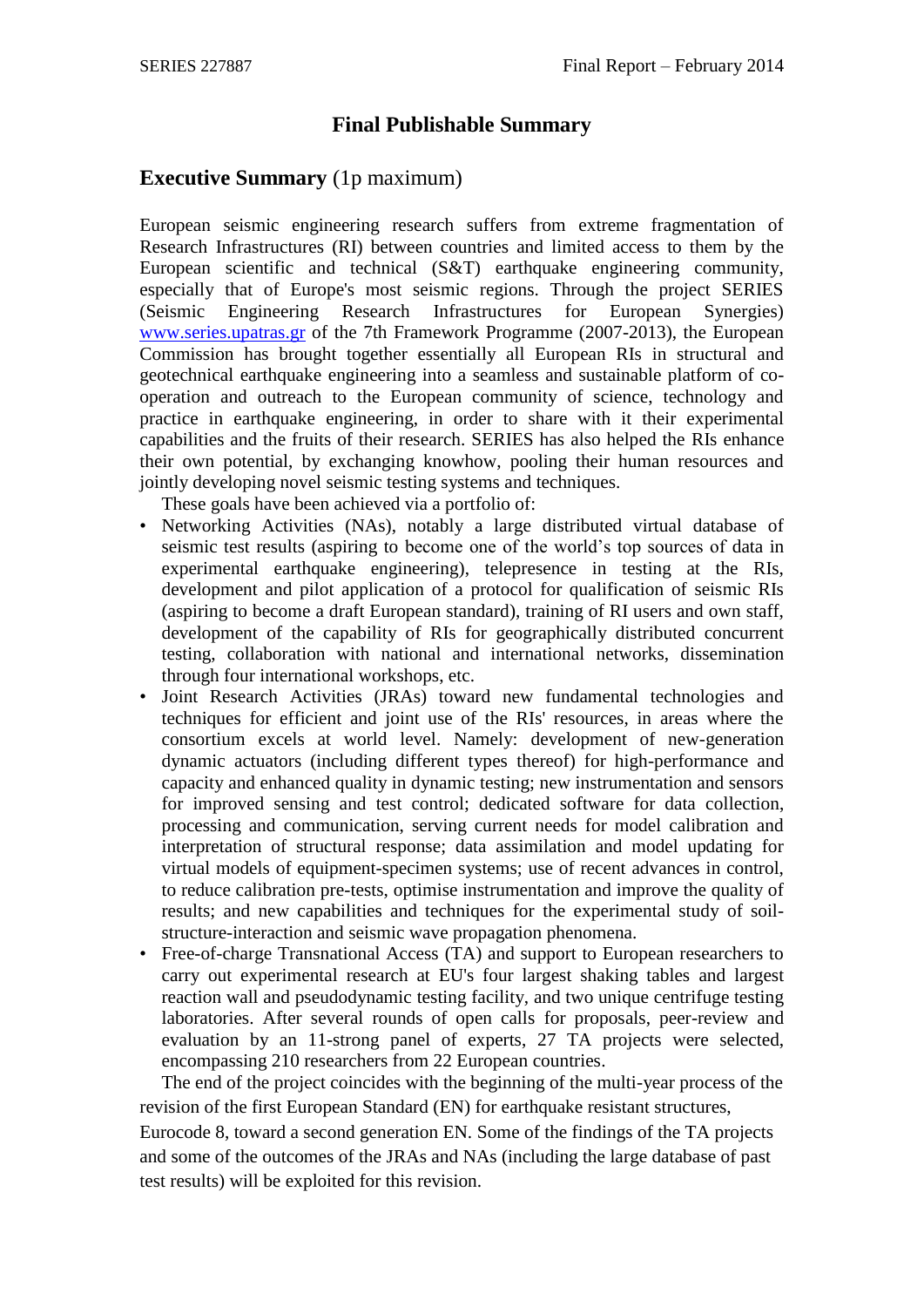# **Project context and main objectives** (4p maximum)

Despite large investments over the past decades, European seismic engineering research suffers from extreme fragmentation of Research Infrastructures (RI) between countries and limited access to them by the scientific earthquake engineering community, especially that of Europe's most seismic regions. There is no hub for seismic engineering research, because individually none of Europe's research infrastructures has the critical mass of people and the broad range of experimental capability or expertise needed for major breakthroughs in the state-of-the-art.

The goal of the European Commission (EC) is to bolster the efficiency of research facilities and the human capital in earthquake engineering, by sharing infrastructures and resources across Europe in the framework of the 53-month project SERIES (Seismic Engineering Research Infrastructures for European Synergies, (Seismic Engineering Research Infrastructures for European Synergies, [www.series.upatras.gr\)](http://www.series.upatras.gr/), funded by the Seventh Framework Programme of the European Commission for Research (2007-2013).

The SERIES project has addressed the fragmentation, inefficiency and sub-optimal use of European research infrastructures by creating a 23-strong partnership of the major European players in earthquake engineering and opening up the top research infrastructures to the wider European earthquake engineering research community. SERIES brings together that community via a portfolio of:

- Networking Activities:
	- a large distributed (virtual) database of test results;
	- telepresence in testing;
	- standards, protocols and criteria for qualification of seismic research infrastructures;
	- $-$  training of users of the infrastructures;
	- capability for geographically distributed concurrent testing;
	- collaboration with national and international initiatives;
	- dissemination through four international workshops, etc.
- Free-of-charge Transnational Access (TA) and support to European researchers to carry out experimental research at:
	- EU's four largest shaking tables:
	- EU's largest reaction wall and pseudodynamic (PsD) testing facility and
	- two unique centrifuge testing laboratories.
- Joint Research Activities, toward new fundamental technologies and techniques for efficient and joint use of seismic research infrastructures, in areas where the consortium excels at world level:
	- development of new-generation dynamic actuators (including combination of different types of actuators) for high-performance and capacity, and enhanced quality in dynamic testing;
	- new instrumentation and sensors for improved sensing and test control; dedicated software for data collection, processing and communication, serving current needs for model calibration and interpretation of structural response;
	- data assimilation and model updating for virtual models of equipment-specimen systems;
	- use of recent advances in control, to reduce calibration pre-tests, optimise instrumentation and improve the quality of results;
	- new capabilities and techniques for experimental study of soil-structureinteraction and seismic wave propagation phenomena.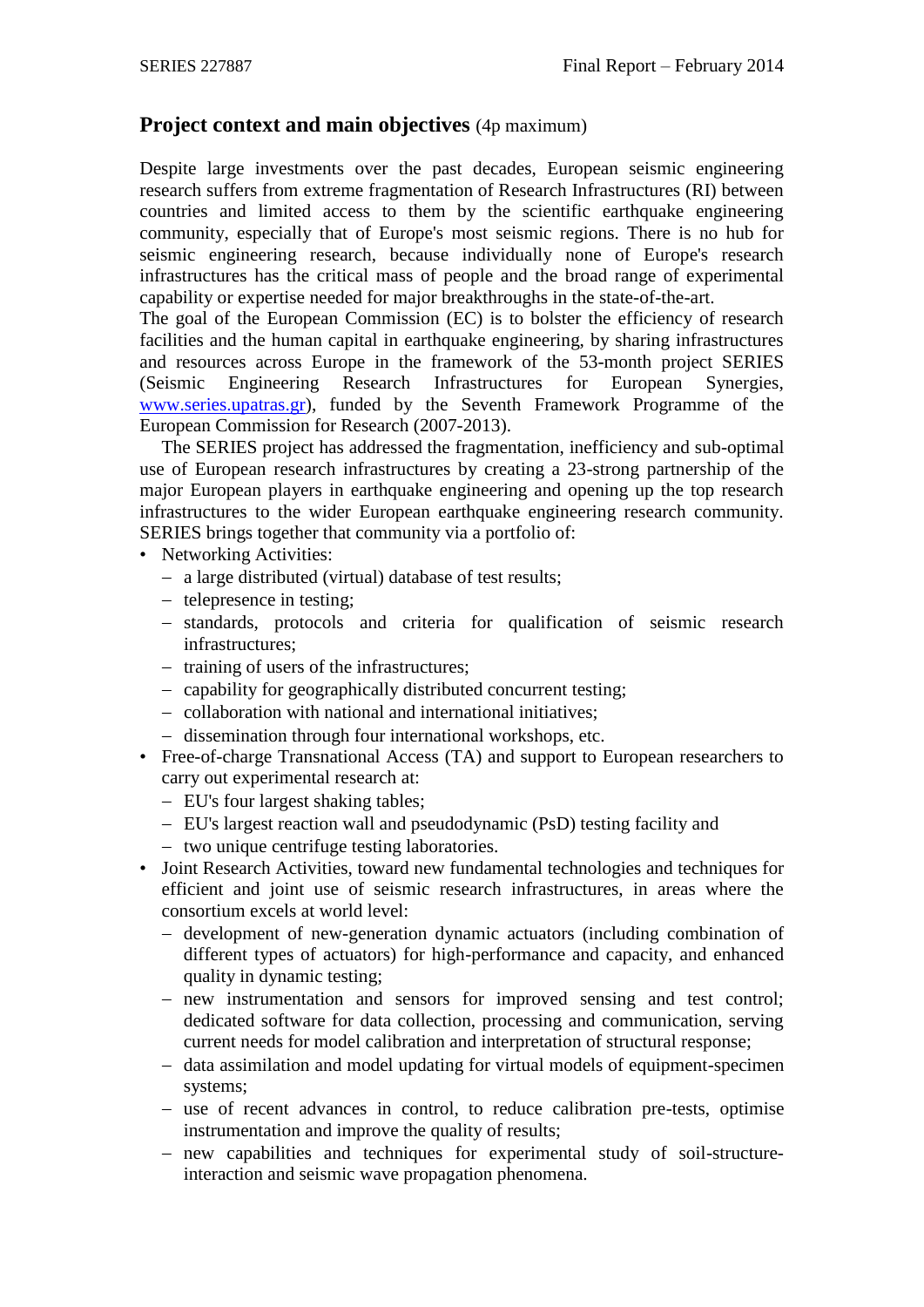#### The SERIES Consortium

| University of Patras (UPAT) *                                                          | <b>GR</b> |  |  |  |  |  |  |
|----------------------------------------------------------------------------------------|-----------|--|--|--|--|--|--|
| Aristotle University of Thessaloniki (AUTH)                                            |           |  |  |  |  |  |  |
| Commissariat à l'Énergie Atomique et aux Energies Alternatives (CEA) $\ddagger$        |           |  |  |  |  |  |  |
| Centro Europeo di Formazione e Ricerca in Ingegneria Sismica (EUCENTRE) :              |           |  |  |  |  |  |  |
| Géodynamique et Structure (GDS)                                                        |           |  |  |  |  |  |  |
| Technical University of Istanbul (ITU)                                                 |           |  |  |  |  |  |  |
| Institute of Earthquake Engineering and Engineering Seismology (IZIIS)                 |           |  |  |  |  |  |  |
| ELSA, JRC (Ispra) $\ddagger$                                                           |           |  |  |  |  |  |  |
| Bogazici University - Kandili Observatory and Earthquake Research Institute (KOERI)    | <b>TR</b> |  |  |  |  |  |  |
| Institut Francais des Sciences et Technologies des Transports, de l'Amenagement et des |           |  |  |  |  |  |  |
| Reseaux (IFSTTAR - formerly LCPC) $\ddagger$                                           | <b>FR</b> |  |  |  |  |  |  |
| Laboratório Nacional de Engenharia Civil (LNEC) $\ddagger$                             | PT        |  |  |  |  |  |  |
| Middle East Technical University (METU)                                                | TR        |  |  |  |  |  |  |
| National Technical University of Athens (NTUA)                                         | <b>GR</b> |  |  |  |  |  |  |
| P&P LMC Srl (PeP)                                                                      | IT        |  |  |  |  |  |  |
| Technical University 'Gheorghe Asachi' of Iasi (TUIasi)                                | <b>RO</b> |  |  |  |  |  |  |
| University of Cambridge (UCAM) $\ddagger$                                              | UK        |  |  |  |  |  |  |
| University of Ljubljana (UL)                                                           | SI        |  |  |  |  |  |  |
| Universita degli Studi di Napoli Federico II (UNAP)                                    | IT        |  |  |  |  |  |  |
| Universität Kassel (UNIKA)                                                             | <b>GE</b> |  |  |  |  |  |  |
| Universitá degli Studi di Trento (UNITN)                                               | IT        |  |  |  |  |  |  |
| University of Bristol (UNIVBRIS) $\ddagger$                                            | <b>UK</b> |  |  |  |  |  |  |
| University of Oxford (UOXFD.DF) $\ddagger$                                             | UK        |  |  |  |  |  |  |
| VCE Holding GmbH (VCE)                                                                 | AT        |  |  |  |  |  |  |
|                                                                                        |           |  |  |  |  |  |  |

 $-*$  Co-ordinator

‡ Facility offering Transnational Access (TNA) to Users



SERIES beneficiaries across Europe (green dots: TA facilities; yellow: the co-ordinator; red dots: other partners).

The Consortium of SERIES beneficiaries is listed in the table above. Its geographic distribution across Europe is depicted in the above figures.

The Consortium comprises essentially every experimental research infrastructure in Europe in the fields of structural or geotechnical earthquake engineering. Its 20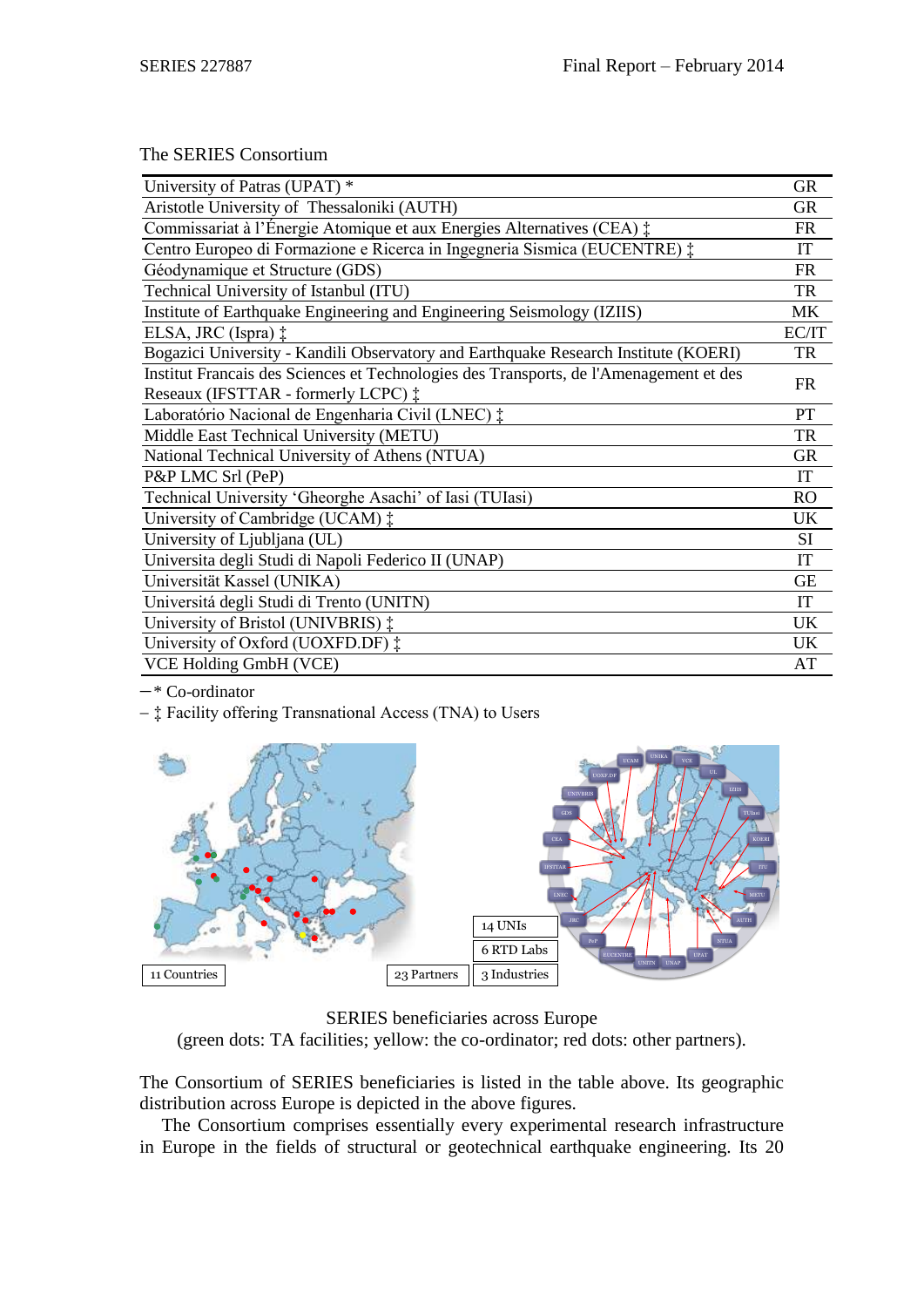laboratories cover in a complementary way the full range of seismic testing techniques and capabilities:

- Pseudo-dynamic testing at eight Reaction Wall facilities, including EU's largest in ELSA, at the JRC (Ispra, IT);
- Shaking Table testing at ten facilities with diverse capabilities and technical characteristics, some of them of world-class.
- Centrifuge Testing at two world-leader, pioneering geotechnical laboratories;
- a dedicated Testing System for Seismic Bearings and Isolation/Dissipation Devices;
- an Experimental Test Site for site effects and wave propagation.

In addition, the Consortium includes three private industrial partners (two design and consulting firms and a consultancy and laboratory firm), with large experience and expertise in seismic applications.

One of the objectives of SERIES is to pave the way for smaller but up-and-coming research infrastructures to develop further in the framework of a dynamic map of seismic research infrastructures in Europe.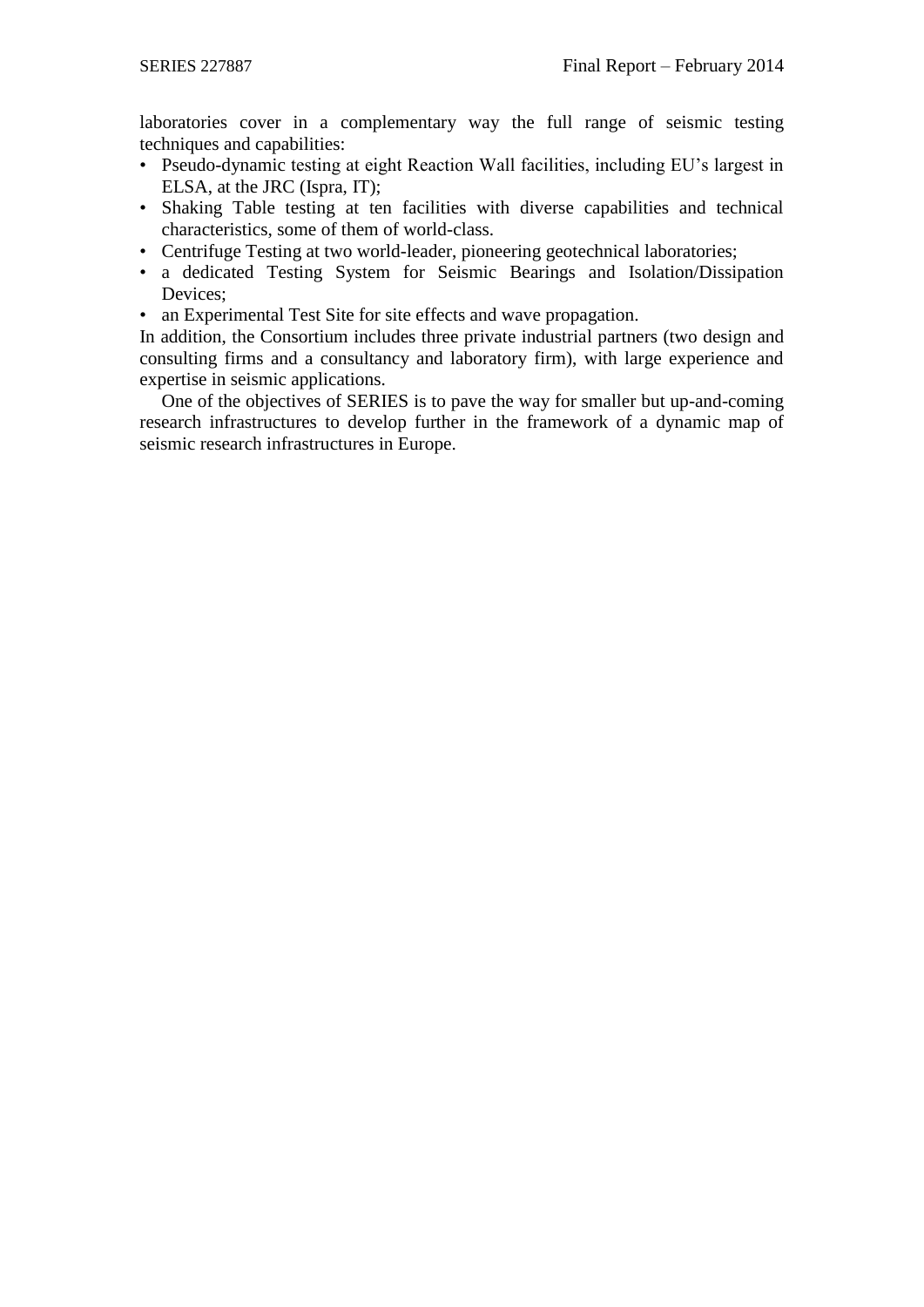# **Main S & T Results / Foregrounds** (25p maximum)

# **Networking activities (NA)**

The networking activities:

- 1. reach out to Europe's widest possible community of science, technology and practice in earthquake engineering, to spread the outcomes of the RIs, increase awareness of their capabilities and attract users to benefit from them during and after SERIES; and
- 2. establish a seamless and sustainable platform of co-operation between the European RIs in earthquake engineering, developing synergies and complementarities between them and fostering their joint development in terms of performance and access.

The outreach to the European scientific, technical and professional earthquake engineering community has been pursued via the European Association of Earthquake Engineering (EAEE), the European body in charge of drafting and maintaining EN Eurocode 8, the International Federation of Structural Concrete (*fib*), the European Earthquake Protection Initiative (EEPI), national networks, such as ReLUIS (IT) and UK-NEES, training courses, four international open Workshops and telepresence to tests carried out at the SERIES RIs.

The four Workshops were organised:

- $\cdot$  in Iasi (RO), in July 2009;
- in Ohrid (MK), in September 2010 in conjunction with the 14th European Conference on Earthquake Engineering;
- in Istanbul, in February 2012:
- in Ispra (IT), in May 2013 jointly with the US Network for Earthquake Engineering Simulation (US-NEES).

Hardbound volumes of the Proceedings of each Workshop, except the first one, were published after peer review by Springer, as part of its reputed series in Geotechnical, Geological and Earthquake Engineering. Their titles and other details are:

- "Role of Seismic Testing Facilities in Performance-based Earthquake Engineering" Springer, ISBN 978-94-007-1976-7, Oct. 2011 (M.N. Fardis, Z. Rakicevic, eds), 384p.
- "Seismic Evaluation and Rehabilitation of Structures" Springer, ISBN 978-3-319- 00457-0, August 2013 (A. Ilki, M.N. Fardis, eds), 455p.
- "Experimental Research in Earthquake Engineering", Springer, September 2014 (expected) (F. Taucer, ed), circa 600p.

There were six training courses on advances in testing and good operation practice in RIs:

- A preparatory course on experimental testing and theoretical background, EUCENTRE, Pavia (IT), March 2010, 31 attendees.
- A course on PsD Testing, JRC, Ispra (IT), Nov. 2010, 21 attendees.
- A course on seismic qualification, UNIVBRIS, Bristol (UK), Jan. 2011, 17 attendees;
- A course on physical modelling in centrifuge tests, IFSTTAR (in collaboration with UCAM), Nantes (FR), March 2011, 16 attendees;
- A course on shake table testing, including data reduction and interpretation, CEA, Saclay (FR), Jan. 2012, 22 attendees;
- Another course on shake table testing, with hands-on practical application, LNEC September 2012, 8 attendees.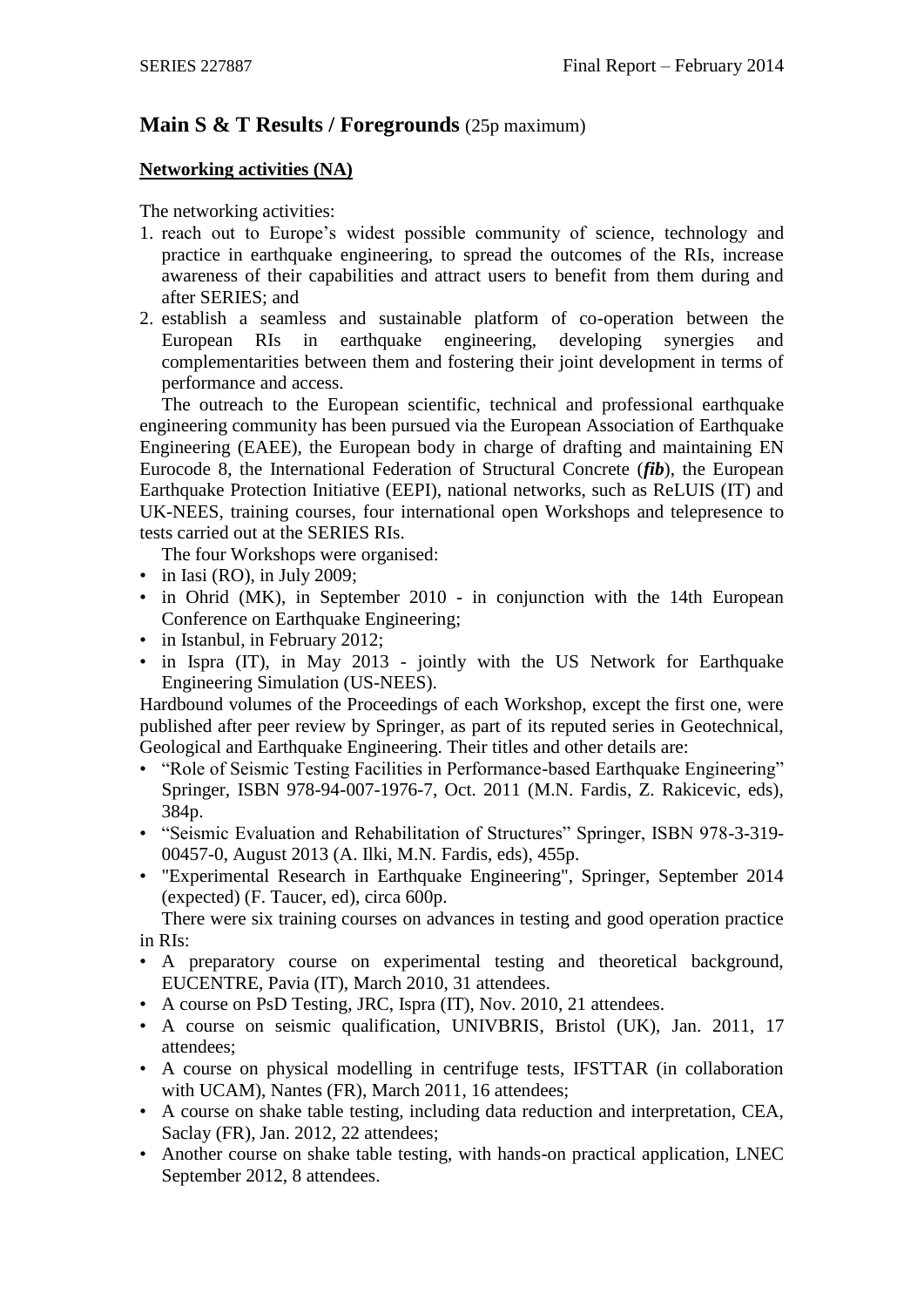The SERIES website: http://www.series.upatras.gr/training courses gives access to the presentations and the course lecture notes.

Finally, most labs in SERIES have established the capability of telepresence and use it routinely to disseminate their experimental activities live (online) or off-line.

The platform of co-operation between the RIs comprises:

- A corporate web-portal (www.series.upatras.gr) as the central contact point and main reference point for RIs in earthquake engineering in Europe, during the project and afterwards. It provides education and dissemination material, information on TA, workshops and training courses, telepresence in experimental activities, repository of scientific knowledge (including that generated during SERIES), information on the qualification of RI, access to the distributed database (see below), etc.
- A distributed (virtual) database of experimental information, whereby the data stay at the individual facility and a communication protocol ensures their transfer to the end user in a common language and format. It contains experimental data and all supporting documentation: data generated by the RIs during SERIES, past data from the very RIs and from the literature, and new data to be uploaded in the future. It aspires to become the world's largest source of experimental information in earthquake engineering. It provides real-time access to data generated during experimental campaigns and on-line access and interaction through telepresence and distributed testing.
- Capability for geographically distributed, concurrent testing at several research infrastructures, enlarging their individual capabilities and profiting from their complementarities. It encompasses RIs possessing Reaction Walls and PsD testing capabilities, large or small.
- A common protocol for qualification of earthquake engineering RIs in Europe, ensuring reliability of testing via repeatability and reproducibility. After establishing the general reliability of structural testing in Europe, a draft Common Protocol has been produced for the qualification of RIs in earthquake engineering, detailing the technical rules and the quality assurance approach to be adopted as a condition for mutual accreditation of a seismic testing laboratory. Seven SERIES RIs, namely three TA facilities (CEA, EUCENTRE, JRC) and four other labs (IZIIS, NTUA, UNAP, UNITN) implemented the protocol on a voluntary and pilot basis, to identify potential difficulties in application. On the basis of the lessons learned, the draft protocol has been revised into a final Common Protocol for the qualification of RIs in earthquake engineering. The final Protocol includes in Annexes a Check List for the performance of the Audit to the RI and Specific Technical Requirements for Shake Table testing, seismic On-site testing, Reaction Wall testing, and for Data Acquisition and Processing. SERIES has started a campaign around the EU for the establishment of a European Standard for qualification of earthquake engineering RIs, using as the basis the final Common Protocol.

# **Transnational access (TA)**

Free-of-charge TA and support has been provided to European researchers to carry out experimental research at EU's four largest shaking tables, EU's largest reaction wall and pseudodynamic (PsD) testing facility, and two unique centrifuge test labs. TA opportunities in SERIES were publicized from the outset via: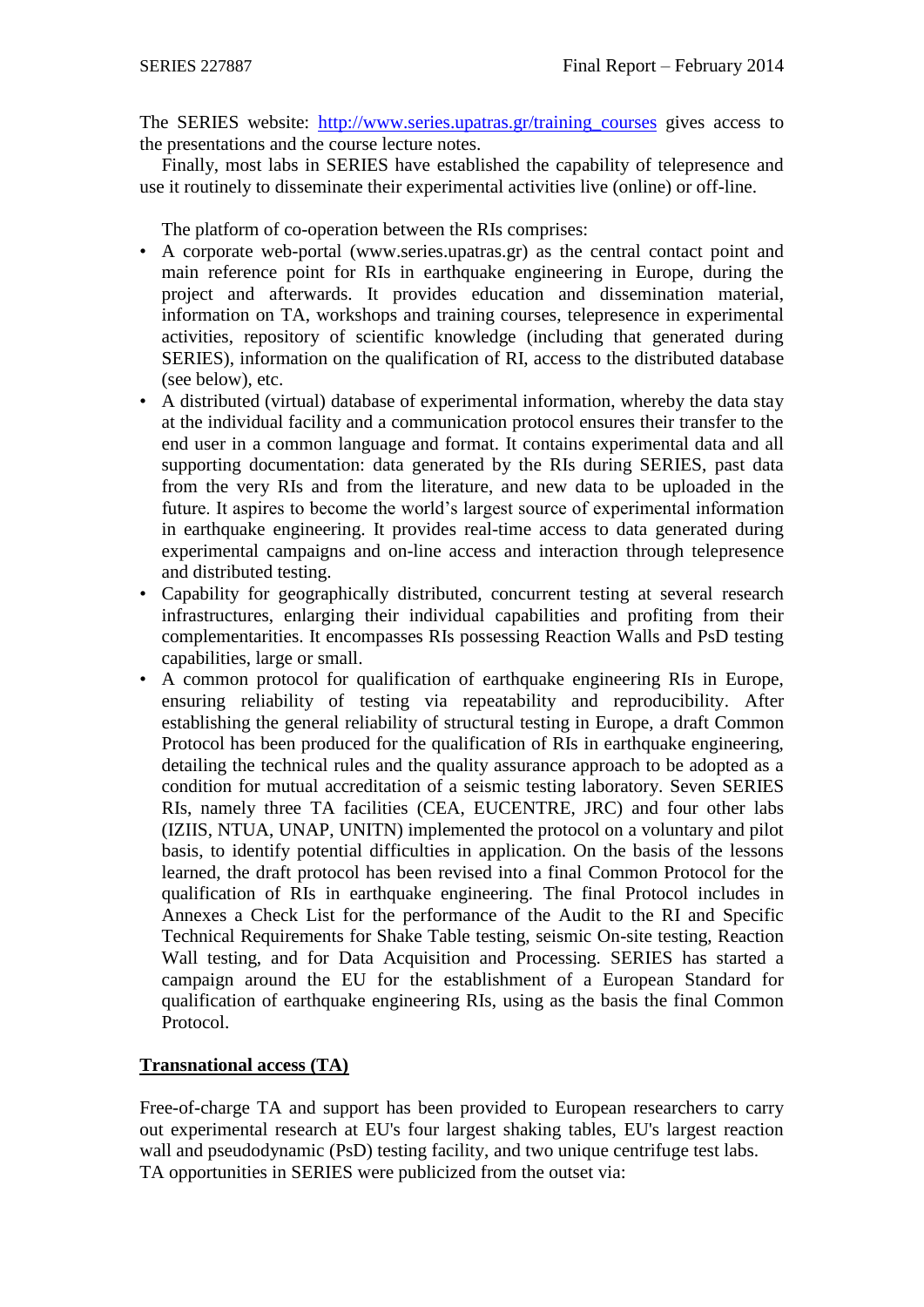- direct circular emailing from the co-ordinator to over 500 potential TA Users throughout Europe;
- the websites of the project and of the seven research infrastructures offering TA:
- the international Workshop "Opportunities for users to access European research infrastructures in earthquake engineering", which was held in Iasi (RO) in July 2009; and
- the European Association of Earthquake Engineering (EAEE).

The calls were open to international teams of researchers established in European countries, who count not as representatives of their Organisation but as individuals. A "Lead User" represents the User team toward SERIES. He/she and the majority of the Users in a team should be working in an institution of an EU Member State or Associated country, but other than the one where the TA facility is established. Five calls for proposals were made during the course of SERIES.

Right after a call's deadline, the full proposals were sent to the members of an 11 strong User Selection Panel (USP), comprising the co-ordinator, one representative from each TA facility and three high-level external experts. Few days after, the USP met to discuss and evaluate each individual proposal. After each discussion, every USP member present at the meeting graded independently the proposal according to a set of 13 weighted criteria. In addition to the proposal's scientific merit and originality, the proposing team's quality, size and internationality, the criteria considered  $-$  but in this case negatively  $-$  the use of the TA facility by anyone in the User group in the past (even before SERIES) and the availability of similar research infrastructures in any of the Users' countries. Should the USP-average in a single criterion fall below 6 out of 10, the proposal was rejected. Non-rejected proposals were accepted, unless the TA facility exceeded the limit of "access days" it could provide to TA Users according to the EC Grant Agreement. An "access day" is one when the main pieces of equipment to be used for testing  $-$  the shaking table, the bucket of the centrifuge, the  $PsD$  actuators and control system, etc.  $-$  are meant to be exclusively occupied by the specific TA project, normally with the structural control hooked up to the loading system and the data acquisition systems to the instrumentation.

The "Lead User" of a successful proposal was then called to sign with the TNA facility a TNA Contract Agreement, delineating the tasks and responsibilities of the two sides and the technical details of the project to be carried out. It is via this Agreement that the general terms of the SERIES EC Grant Agreement were extended from the TNA facility to the team of TNA Users.

Free-of-charge services offered to the TA Users include:

- technical assistance to define and design the test model and set-up and the input signals;
- fabrication of test models and preliminary tests for material properties, as relevant;
- technical assistance to design, calibrate and implement the instrumentation;
- data acquisition systems, visual records of the model before, during and after testing;
- use of analytical tools for the design of the model and the test campaign and for pre-test analysis;
- data processing, analysis and repository system accessed via Internet, interpretation of test results;
- training specific to the Users' interest and the TA project;
- a test report co-authored by the Users;
- travel and subsistence for short stays.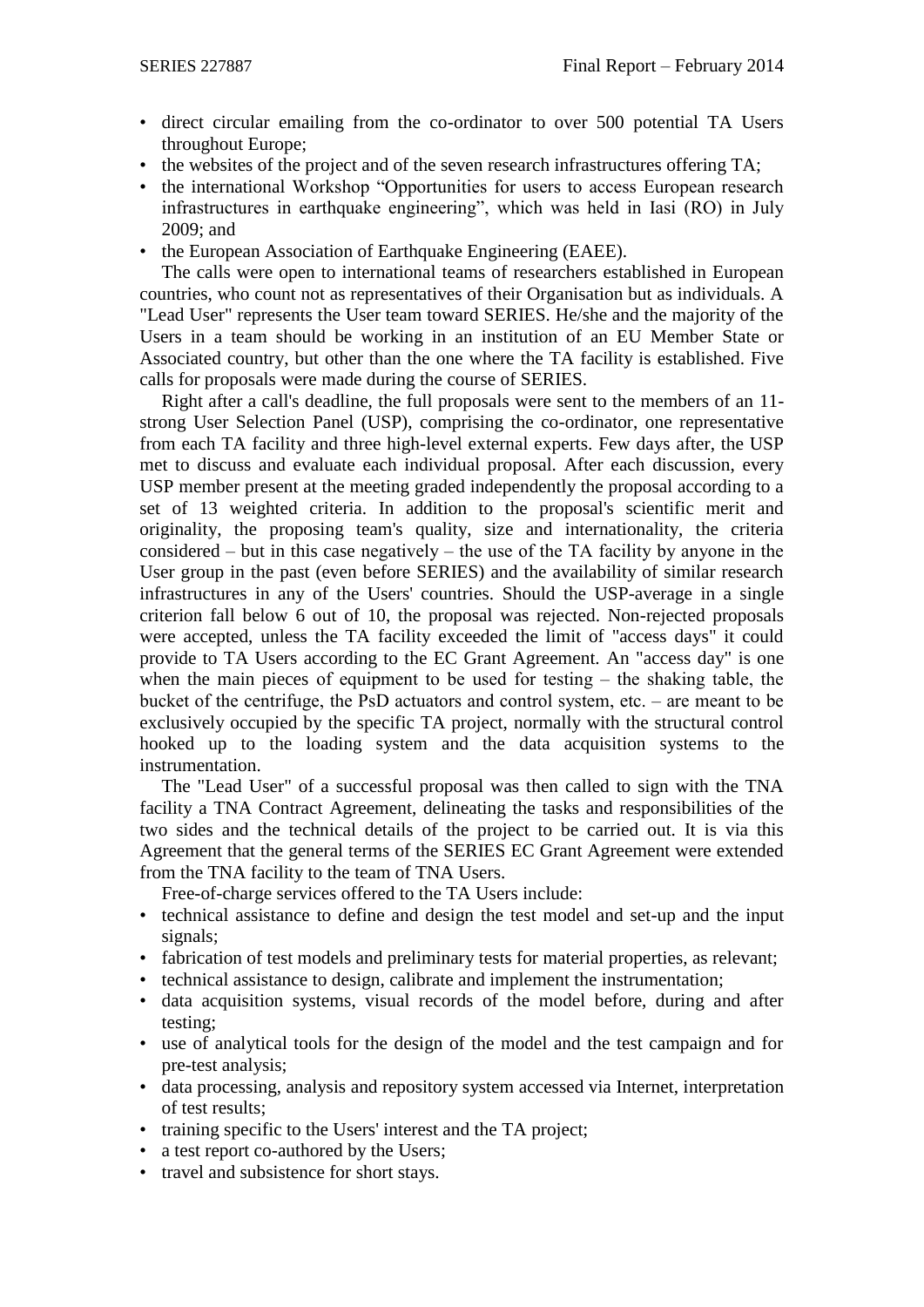# Transnational Access (TA) projects

| Project                                                                                                      | <b>Lead User</b>                               | <b>TA</b> facility                     | <b>Testing</b> |
|--------------------------------------------------------------------------------------------------------------|------------------------------------------------|----------------------------------------|----------------|
| Seismic retrofitting of RC frames with RC infilling C. Chrysostomou, Cyprus ELSA/JRC                         |                                                |                                        | Reaction       |
|                                                                                                              | Un. of Technology (CY)                         |                                        | wall-PsD       |
| Seismic vulnerability of old RC viaduct with frameF. Paolacci, Un. di Roma ELSA/JRC                          |                                                |                                        | Reaction       |
| piers. Effectiveness of isolation system                                                                     | Tre(T)                                         |                                        | wall-PsD       |
| Full-scale experimental validation of dual                                                                   | D. Dubina, Technical Un. ELSA/JRC              |                                        | Reaction       |
| eccentrically braced frame with removable links                                                              | Timisoara (RO)                                 |                                        | wall -PsD      |
| Polyfunctional technical textiles for protection &                                                           | L. Stempniewski,                               | <b>EUCENTRE</b> Shake table            |                |
| monitoring of masonry structures in earthquakes                                                              | Karlsruhe Inst. of<br>Technology (DE)          |                                        |                |
| Seismic behaviour of structural systems composed S. Ivorra, Un. of Alicante EUCENTRE Shake table             |                                                |                                        |                |
| of cast-in-situ concrete walls                                                                               | (ES)                                           |                                        |                |
| Seismic behaviour of mixed reinforced concrete-                                                              | K. Beyer, EPFL (CH)                            | EUCENTRE Shake table                   |                |
| unreinforced masonry wall structures                                                                         |                                                |                                        |                |
| Experimental and numerical study of shear wall                                                               | A. Yakut, METU (TR)                            | <b>CEA</b>                             | Shake table    |
| RC buildings under torsional effects                                                                         |                                                |                                        |                |
| Seismic strengthening of deficient RC buildings                                                              | K. Pilakoutas, Un. of                          | <b>CEA</b>                             | Shake table    |
| with ductile post-tensioned metal strips                                                                     | Sheffield (UK)                                 |                                        |                |
| Improved European design and assessment                                                                      | B. Broderick, Trinity                          | <b>CEA</b>                             | Shake table    |
| methods for concentrically-braced frames                                                                     | College Dublin (IR)                            |                                        |                |
| Seismic performance of multi-storey timber                                                                   | M. Piazza, R. Tomasi,                          | <b>LNEC</b>                            | Shake table    |
| buildings                                                                                                    | Un. di Trento (IT)                             |                                        |                |
| Tests of historic architecture retrofitted with                                                              | D. D'Ayala, Bath                               | <b>LNEC</b>                            | Shake table    |
| energy dissipators                                                                                           | University (UK)                                |                                        |                |
| Full scale testing of modern unreinforced thermal                                                            | S. Lu, Wienerberger AG                         | <b>LNEC</b>                            | Shake table    |
| insulation clay block masonry houses                                                                         | (AT)                                           |                                        |                |
| Assessment of innovative solutions for non-load                                                              | E. Vintzileou, NTUA                            | <b>LNEC</b>                            | Shake table    |
| bearing masonry enclosures                                                                                   | (GR)                                           |                                        |                |
| High-performance composite-reinforced                                                                        | B. Kasal, Fraunhofer                           | <b>Bristol</b>                         | Shake table    |
| earthquake resistant buildings with self-aligning<br>capabilities                                            | WKI (DE) & ITAM (CZ) University                |                                        |                |
| Seismic behavior of L- and T-shaped unreinforced H. Degee, Un. de Liège                                      |                                                | <b>Bristol</b>                         | Shake table    |
| masonry walls with acoustic insulation devices                                                               | (BE)                                           | University                             |                |
| Assessment of the seismic behaviour of flat-                                                                 | D. Foti, Un. di Bari (IT)                      | <b>Bristol</b>                         | Shake table    |
| bottom silos containing grain-like materials                                                                 |                                                | University                             |                |
| Study of multi-building interactions and site-city                                                           | P.Y. Bard, Un. J. Fourier, Bristol             |                                        | Shake table    |
| effect via idealized experimental model                                                                      | Grenoble (FR)                                  | University                             |                |
| Experimental investigation of dynamic behaviour                                                              | A. Evangelista, Un. di                         | <b>Bristol</b>                         | Shear stack,   |
| of cantilever retaining walls                                                                                | Napoli (IT)                                    | University                             | Shake table    |
| Dynamic behaviour of soils reinforced with long                                                              | C. Boutin, ENTPE (FR)                          | <b>Bristol</b>                         | Shear stack,   |
| inclusions (piles)                                                                                           |                                                | University                             | Shake table    |
| Soil-Pile-Structure Seismic Interaction                                                                      | A.L. Simonelli, Un. di                         | <b>Bristol</b>                         | Shear stack,   |
|                                                                                                              | Sannio (IT)                                    | University                             | Shake table    |
| Centrifuge modeling of dynamic behaviour of box Y. Özkan, METU (TR)<br>shaped underground structures in sand |                                                | <b>IFSTTAR</b> (ex Centrifuge<br>LCPC) |                |
| Studies of nonlinearity in soils using advanced                                                              | G. Scarascia, Un. di                           | <b>IFSTTAR</b> (ex Centrifuge          |                |
| laboratory-scaled models                                                                                     | Roma la Sapienza (IT)                          | LCPC)                                  |                |
| Seismic behavior of shallow rectangular                                                                      | E. Rovithis, ITSAK (GR) IFSTTAR (ex Centrifuge |                                        |                |
| underground structures in soft soil                                                                          |                                                | LCPC)                                  |                |
| Experimental verification of shallow foundation                                                              | G. Bouckovalas, NTUA                           | Cambridge                              | Centrifuge     |
| performance in earthquake-induced liquefaction                                                               | (GR)                                           | University                             |                |
| Shallow foundations in seismic liquefaction: Study P.A. Coelho, Coimbra                                      |                                                | Cambridge                              | Centrifuge     |
| of level, mitigation of effects                                                                              | University (PT)                                | University                             |                |
| Seismic performance of propped flexible retaining                                                            | G. Viggiani, Un. di Roma Cambridge             |                                        | Centrifuge     |
| walls embedded in saturated sand                                                                             | Tor Vergata (IT)                               | University                             |                |
| Investigation of seismic behaviour of shallow                                                                | K. Pitilakis, Un. of                           | Cambridge                              | Centrifuge     |
| rectangular underground structures in soft soils                                                             | Thessaloniki (GR)                              | University                             |                |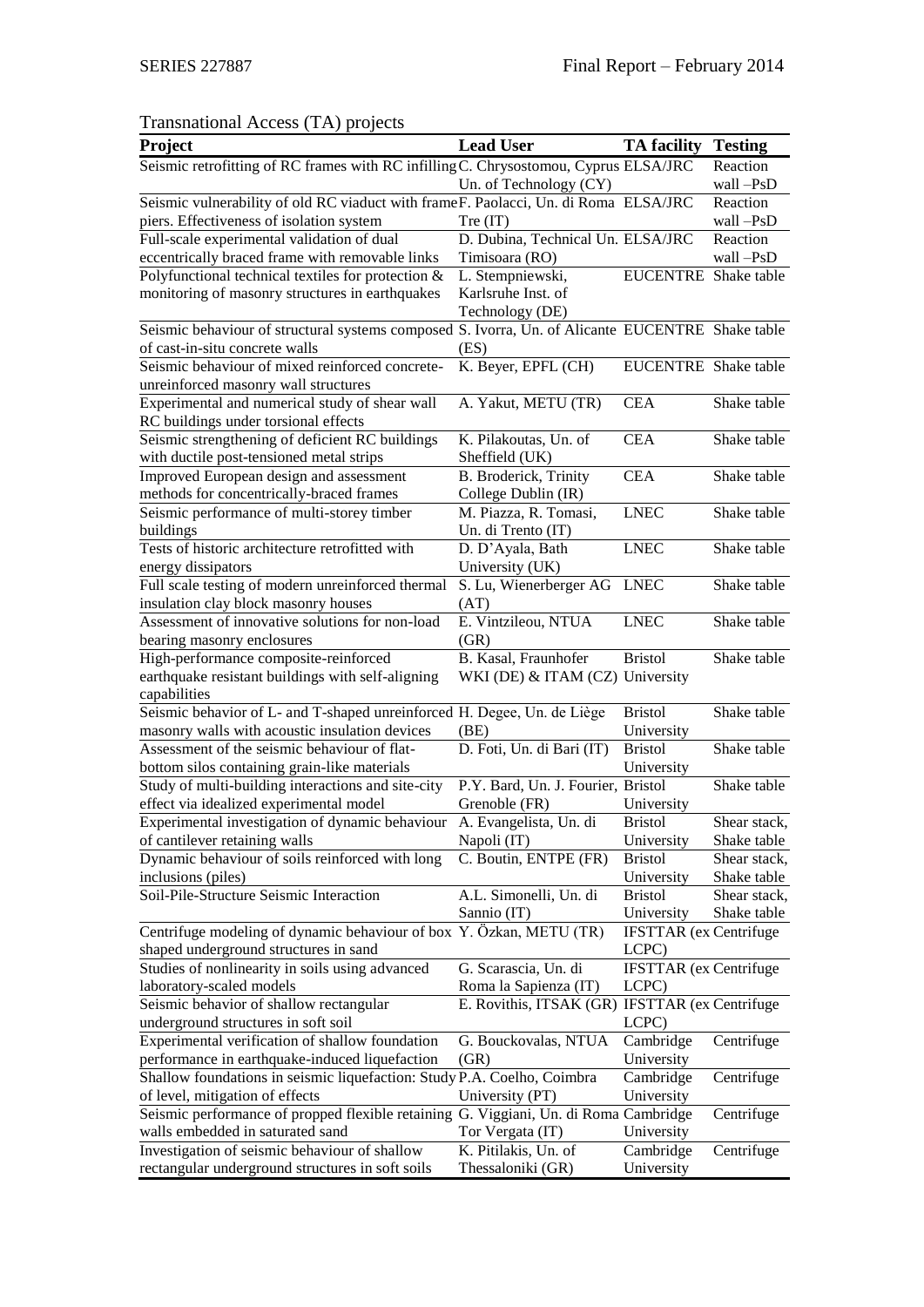|               |  | HК |   |   |  |  |    | DE ES FR GR IE IS IT MK NL NO PL PT RO SK |   |   |  |   |  |  |
|---------------|--|----|---|---|--|--|----|-------------------------------------------|---|---|--|---|--|--|
| User          |  |    | ∸ |   |  |  | ∠∪ |                                           |   | - |  |   |  |  |
| organisations |  |    |   |   |  |  |    |                                           |   |   |  |   |  |  |
| Lead User     |  |    |   | ↩ |  |  | –  | -                                         | - | - |  | - |  |  |

Countries where User organisations participating in at least one TA project and Lead Users were established

48 proposals were submitted in five rounds of open calls. They were reviewed and evaluated as described above. 27 proposals were accepted and assigned to the seven TA facilities as shown in the two Tables above.

After conclusion of a TA project, the Lead User fills online at the European Commission's webportal a TA User questionnaire, accessible only to the European Commission. After completion of a TA project in every respect (including treatment and compilation of the data, analysis, comparison of test results to numerical or analytical outcomes, etc), the User team produces a final report, available to the public through the SERIES website. Lead Users have also been invited to fill another TA User questionnaire, accessible only to the very TA facility, whose aim is to help the facility evaluate its own performance and improve in the future the services it provides.

The SERIES "Concluding Workshop" in May 2013 reached the following *"conclusions concerning the TA projects in SERIES":*

- *The TA projects not only gave the opportunity to researchers from the outside to use the advanced experimental facilities and knowhow in Europe's best seismic RIs, but also allowed the flow of fresh ideas to the facilities and the interaction with high-level researchers, to the benefit of both sides.*
- *The involvement of industry in TA projects is remarkable, with potential benefits to innovation in seismic design practice in Europe.*

As it is mainly through the TA projects that SERIES produced new S & T

knowledge, the 27 projects and their foregrounds are presented individually at the end of this part of the Publishable Summary.

#### **Joint Research Activity JRA1: Novel Actuation Systems for Real-Time Control**

JRA1 concerns the appraisal of alternatives to servo-hydraulic actuation for seismic testing, to improve fidelity and extend the scope. The performance requirements of common earthquake engineering actuation devices have been surveyed and the need for high-force electrical actuators that provide both capacity and precision has been identified. Future high-performance actuation systems may see electrical actuators as direct replacements for servo-hydraulic ones or as subcomponents in hybrid actuation systems that employ both types of actuators. Alternative actuator technologies that satisfy the performance requirements and improve the range of operation frequencies have been identified, classified and evaluated technically, alongside the problems associated with combining different technologies.

As an alternative to servo-hydraulic systems, two types of electrical actuators have been investigated experimentally. The first one is electro-mechanical, consisting of a screw mechanism driven by an electric motor through a reduction gearbox. The second type is electro-magnetic, with the actuator piston driven directly by control of high-capacity rare-earth electro-magnets. In both cases, the load capacity of commercially available systems is limited to around 10 kN, at the bottom end of the useful range for structural testing. They are both usable with careful filtering to deal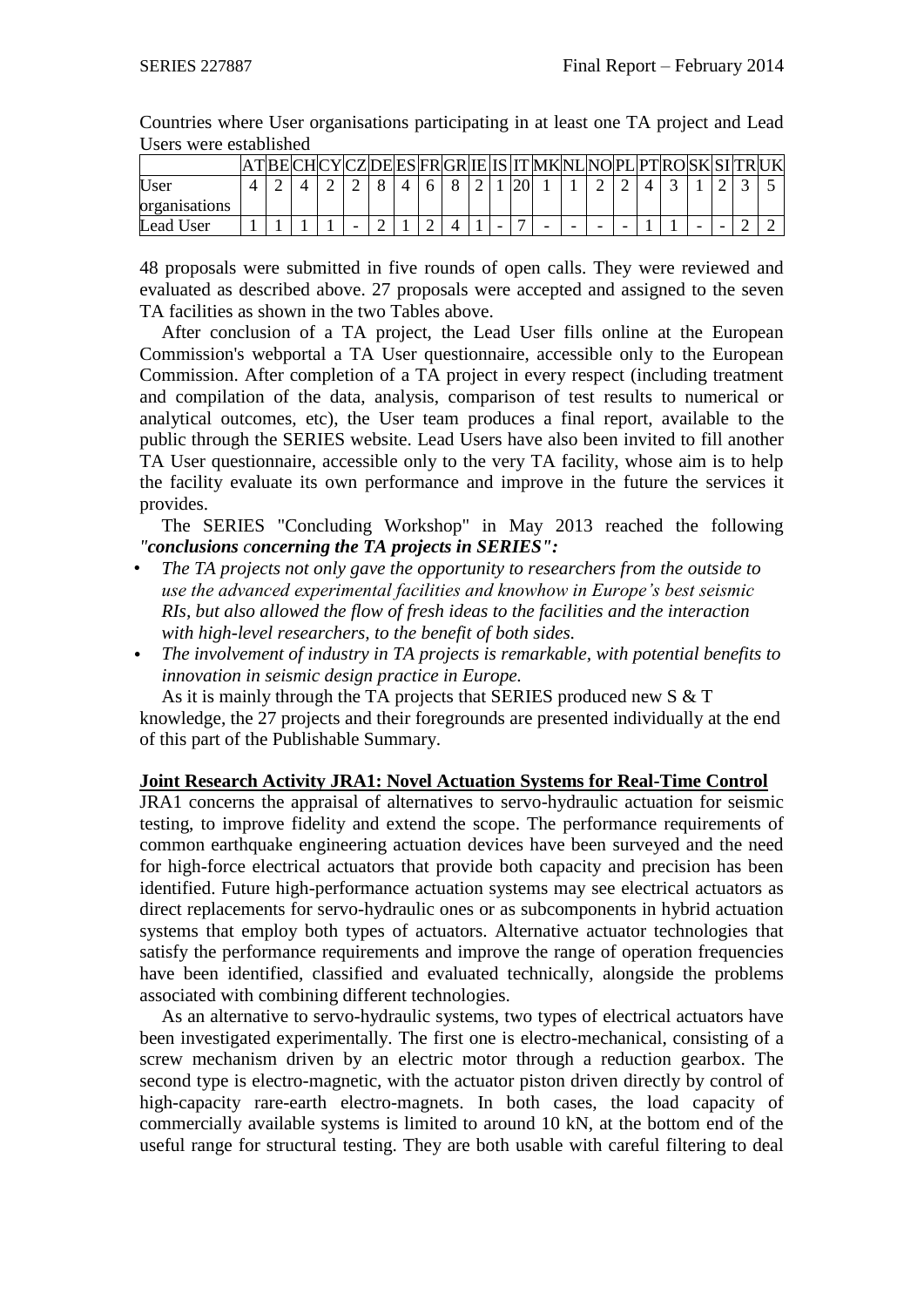with electrical noise in instrumentation, with the electro-mechanical ones being more versatile, compact and easy to control.

Concrete final results are:

- 1. A novel dual servo-valve manifold, alongside the associated control architecture, providing high fidelity, wide bandwidth control of the powerful servo-hydraulic actuation systems necessary for seismic testing with large loads and high velocity.
- 2. Development and prototyping of a novel tandem actuation system, patented under the title: "Hydraulic drive for fatigue tests, use of a multiple cylinder for fatigue tests and method of controlling the hydraulic drive". The new actuator drastically reduces the energy demand in fatigue testing. It consists of two cylinders of different size, with plain bearing devices compensating the adverse effects of lateral loading. The piston rod of the first cylinder pushes through the bottom of the other to its piston area: the first stage, controlled in force, produces large forces; the second one, generally smaller and controlled in displacement, provides high displacement accuracy.
- 3. Redesign of ELSA's legacy control architecture for multi-actuator pseudodynamic tests, removing the limitation on the number of actuation devices that can be implemented in a test and improving the imposed boundary conditions.
- 4. A method for accurate, stable and reliable actuator control for geographically distributed testing, accommodating network jitter and negating actuator delay via adaptive phase lag compensation.

Other proposed improvements to servo-hydraulic test systems include:

- Reichert's directly controlled piezo-servovalve with many desirable features, but needing further testing to assess its suitability for seismic structural testing.
- A novel design hybrid actuator with piezo-actuators inside the cylinder of a servohydraulic one to impose small, high-frequency changes on the oil volume to improve high frequency response.

# **Joint Research Activity JRA2: Advanced Sensing, Data Processing and Modelling**

The objectives of JRA2 are:

- 1. Implementation and application of new types of sensors for improved sensing and control: new types of instrumentation (wireless, fibre optics, 3D visualization tools) and techniques for measuring structural and foundation response, explored and calibrated/validated in tests.
- 2. Numerical tools for processing data from experiments on structures and foundations, suitable for model calibration or specimen simulation and assessment of the uncertain propagation of random or systematic errors in computer models owing to experimental measurements.
- 3. Use of recent advances in model updating to develop complete virtual models of the test equipment-specimen-instrumentation system for optimised calibration pre-tests and improvement of the quality of results.

To serve the first one of these objectives, in-depth analysis has been carried out using integration methods, adaptive control strategies for real-time substructuring tests, optimized PID control, internal model control, model predictive control, combined inverse-dynamics, adaptive control for instrumentation control, optical sensors for displacement measurement, wireless sensors for strain or acceleration measurements and error assessment. Control techniques were tested in real-time tests on a testing bench comprising four electro-magnetic actuators controlling four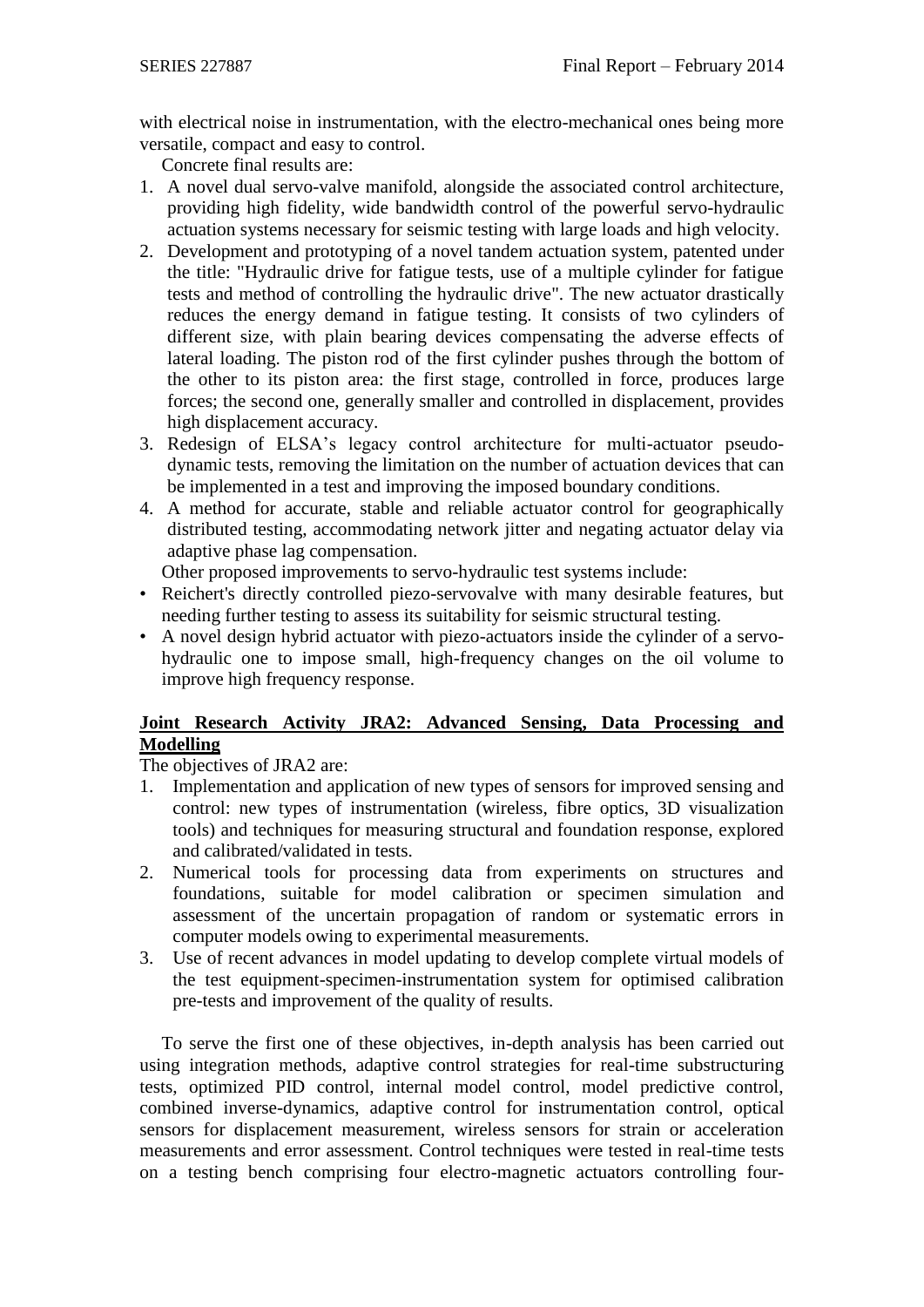Degree-of-Freedom linear/non-linear systems with or without substructuring (both with monolithic and partitioned time integration algorithms and optimized PID and Internal Model Controllers), as well as on a base-isolated structure with spherical sliding bearing, and a shaking table test with substructuring. The performance of optical fibres based on the FBG technique was assessed on concrete tunnel linings substructures; those of wireless MEMS for measuring strains and accelerations on one-storey, one-bay concrete structure. Measurement systems using lasers, gyroscopic sensors and vision systems were designed and used to capture displacement fields on specimens shaken on shaking tables. Vision systems, either texture- or target-tracking were employed with cameras to measure displacements, rotations and deformations in a PsD test of a bridge model.

Software developed for data processing (second objective above) includes:

- a portable data processing tool in the LabView platform for dynamic tests;
- software for modal parameter extraction and identification of modal properties and damping from dynamic response of components and systems;
- a Performance-based Earthquake Engineering toolbox in Matlab, in combination with a Finite Element (FE) code, for post-processing of results of pseudo-dynamic tests and identification of errors in structural models;
- software for structural health monitoring of structures in situ, in order to track changes in dynamic characteristics and detect damage with simple web-based realtime data analysis;
- Software for parametric or non-parametric identification of hysteretic systems;
- Software for 3D animation of modal shapes from FE outputs;
- MATLAB software for 3D animation of real-time tests.

Integration of modelling with test equipment for virtual models (third objective above) includes development and application in real time and/or pseudo-dynamic testing of:

- experimental transfer functions to identify the dynamics of shake table systems;
- an offline tuning method of shaking tables via simplified FE models of specimens;
- a nonlinear identification technique of hysteretic restoring forces for statically indeterminate systems under seismic excitations;
- implementation of the interfield Pegon-Magonette method using the OpenSees FE and the OpenFresco software.

#### **Joint Research Activity JRA3: Testing techniques for Soil Structure Interaction (SSI) and wave propagation**

JRA3 develops new capabilities and techniques for experimental studies of wave propagation and SSI phenomena for surface and embedded structures, beyond what is current practice of experimental research. Strong ground motion estimates as appropriate input motion for SSI studies are also included. More specifically, the following were carried out and achieved:

1. Field techniques, including permanent and temporary arrays to study wave propagation in complex media, especially the waves generated by the structure vibration (surface or embedded) and the spatial variability of the ground motion: field testing techniques have been developed for the shear wave velocity and shear modulus in soil formations, with emphasis on geophysical techniques and inverse analysis, including methods for estimation of wave fields propagating underneath and around oscillating structures. The techniques have been applied in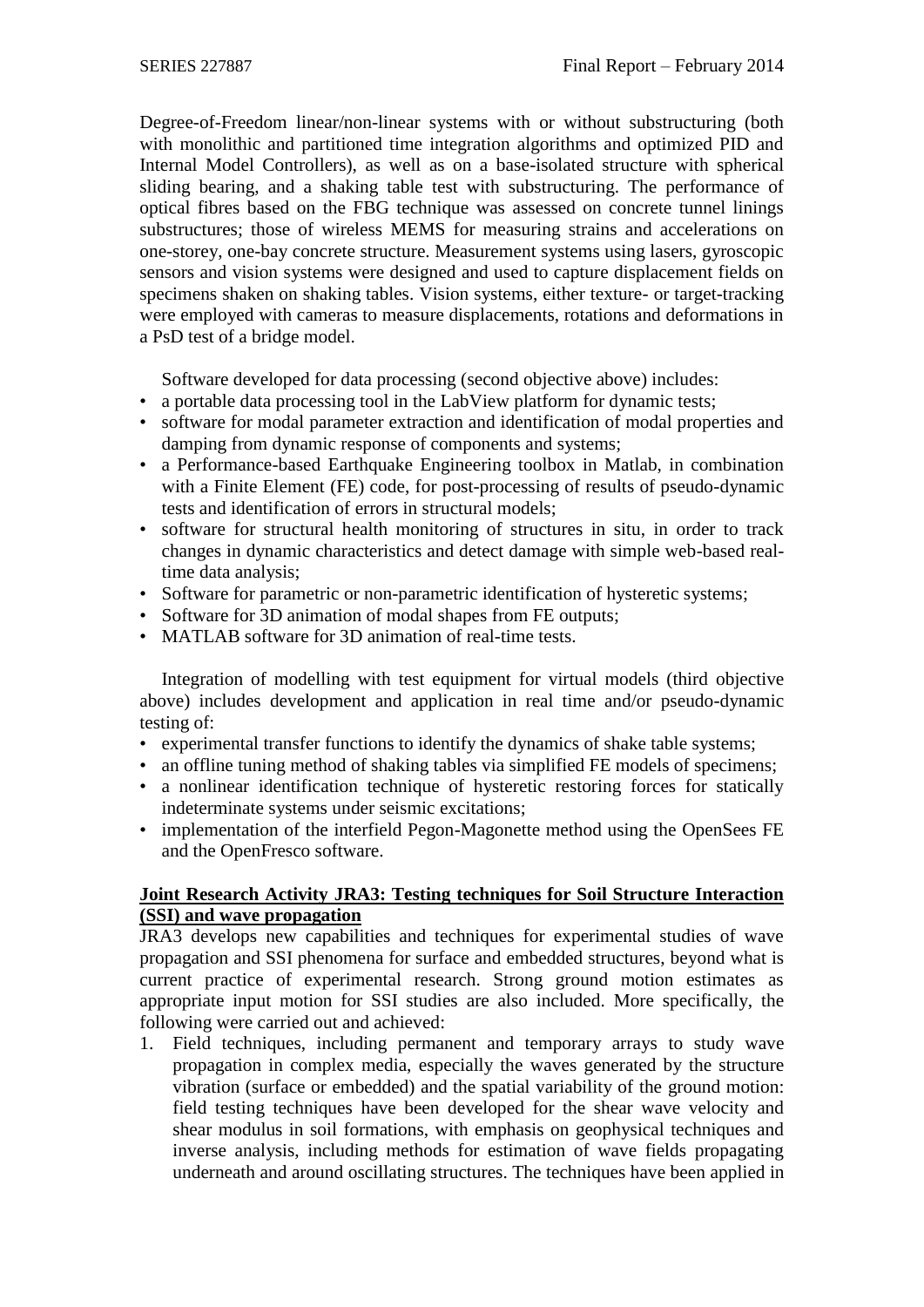numerous case studies around Europe and have been numerically calibrated using data from centrifuge or shake table testing and models. Contributions were made toward a new set of amplification factors for soil classes in Eurocode 8, alongside a new soil classification system and normalized acceleration spectra.

- 2. Calibration of SSI test techniques through centrifuge testing: calibration tests were carried out on single-degree-of-freedom lumped mass structures or swayframes on dry sand of different relative densities at the two centrifuge centres, focusing on repeatability. The quality of input acceleration signals in centrifuge tests, the response of the foundation soil and the super-structure and the instrumentation used, were assessed. Better insights into the effect of structural surcharge and soil density were gained. Centrifuge testing has been found to be directly comparable to shake table tests, simplified numerical analyses and in-situ field experiments performed in other tasks of JRA3, offering a sound basis for calibration/validation of numerical models and comparison with other types of testing.
- 3. Calibration of SSI test techniques by means of Pseudo-dynamic (PsD) tests: the behaviour of shallow foundations under cyclic loading in past PsD tests has been studied, with emphasis on the identification of the non-linear mechanisms leading to the development of permanent settlements and tilt of the foundation. A nonlinear macroelement has been developed for SSI in shallow foundations, capable of reproducing the observed foundation settlements and tilts in cohesive or frictional soils and of accounting for dynamic phenomena, like radiation damping, frequency-dependence of foundation impedance, effect of soil inertia forces, etc. It has been validated on the basis of SSI tests in a centrifuge, on a shake table or in the field, extensively used in applications and utilised to develop guidelines for foundation system identification and a test protocol in PsD testing including SSI.
- 4. Calibration of SSI test techniques via shake table testing: the impact of the stiffness and inertia of the laminates and of boundary reflections in 1g laminar boxes has been studied and a simplified methodology for their numerical simulation developed. Two independent innovative designs for soil containers (shear stacks) in strong motion testing were proposed, to minimise boundary reflections, enhance performance and introduce novel actuation technologies. Fast Hybrid Testing (FHT), modeling the soil numerically and the superstructure physically on the shake table, was implemented with novelties to a SSI problem in two shake table labs. The challenges in FHT with the soil modeled physically on the shake table and the superstructure numerically were identified and ways to face them were studied.
- 5. Calibration of SSI test techniques via fault-rupture box testing: Fault rupture propagation and its interaction with shallow or deep rigid foundation systems were studied, leading to identification of foundation failure mechanisms due to fault rupture. From the experimental and numerical results obtained, a simplified method was developed for estimation of faulting-induced stresses on structures.
- 6. Calibration of field testing techniques to assess SSI: SSI effects on the structural response of model structures have been studied in real-scale under shock excitation, using monitoring systems developed in JRA2 and numerical simulations. Real-scale field test results were compared with reduced-scale ones from centrifuge and shake table tests, for cross-assessment of these techniques.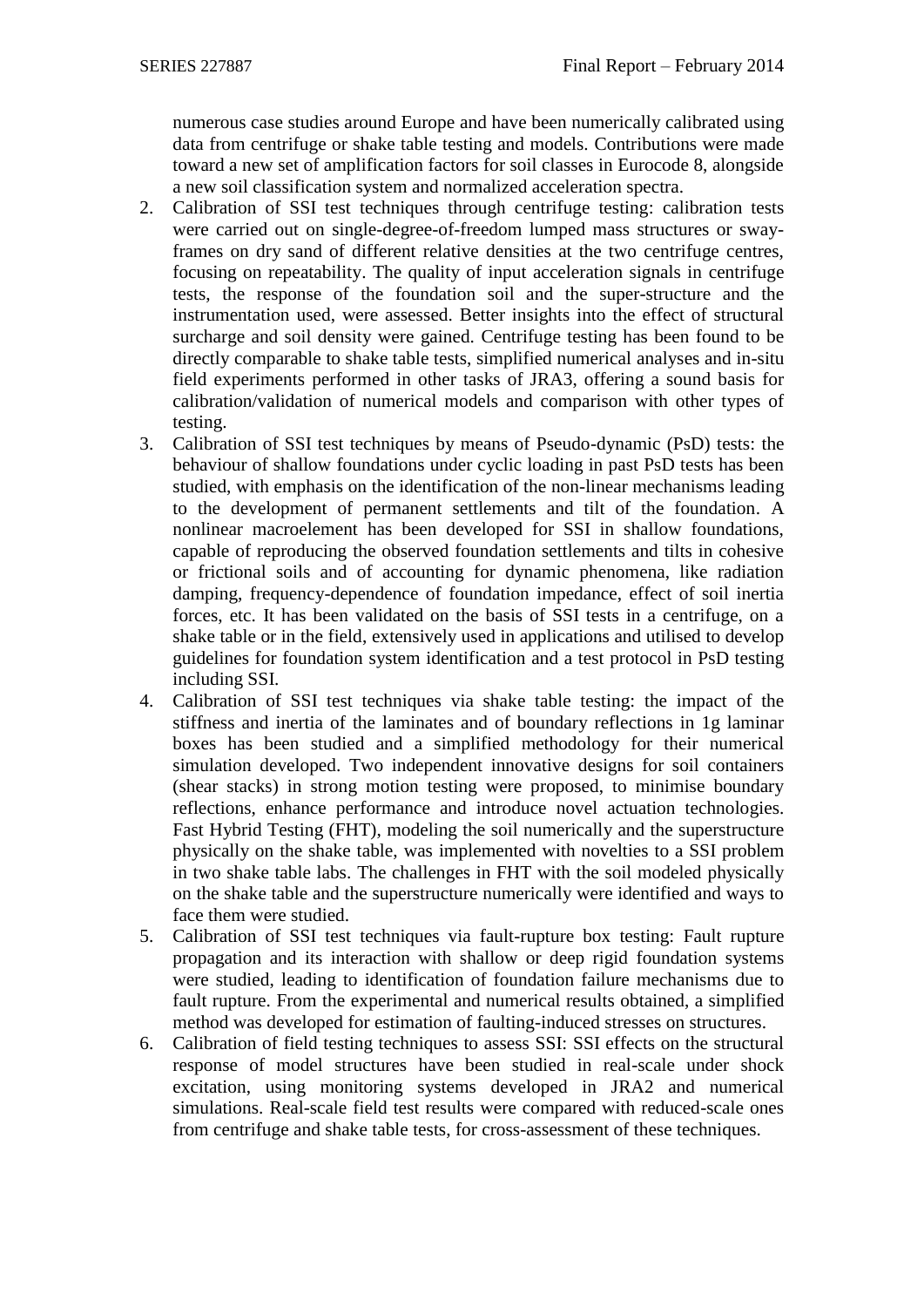### **TA Projects: S & T Results and Foregrounds**



Figure 1: (a) overall RC frame dimensions; (b) RC-infilling of central bay; (c) completed structure; (d) FRP-jacketing of column-edges at the base of composite wall (e) PsD testing at ELSA Reaction Wall; (f) damaged base of ground floor column; (g) damage at the base of a 3rd storey column.

#### **Seismic retrofitting of RC frames with RC infilling**

Added reinforced concrete (RC) walls are very popular in seismic retrofitting of RC buildings. A simple and cost-effective way of adding walls is to infill with RC selected bays of the existing frame, especially on the perimeter. If the new wall takes up a full bay, it can incorporate the beams and both columns, at the location normally taken up by the wall boundary elements. The web is fully new and should be fastened to the old beams and columns so as to transfer to them the full web shear and the tensile capacity of the two-way web reinforcement. Poor detailing of the connection between the old and the new may lead to premature failure and low ductility. Besides, if the connection between the old and the new is not integral, the behaviour is uncertain; modelling and verification of the wall as a single, integral element is then questionable. For integral behaviour, the wall is often built thick enough to encapsulate the old beams and columns, correcting column deficiencies due to short lap splices of vertical bars and sparse ties. The resulting composite wall may be modelled and verified as a monolithic new member; however, it may be much stronger than necessary for upgrading the building as a whole, or create difficulties for the foundation. To reduce this overstrength and avoid piercing through the slabs for continuity of vertical bars across floors, the new web may be chosen not thicker than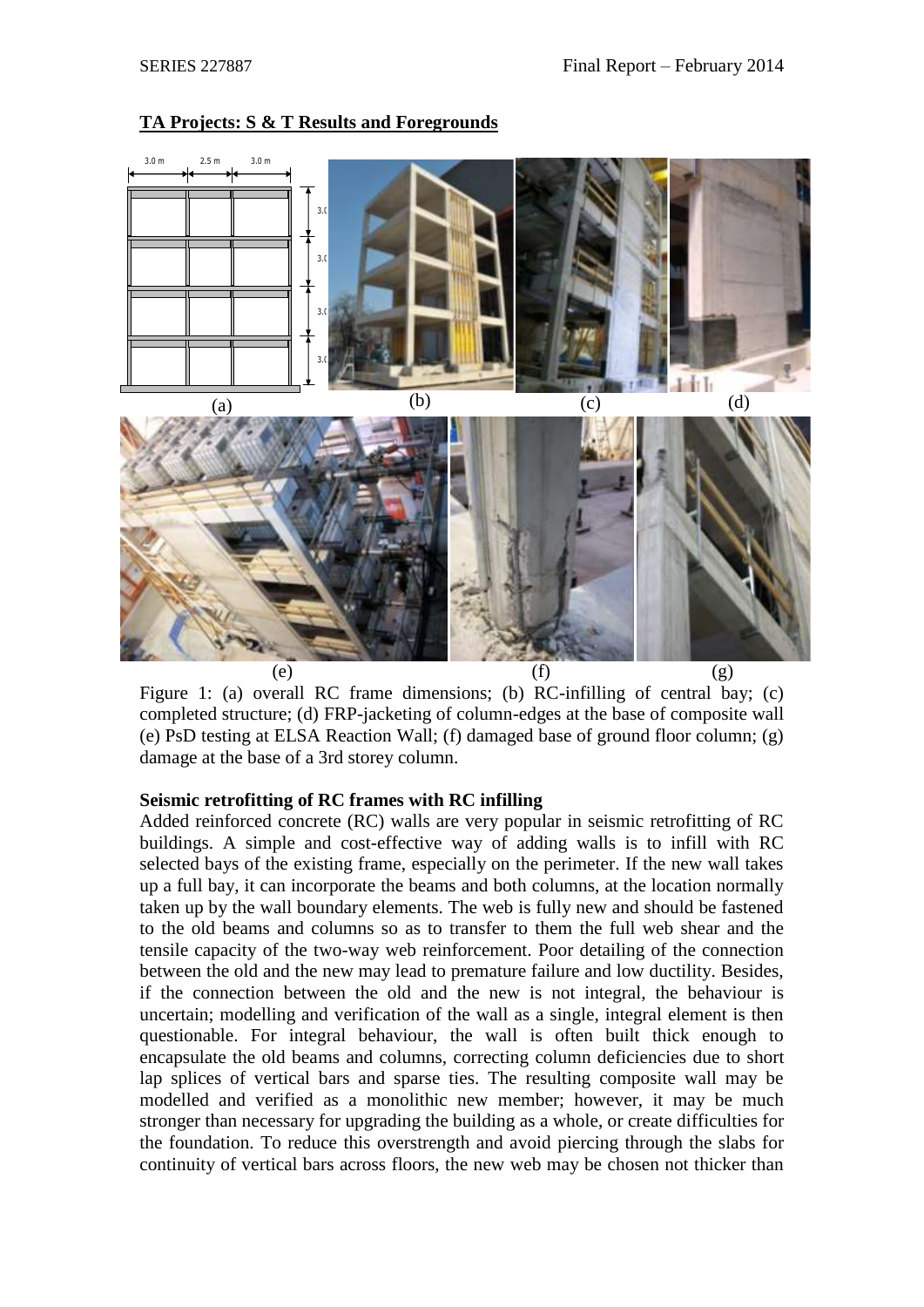the beams and columns of the frame. In that case the shear connection of the web to the surrounding frame members may be the critical link. Even for a very good connection, integral behaviour of the old and the new cannot be taken for granted; there is still uncertainty about the magnitude of the force- and moment-resistance of the composite system and its deformation capacity. Two alternative connections of the old frame members to a thin added web were tried in this project: one with tensile anchorage of the two-way web reinforcement into the surrounding frame and separate dowels for shear transfer at the interface, or a more economic option, with longer dowels serving both goals. The test structure included in full scale the two 8.9 m long outer frames of a 4-storey, 4-frame RC building, with the 2.5m wide central bay infilled into a RC wall of the same thickness as the columns (Fig. 1). The reinforcement of the added web was different in the two frames of the test structure, it was also different from storey to storey and used the two different connection types at opposite sides or at the top and bottom of selected web panels. U-shaped FRP jackets were added around each edge of the composite wall at the base (Fig. 1(d)). In the PsD test, a historic record, modified to fit the 5%-damped Eurocode 8 Type 1 spectrum over soil C at a PGA of 0.25g, was applied parallel to the RC-infilled frames (Fig. 1(e)). The composite wall behaved as essentially monolithic and had no diagonal cracking. Flexural deformations were concentrated in a horizontal crack at the connection of the wall to the base. Slippage along that crack did not exceed 0.8 mm or 0.4 mm along the vertical interfaces of the web and the old columns. The two types of connection had essentially the same effectiveness and the U-shaped FRP jackets fully protected the poorly detailed bottom of the frame columns at the edge of the walls. By contrast, the similar, but unprotected, corner columns failed in flexure at the laps at ground level (Fig. 1(f)), as well as at the base of the 3rd storey (Fig. 1(g)). The beams yielded at both ends in almost every storey. There was no noticeable drop in the overall lateral force resistance during the 0.25g PGA test, even at roof drifts of over 0.9%. By contrast, the weaker of the two sides of the buidling conventionally failed (i.e., had a 20% drop in lateral force resistance) at a roof drift of 1.05% in a cyclic test under inverted triangular lateral loads.

#### **Seismic vulnerability of old RC viaduct with frame piers. Effectiveness of isolation system**

The seismic vulnerability of existing and new transportation systems is of paramount importance for modern societies. Transportation systems were built worldwide mainly in the 1960s or 1970s; so, most of their bridges are not designed for seismic loadings. This project studied the seismic behaviour of existing reinforced concrete (RC) bridges, designed for gravity loads and the effectiveness of innovative retrofitting systems. An existing Italian viaduct with portal frame piers (Rio Torto Viaduct) was evaluated and an isolation system was designed based on frictional devices with spherical sliding surface. Two twin 1:2.5 scale, RC piers one with two transverse girders and total height of 6.8 m and another with three and a total height of 11.2 m, were PsD tested with sub-structuring, with a total of 18 controlled Degrees-of-Freedom (DOFs) (Fig. 2). The entire viaduct was modelled, considering the nonlinear response of each pier, due to bending, shear in the transverse beams and slippage of pier column bars from the foundation. Both the "as-built" viaduct and the one retrofitted with seismic isolation were tested. The isolation system was tested separately from the two piers, with substructuring. Two different natural records were applied, from the 2011 Emilia earthquake. The test campaign confirmed the high vulnerability of the as-built bridge, suffering extensive damage under the design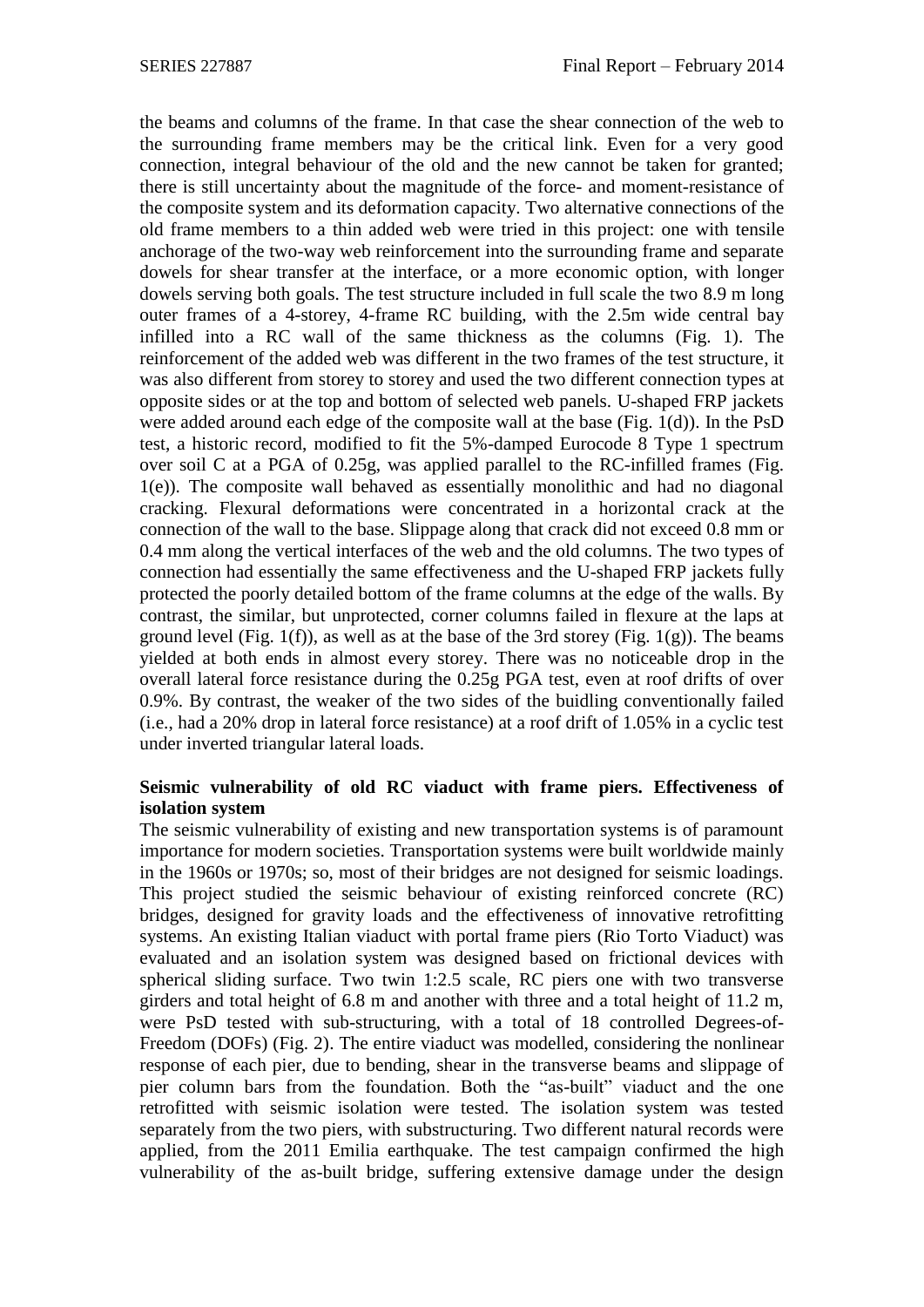earthquake and exacerbated at twice that level, especially in the short pier, where the transverse beam was severely cracked. Large fix-end-rotation at the base of the columns of both piers occurred due to slippage of pier bars from the foundation. The isolation system proved very effective in reducing the seismic response of the bridge; the isolated bridge responded in a quasi linear-elastic mode at the design earthquake; its base shear was reduced by half and displacements were reduced by 20- 30% compared to the non-isolated bridge. The PsD test campaign allows to calibrate numerical models for the assessment of the seismic response of old RC bridges.



Figure 2 (a) test set-up and geometry; (b) transportation of the tall pier inside the lab; (c) piers in front of the reaction wall.

#### **Full-scale experimental validation of dual eccentrically braced frame with removable seismic links**

Most steel structures designed to modern codes would develop inelastic deformations and permanent displacements after major earthquakes. To reduce repair costs and downtime after an earthquake, an innovative steel frame design is proposed, with recentring capability thanks to removable dissipative seismic links and a dual (rigidflexible) structural configuration. In a series of PsD tests with seismic link replacement, key points of the concept are assessed: (i) The global seismic performance of a structure with removable links, including the feasibility of replacing the damaged links; (ii) the recentring capability of dual structures with removable seismic links; (iii) the interaction between the concrete slab and the steel structure in the link region. The removable seismic links were designed to provide energy dissipation capacity, while the flexible moment resisting frames remain elastic and provide recentring capability. High strength steel is used in columns to keep them in the elastic range even under strong seismic loading. The full scale, 3-storey test structure is 18 m long, 6 m wide and 10.5 m tall, with two eccentrically braced frames frames in the direction of testing and one removable seismic link per storey and frame. Replacement of the damaged seismic link is performed storey by storey, starting at the top. Once all links are removed, the brace forces are released and the structure recovers its initial position. The snap-back tests on the structure without seismic links have given the first three modal frequencies of 2.5, 5 and 7 Hz and damping ratio of about 5%.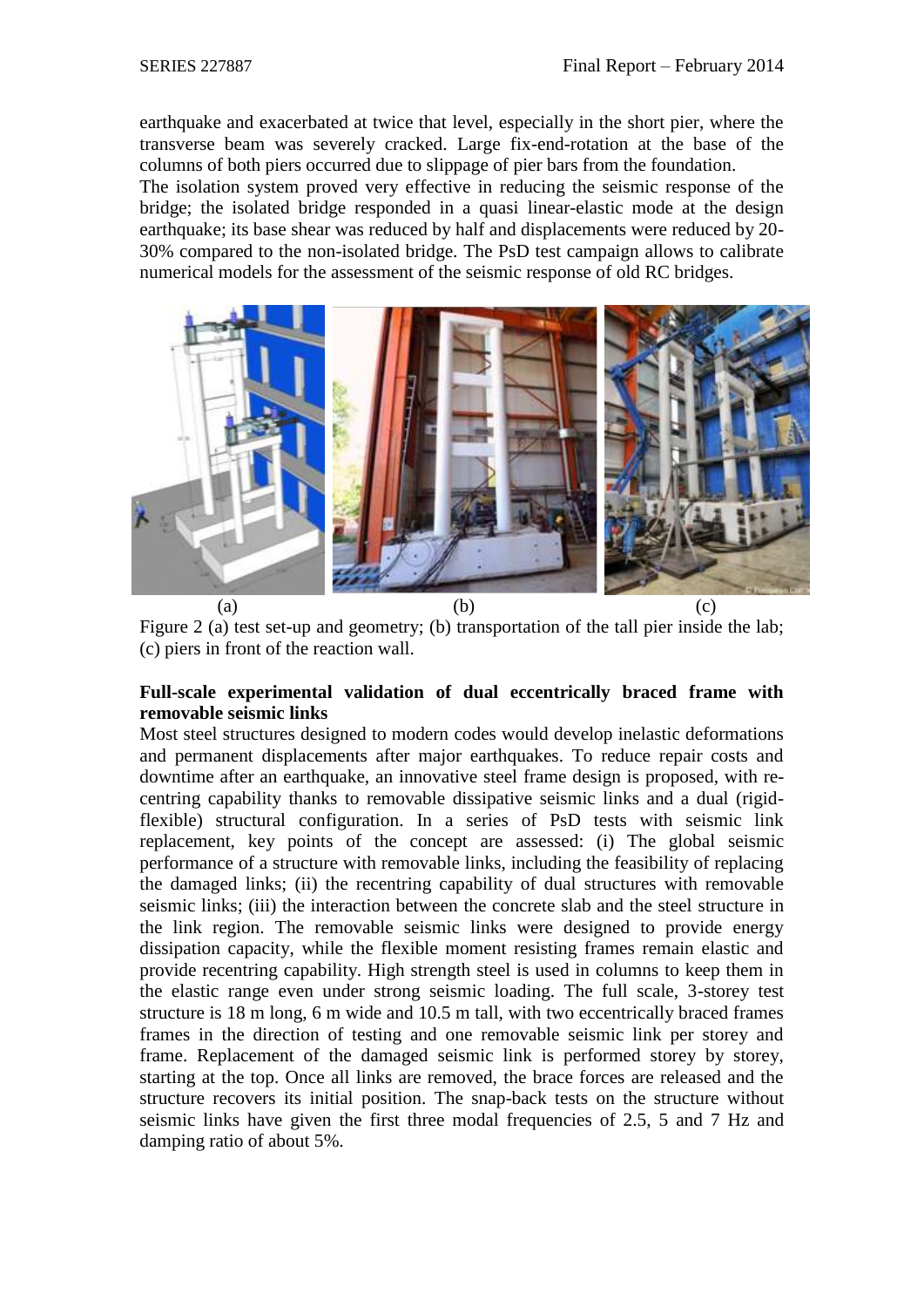#### **Polyfunctional technical textiles for the protection and monitoring of masonry structures against earthquakes**

Motivated by buildings damaged in the 2009 L'Aquila earthquake, a two-storey masonry building, 5.8 m tall, 5.8 m long and 4.4 m wide, was subjected to unidirectional shake table testing at five PGA levels, from 0.05g to 0.4g. After the last earthquake level, the unretrofitted building was almost destroyed, with several big cracks (Fig. 3(a)); the very soft wooden floor allowed out-of-plane bending failures of the walls; diagonal bending/tension cracks through the mortar joints over the window were the most important failures and the corner of the building was near collapse. Joint sliding in the "in-plane" walls occurred at the intersection of windows and doors and at the bottom of the wall between doors. Torsional response led to local accelerations of almost 0.9g. High local deformations caused cracks in various directions at the corners. After repair of the displaced roof and the wooden slab, the Eq-grid system was used to repair all the cracks in the masonry (Fig.  $3(b)(c)$ ). Eqgrid is applied directly on the stone surface in a special mortar-textile-mortar sandwich configuration. The mortar consists of cement, epoxy resin and hardener. A 425 g/m² heavy glass fibre / polypropylene fabric was developed for repair; it was woven in four fibre directions at angles of  $0^{\circ}$ ,  $90^{\circ}$  and  $\pm/2.30^{\circ}$  with the two different fibre materials. The repaired building had no cracks after the test at 0.4g PGA. Further tests at a 0.5g PGA led to microcracks near the windows. At a 0.6g PGA, cracks in the glass fibres occurred under both windows of the out-of-plane side. Delamination between the first layer of mortar and the textile was observed, but the building remained in good shape.



Figure 3 (a) Cracks of unreinforced masonry building; (b),(c) Reinforced building.

# **Seismic behaviour of structural systems composed of cast in situ concrete walls**

A 3-storey scaled test building has squat cast-in-situ sandwich concrete walls, with 5.50 m length, 4.10 m width and 8.25 m height. Shaking table tests were performed to validate the seismic behaviour of cellular structures composed of squat cast-in-situ sandwich concrete walls. The specimen was built outside the laboratory, lifted and pulled inside using hydraulic jacks and a slider system. A series of shake table tests were performed, with a PGA from 0.05g to 1.2 g and this last test repeated twice. At the end of the experimental campaign the building was essentially undamaged. From the dynamic identification after each test, a slight period shift was found, suggesting some degradation. The structure behaved between uncracked and cracked: up to PGA as high as 1g, there were no major cracks. After a white noise with 0.5g PGA, hairline diffuse cracking appeared, especially at the top floor walls. From the 0.5g white noise to the final 1.2g seismic test, the cracking pattern remained stable. The cellular behaviour of the structure was verified. Important differences between the results of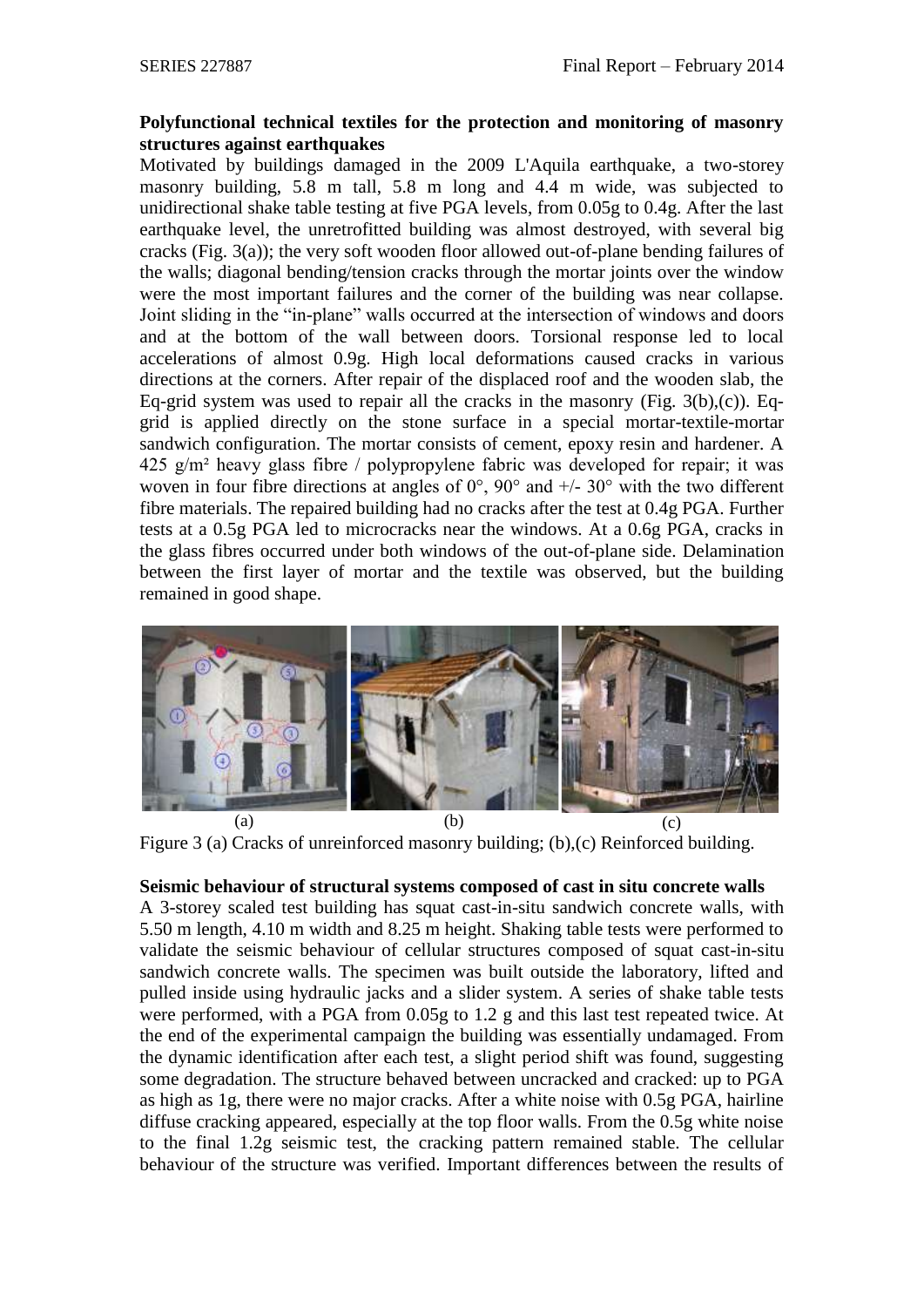the cyclic tests and the dynamic shake table ones were observed, with respect to the stiffness and the maximum strength capacity of the building.



Figure 4: (a) Geometry of the model; (b)-(e) structural damage after shake table test

# **Seismic behaviour of mixed reinforced concrete - unreinforced masonry wall structures**

In many residential buildings in Europe, the vertical elements supporting the RC slabs are walls of RC and unreinforced masonry (URM). Although this type of construction is very common in low and moderate seismicity regions, its seismic behaviour has never been studied experimentally in the past. Seismic design codes, notably Eurocode 8, consider the knowledge of the seismic behaviour of such mixed RC-URM systems as still insufficient and do not cover them explicitly. So, nowadays, they can only be considered as concrete structures, with a RC wall structural system. The URM walls are taken as non-structural elements and their contribution to the lateral stiffness and resistance of the building is neglected. The response of this type of buildings was studied by shake table testing. The test structure was a 1:2 scale 4 storey building, 5.6 m  $\times$  3.2 m in plan and 6.2 m tall. It has a rectangular RC wall and two I-shaped URM walls of hollow clay blocks, on each one of the two long sides and a rectangular URM wall on each short side (Fig. 4). A unidirectional ground motion was applied in the long direction, inducing in-plane loading in the four URM and the two RC walls along the motion and out-of-plane loading in the two URM walls transverse to it. Nine shake table tests were carried out, with the motion scaled up to a PGA level of 0.9g. Fine cracking appeared in both types of walls of the long direction under a 0.3g PGA motion and became more marked at a PGA of 0.4g. The in-plane damage to the URM walls extended to all storeys under the 0.6g PGA motion, becoming serious at the ground floor. At a PGA level of 0.7g, the damage to the URM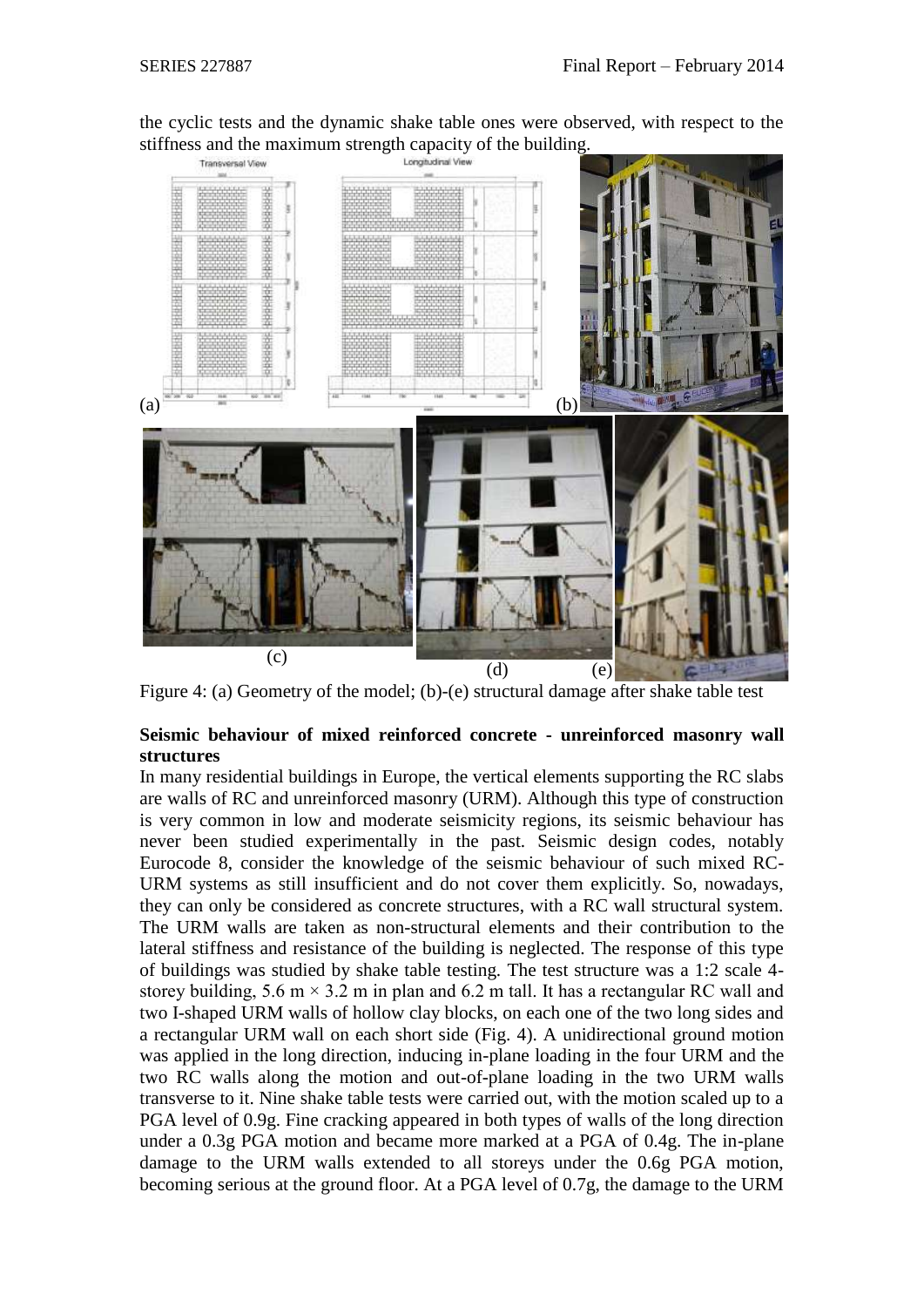walls of the two lower storeys was concentrated in 0.8 mm-wide diagonal cracks. At the 0.9g PGA motion these walls shattered at these two storeys; most of their vertical load was transferred to the two transverse URM walls and the two RC walls. These latter walls cracked diagonally and, when the overturning moment induced tensile force in them, formed a flexural plastic hinge at the base; there was clear axial load variation in these walls due to the overturning moment, which points to the significant participation of the URM walls to the response as part of the lateral load resisting system. The 0.9g-PGA motion caused visible horizontal cracking at the top, bottom and mid-height of one of the two URM walls loaded in the out-of-plane direction; the one further away in plan from the two RC walls, at the storey where floor response accelerations were the largest (the fourth). Measured peak floor accelerations were higher than predicted by the Eurocode 8 approach. If the building had behaved as considered in Eurocode 8, namely as a system of just two cantilever walls, the interstorey drift and the damage to the URM walls would had been largest at the top storey; a pure URM building without RC walls would, by contrast, experience the largest interstorey drifts and damage at the ground floor. The pattern in the test, with similar in-plane damage at the two lowest storeys, shows that the building behaves as a mixed structural system.

# **Experimental and numerical investigation of torsionally irregular RC shear wall buildings with thermal breakers**

The shear wall building was designed in accordance with Eurocode 8. Rutherma thermal breakers were placed only at the second floor as a connection between the shear walls and the slab. Five shake table tests were carried out under a synthetic ground motion matching the Eurocode 8 spectrum. PGA levels of 0.1g, 0.2 g, 0.4g, 0.6g and 0.8g were applied consecutively. Up to 0.4 g, no significant damage was observed in the structural members except minor hairline cracks on the spandrel beams. At the 0.6g test, more cracks were observed in beams without major cracks in the walls. Strain measurements in Rutherma steel sections showed that they were still in the elastic range. Failure occurred in the 0.8g test. The foundation was fully disconnected from the shear wall. The thermal break elements did not have any damage. The open-source finite element code Cast3M-CEA has been used to simulate the tests.

#### **Seismic strengthening of deficient RC buildings with ductile post-tensioned metal strips (PTMS) and Carbon Fibre Reinforced Polymer (CFRP).**

A full-scale two-storey RC building is tested, with poor detailing of reinforcement in beam-column joints and columns. Shaking table tests were performed in both horizontal directions X and Y with a single ground motion matching the Eurocode 8 spectrum for soil type C. Increasing levels of PGA from 0.025g to 0.15g were applied to the unretrofitted buildingt in the X direction. At a PGA of 0.15g, there was severe damage at the 2nd floor joints and column bases, where the vertical bars were lapped. The 1st modal frequency was reduced by 45%. The damaged building was repaired (cracks injected, concrete replaced, etc) and strengthened using PTMS. After a PGA of 0.35g, only limited local damage was evident, but the 1st mode frequency dropped by almost 40%. The building was retested with the motion applied in the Y direction, to a PGA of 0.35g. The steel straps were removed then for inspection. Light diagonal cracks at the beam-column joints were observed, but the joints remained structurally sound. Also, flexural cracking occurred at column and beam ends. The damaged concrete was repaired using high-strength repair mortar, and the cracks injected with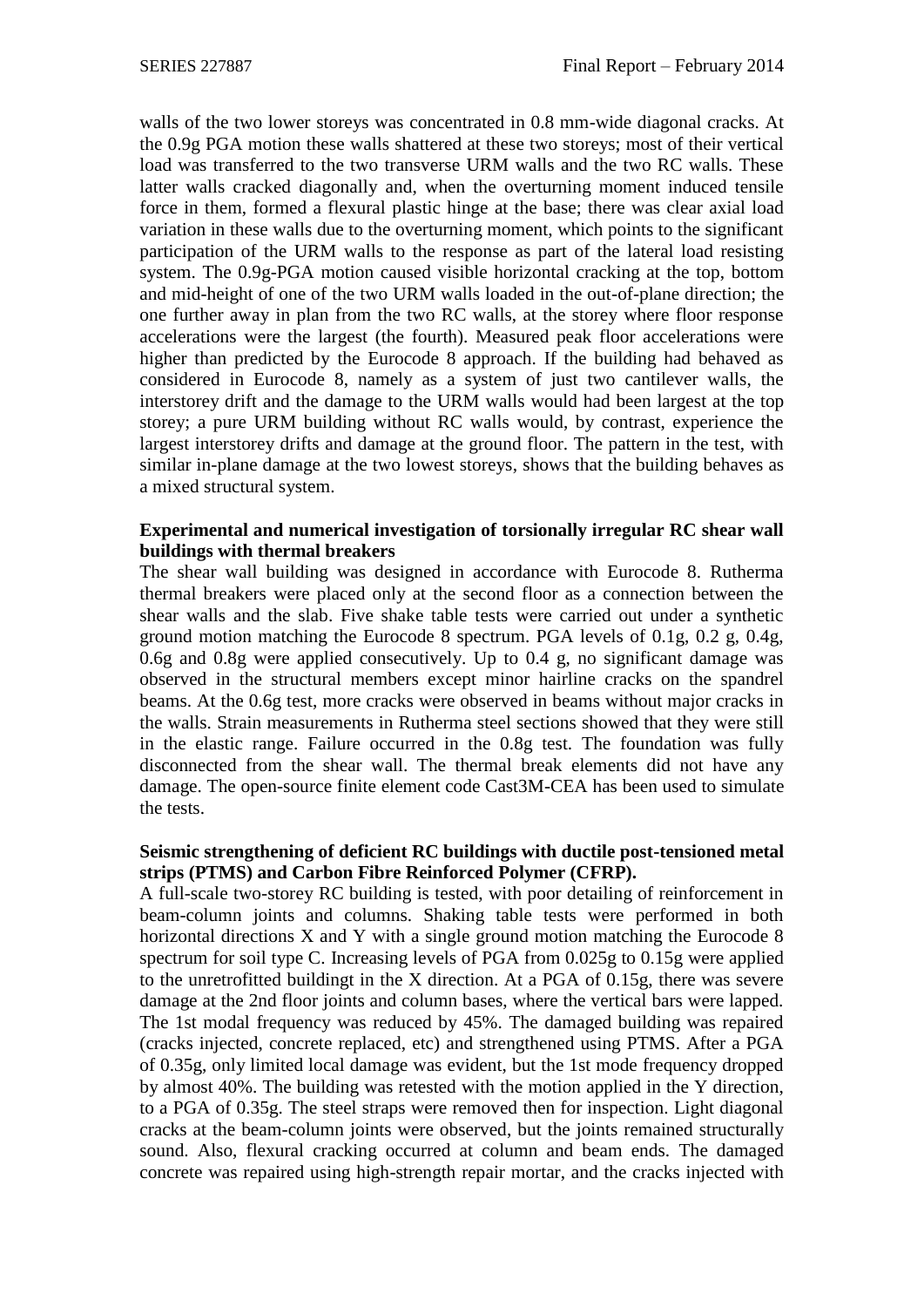epoxy resin. The columns and beam-column joints of one of the two frames (frame A) were strengthened with externally bonded CFRP sheets; the other one (frame B) was strengthened again with PTMS. Motions were applied in direction Y up to a PGA of 0.35g, because the 1st modal frequency was almost half of the original one, although little damage was observed. The PTMS and CFRP-strengthened building was then tested triaxially in X, Y and Z, up to a horizontal PGA of 0.60g, because the maximum displacement capacity of the shake table was exhausted  $(\pm 125 \text{ mm in X})$ and Y). Some damage was observed in the joints and columns, but the CFRP sheets and PTMS were essentially undamaged. PTMS and CFRP were found very effective.

### **Improved European design and assessment methods for concentrically-braced frames**

Full scale shake table tests were performed on two-storey concentrically-braced steel frames, to validate models for the ductility capacity of hollow section bracing members and recent proposals for improved detailing of gusset plate connections. The experimental and numerical studies identified active yield mechanisms and failure modes in member/connection combinations and assessed new proposals for the balanced design of brace member-gusset plate connection resistance. Each pair of brace-gusset plate specimens was tested using scaled site-specific ground motions representing high, intermediate and low level earthquakes. Brace buckling and fracture generally occurred at the target intermediate and high level events, respectively. Amongst the four brace sizes investigated, the smaller cross sections exhibited increasing frame drift demands for higher PGA values. The measured brace displacement ductility ratio capacities varied between 2.9 and 12, with a mean of 7.5. Larger ductility capacities were displayed by specimens with smaller cross sections. The proposed balanced brace connection design led to larger brace ductility capacity than the conventional design. The test results suggest that CA type brace connections to the beam and column lead to larger ductility capacity than CB type connections to the beam alone, but the measured data is not fully consistent in this regard.

#### **Seismic performance of multi-storey timber buildings**

The goal was to study by shaking table tests on full-scale models the effects of earthquakes on different timber building systems frequently used in Europe: timber framed system (TFS), log house system (LHS) and cross laminated timber system (CLT). Tested were: a) a two-storey log house building, b) a 3-storey timber framed building with oriented strand boards (OSB) as structural sheathing and non-structural panels on the interior and exterior of each wall and c) a light timber-framed wall system with gypsum fibre panels as structural sheathing - Cross Laminated Timber (CLT) system, based on large panels. The tested buildings were 7 m x 5 m in plan, with the same architectural layout, designed to a 0.28g PGA. The test procedure and the prediction of test results was based on advanced calculation models gathered from data acquired in previous experimental campaigns on the individual components (timber elements, connection details, walls and floors with openings, effect of nonstructural components etc.). A historic bidirectional motion was applied, scaled to a PGA of 0.07g, 0.15g, 0.28g and 0.5g for all tested specimens. Relative displacements of walls (sliding, uplift), interstorey drift and acceleration were monitored. All constructive systems have shown no significant damage at all stages of the tests. The results provide a wealth of information on the dynamic behaviour of timber buildings and their earthquake resistance.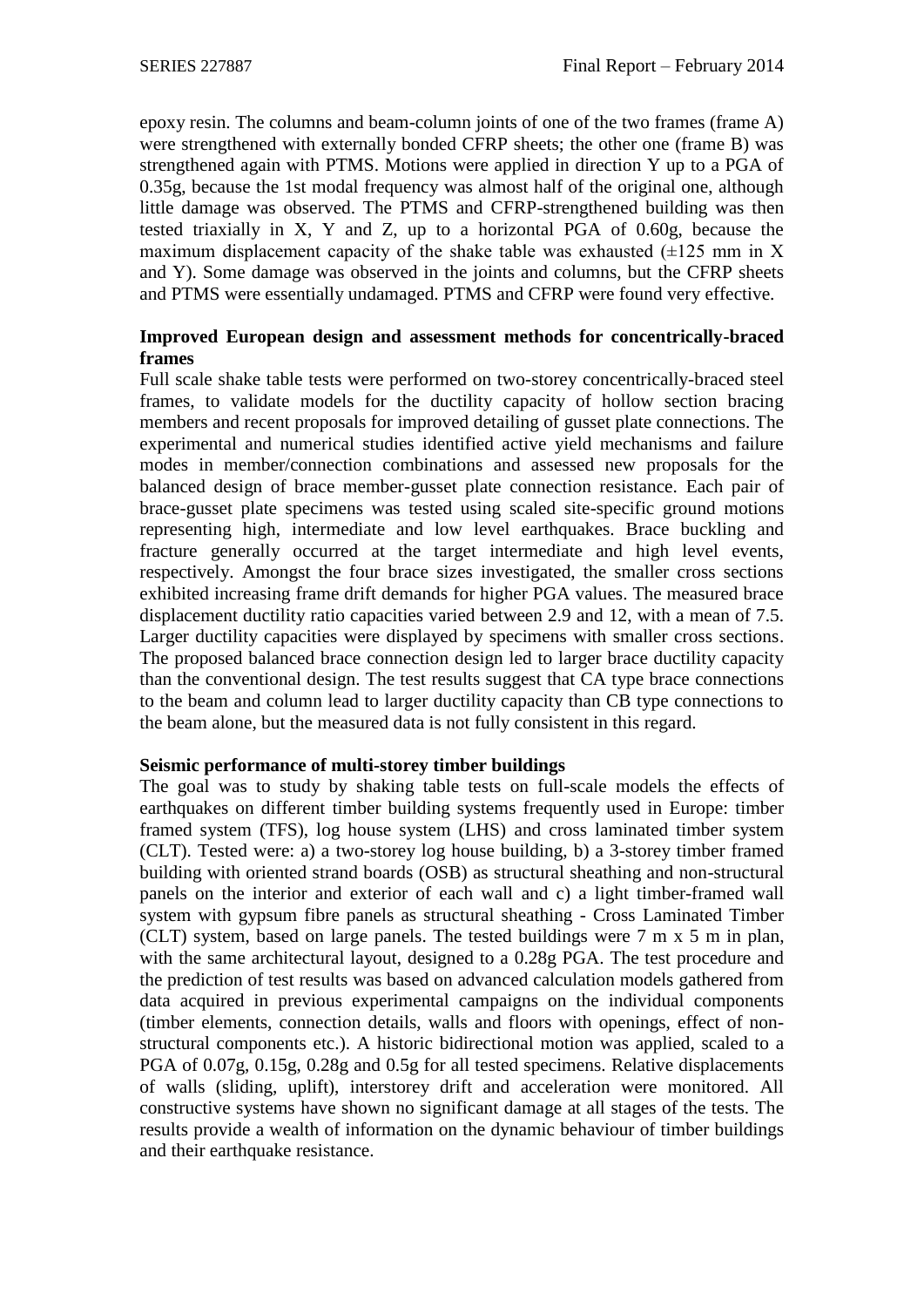#### **Tests of historic architecture retrofitted with energy dissipators**

This project focused on the seismic retrofitting of masonry buildings, damaged by previous earthquakes, using energy dissipating devices placed on steel ties connecting perpendicular walls. The retrofitting technique is effective when the buildings are damaged at the corners, with vertical cracks opening on the upper part of the walls, while, at the same time, the top part of the wall collapses out of plane to the outside as a single large block after a large horizontal crack opens. The seismic action was imposed in only one direction, the most favorable to overthrow the side walls due to inertia forces, effect further amplified by the horizontal thrust from the roof. However, the flexibility of the façade walls, controlling the global building response in the out-of-plane direction of the side walls, proved more important than expected. Moreover, the distribution of vertical loads along the walls, compressing the side walls at the floor and roof levels but not the façade walls, further weakened these walls, which were already weaker due to the presence of openings. A second set of tests was carried out after redesign of the test setup, to force the formation of the desired collapse mechanism. Modifications included the application of 12 vertical prestressing bars that compressed the façade walls and removal of the two middle supports of the roof structure on the walls, in order to concentrate the horizontal thrusting forces near the corners of the building. The signals were imposed with increasing amplitudes until the collapse mechanism sought was observed.

# **Full scale testing of modern unreinforced thermal insulation clay block masonry houses**

Unreinforced high thermal insulating clay block masonry houses are very common in Europe, but still lacks seismic vulnerability assessment. Two full-scale 2-storey models with dimensions of 3.7m x 4.2 m and a height of 5.4 m were built on specially designed steel foundations. Model A is regular in plan while model B has significant irregularities. Four additional masses of 600 kg each were placed on the first floor for considering a life load of 2 kN/m². Premium insulation filled clay blocks with excellent mechanical and thermal performance were used. The layer of mortar had a thickness of about 1 mm. A historic record modified to match the Eurocode 8 spectrum was used; at 100% intensity it has a PGA of 0.36g (N-S) and 0.32g (E-W). That signal was applied also scaled to 12.5% or 25% of the full one. The models were tested in eight stages with consecutive uniaxial shaking seprately in the two directions at the first stage, followed by biaxial shaking at the next stage, and so on. For each load level several shakes with increasing intensity were performed to reach the 100% intensity, giving a total number of 62 shakes for model A and 54 shakes for model B. Both models had heavy damage at the 100% intensity level and collapse was imminent. That intensity exceeds the design PGA by a factor of 2.0 to 2.5.

#### **Assessment of innovative solutions for non-load bearing masonry enclosures**

RC frames with masonry infills were tested under biaxial loading inducing both inplane and out-of-plane response of the infills. At a first phase (Phase 1), a two-storey, 1:1.5 scaled, one-by-one-bay RC frame building was tested. The infills are built with single leaf clay bricks and a reinforced mortar coating (with wire mesh reinforcement placed within the mortar coating on both sides of the infill walls and anchored to the RC frame and masonry units). Additional masses were attached to the walls to respect Cauchy-Froude similitude requirements. A bi-directional artificial ground motion fitted to Eurocode 8 type 1 spectrum for Lisbon was applied at three increasing amplitude levels. There was no noticeable damage after the first two levels but the last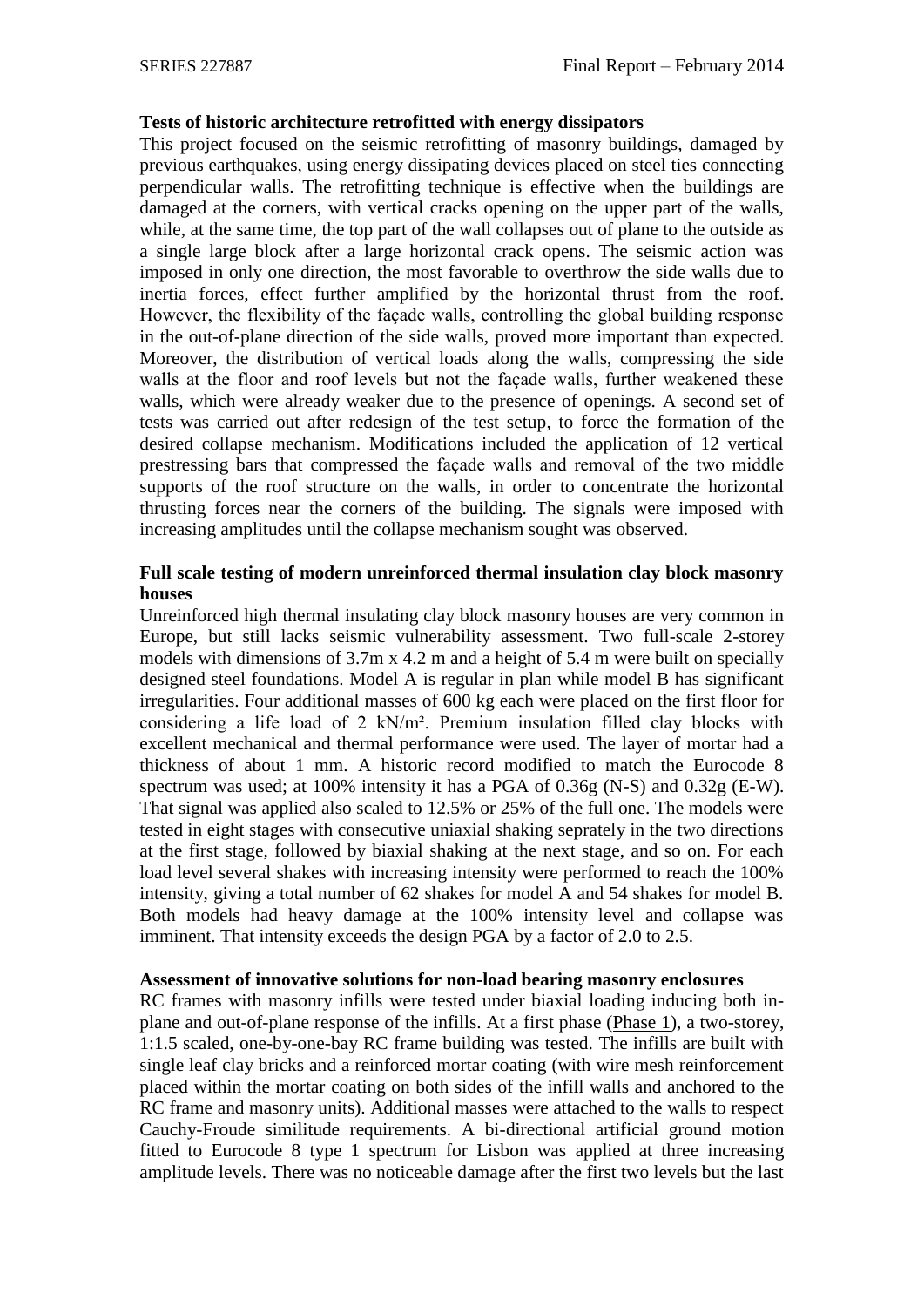one caused considerable cracking at the corners around the infill openings. Removing the reinforced mortar coating, the infill walls were found overall undamaged but detached from the RC frames. It was apparent that the reinforced masonry specimens have a clearly superior seismic behaviour compared to the unreinforced masonry building, including prevention of out-of-plane collapse of infill walls.

In Phase 2, four full-scale RC plane frames infilled with masonry are tested simultaneously in the in-plane and out-of-plane direction. Both unreinforced masonry infills and infills with horizontal reinforcement between masonry units were tested, with and without reinforcement in the mortar coating. The testing setup simultaneously uses the shaking table, one reaction wall and a novel Testing device for Innovative Masonry infills (TIM). This test setup was specifically conceived and designed for these tests; it consists of a stiff steel caisson 3D frame which moves rigidly with the shaking table; it is fixed to the specimen's top beam in the transverse direction, while a system of rollers allows independent motion in the longitudinal direction. The in-plane and out-of-plane motions represent the dynamic response of narrow-band frequency content, in a typical upper storey frame panel of a RC building. The in-plane motion enforces an inter-storey drift history on the frame by restraining the upper beam movement, which is prestressed for withstanding push-pull actions, and by imposing the displacement of the shaking table on the lower beam. All beam-column joints are free to rotate in the plane of the infill. The out-of-plane motion consists of a rigid-body vibration of both the upper and lower beams, reproducing the storey absolute accelerations, inducing high-frequency inertia forces perpendicular to the masonry panel and local vibration of the infill wall. This shaking table motion is transmitted to the top beam through the rigid steel caisson. This testing procedure and TIM itself will be submitted by LNEC for a utility patent.

#### **High-performance composite-reinforced earthquake resistant buildings with self-aligning capabilities**

Shake table tests were carried out on laminated timber frames with 3D moment connections. One single-storey full-scale frame and a 1:3 scaled model of a 3-storey moment frame were tested (Fig. 5(a)). Three types of beam-column connection were subjected to preliminary quasi-static cyclic loading at full scale, to study their hysteretic behaviour, energy dissipation and failure mode and develop momentrotation curves, from which the internal moments during the shake table tests could be back-calculated, using digital images of the rotation of beam-column connections during shake table testing: a) The rigid connection, with self-tapping steel screws (Fig. 5(c)), where the energy dissipation takes place; this type of connection was applied to the one-storey full-size frame tested on the shake table. b) The frictional connection (Fig. 5(d)), consisting of a vertical, trapezoidal-shaped kerf metal plate embedded at mid-width of each beam, fixed to the beam via self-tapping screws, a Tshaped steel plate fixed to the column face with four bolts, and two bolts connecting the kerf plate to the T-shaped plate, tightened to allow slippage and friction between them; to increase the energy dissipation by friction, a steel plate was added at each bolt end, between the metal plate and the bolt nut. The beams and columns were reinforced near the connection with unidirectional Glass-Fibre fabric, epoxy-glued to the member lateral surface. This type of connection was found to have the best energy dissipation capacity and other hysteretic features. A connection similar to the one above was also used, but without the frictional joint between the kerf plate and the Tshaped plate, relying only on the steel connection for energy dissipation (Fig. 5(e)). It was found to have pinched moment-rotation behaviour and energy dissipation inferior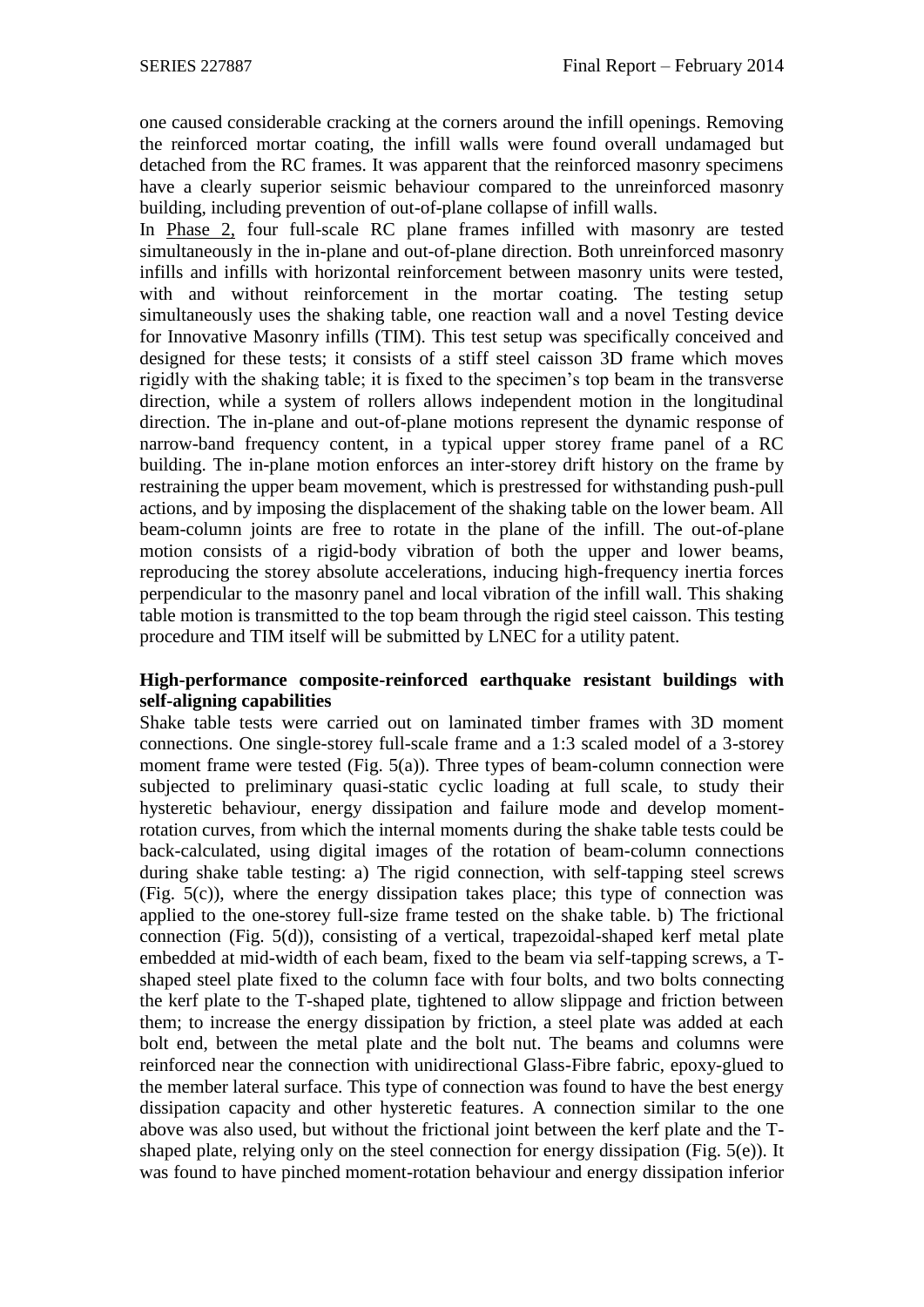by a factor of about 2; so, it was not chosen for the shake table tests. The one-story full-size frame (Fig. 5(b)) sustained triaxial seismic motions with horizontal peak ground acceleration (PGA) up to 1.25g. Under a motion with a PGA of 1.43g, one of the columns failed in shear next to the rigid connection with self-tapping screws. The 3-storey 1:3 scaled frame went unscathed through triaxial seismic motions with Root Mean Square acceleration in the horizontal directions of up to 1.0g, with vertical PGA of 0.2g. It failed under a biaxial motion with PGAs in the two horizontal directions of 2g.



(d) (e)

Figure 5 (a) 3-storey 1:3 scaled model on shake table; (b) full-scale one-storey test frame; (c) rigid beam-column connection with self-tapping screws; (d) beam-column connection with frictional joint in preliminary 3D cyclic test; (e) connection as in (d) but without the frictional joint.

#### **Seismic behaviour of L- and T-shaped unreinforced masonry shear walls including acoustic insulation devices**

It can be difficult to verify the seismic stability of masonry buidings according to the Eurocodes by considering the walls only in the earthquake direction, especially if these walls are not subjected to a high compression due to gravity loads (e.g., for oneway floors). It is thus necessary to account also for transverse walls acting as flanges. However very few experimental tests are available to support design methodologies based on this principle. Very strict acoustic requirements are also mandatory for buildings with apartments. Efficient acoustic isolation techniques have been developed, but their consequences on the building stability under horizontal actions are unknown. Two sets of tests focusing on complementary aspects of this concept are carried out. The first set aims concerns walls on a 10 mm thick rubber layer for acoustic purposes. Four such walls were tested, two of them with, and two without acoustic rubber mat. The height is 1.8 m, the thickness 140 mm, and the length 0.75 m or 2.1 m. The rubber mats were found to significantly modify the stiffness, frequency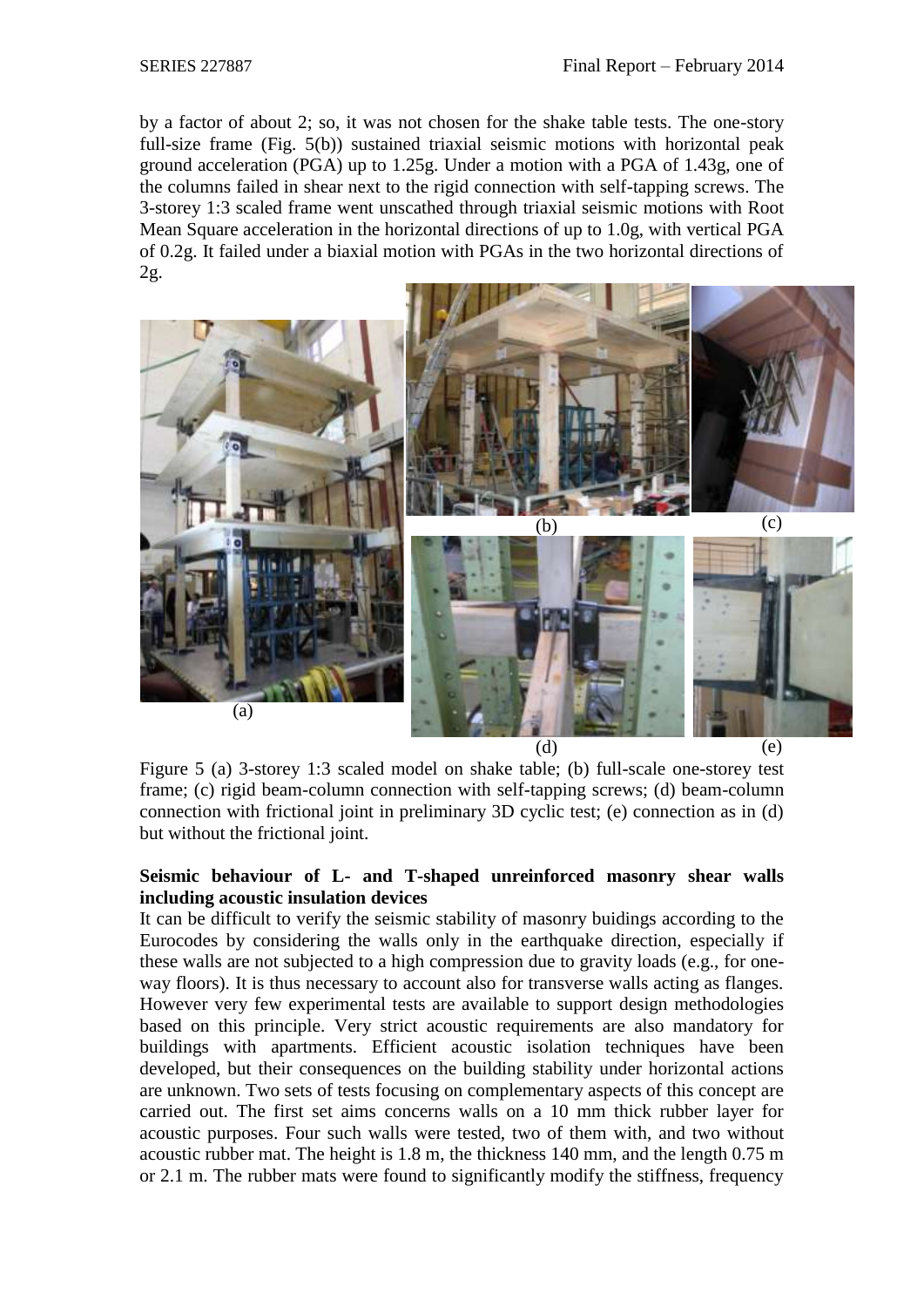and damping of the wall and to change the characteristics of the rocking motion under seismic action. The second test series concerns two flanged walls: T-shaped or Lshaped, coupled by a lintel, considering different load conditions (i.e. gravity loads on the longitudinal shear walls, on the transverse walls or on both). The torsional behaviour was also investigated.

# **Assessment of the seismic behaviour of flat-bottom silos containing grain-like materials**

Several shake table tests were performed with different heights of ensiled material to simulate silos of different aspect ratios and different magnitudes of grain-wall friction, to verify analytical findings regarding the actions induced by grain like material on the walls of flat-bottom silos. The specimen is a 1.2 m diameter, 1.2 m tall, 3 mm thick poly-carbonate container. Polycarbonate, with  $E = 2.3$  GPa, was used to increase the strains. A ring on top of the specimen prevents local deformations. The instrumentation measures: (i) table, structure and grain accelerations at different locations; (ii) structure deformation at different levels; (iii) displacement at the top; (iv) local pressures exerted by the grain on the walls. Inputs applied to the table were: (a) white noise to determine the dynamic properties; (b) low frequency sinusoidal input to simulate time constant horizontal accelerations (0.5- 2Hz); (c) historic records. By varying the grain-wall interface properties and the height of the ensiled content, three different configurations have been tested: (i) smooth silo walls (grainwall friction coefficient of 0.30) filled with Ballotini glass up to a height of 1.2 m; (ii) roughened walls (friction coefficient of 0.45) filled up to a height of 0.6 m; (iii) as in (ii) but filled up to a height of 1.2 m. The last one was tested under sinusoidal input, along the horizontal direction only. Peak acceleration profiles up the silo walls under different 1 Hz sinusoidal inputs are almost constant vertically for table accelerations less than 0.35g (very low amplification). A slight amplification of around 1.2 can be noted from the bottom to the top of the silo at accelerations above 0.35g. At different input frequencies and accelerations, the experimental bending moment at the base of the silo is much closer to the value given by analytical theory than to the two values (simplified and accurate procedures) given by the Eurocode 8 rules, but indeed lower than both the analytical and the Eurocode 8 predictions. The results indicate that in all cases the effective mass is lower than the Eurocode specification. At PGAs up to 0.35g, the analytical formulation provides an improved estimate of the inertial force imposed on such structures by their contents.

#### **Study of multi-building interactions and site-city effect through an idealized experimental model**

The common earthquake engineering practice does usually consider the substratum in cities, but disregards the resonant 'surstratum' made up by the city itself. Both numerical and analytical results suggest that global soil-structure interactions, i.e. Site-City effect, occur and can be significant, especially when the fundamental frequencies of the soil and of the heaviest buildings coincide. The aim of this study was to investigate experimentally this phenomenon through an idealized specimen on the shaking table and compare the resulting data with two theoretical models. A polyurethane foam block with 1 m dimensions stands for the soil layer and 37 parallel vertical aluminium sheets stand for the buildings. Other configurations have also been tested with less dense cities, irregular distributions and cities with two different resonators. The buildings can bend and resonate with out-of-plane excitation, but remain quasi-static with in-plane excitation. This enables to show the differences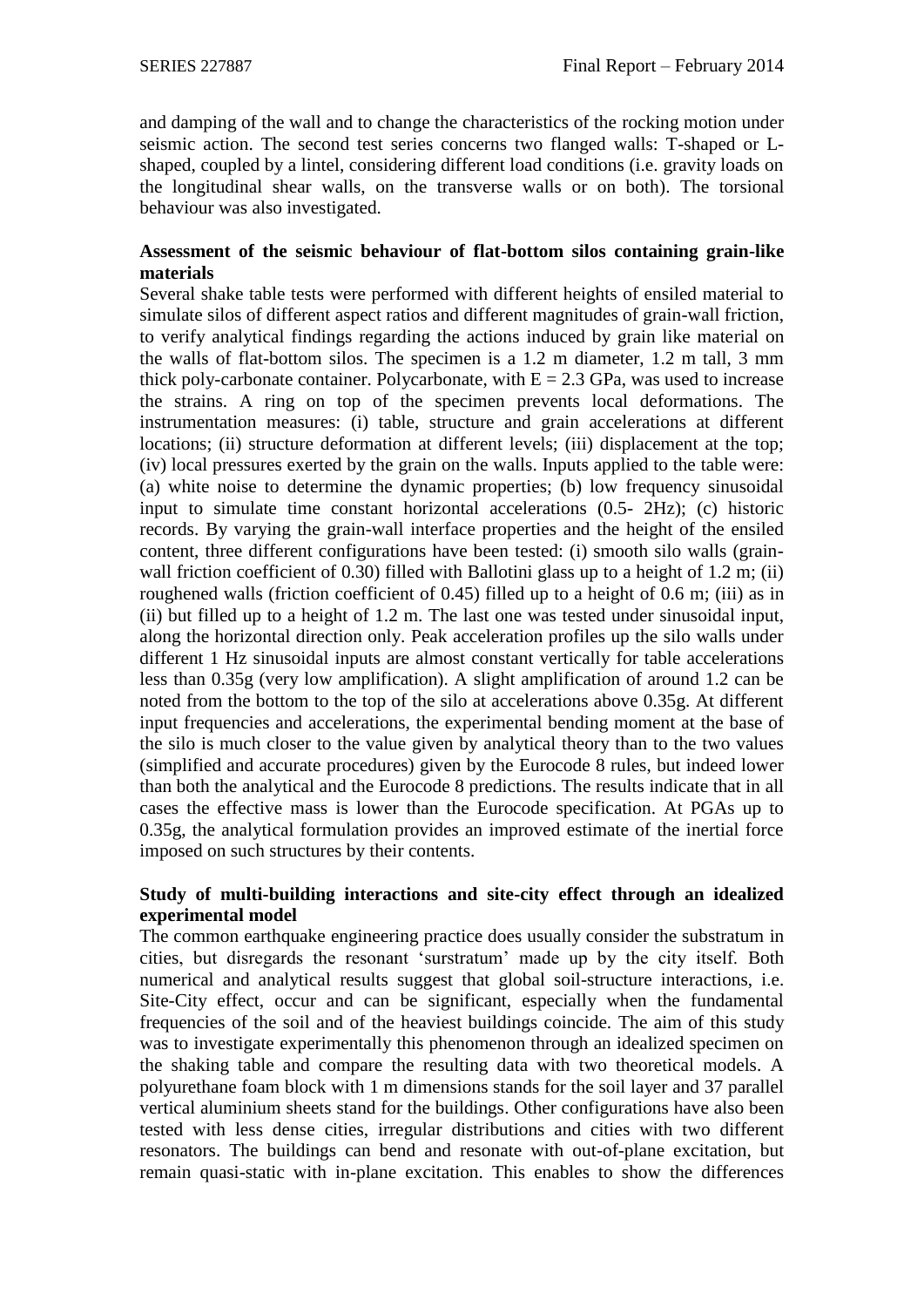between resonant and inert masses. The specimen provides a good matching between the fundamental frequencies of the foam block and of the aluminium resonators. In the non-resonant direction, the system acts classically as a layer with added inert mass on top. In the resonant direction, global interactions split the resonance peak into two peaks that favour beatings, reduce significantly both surface and the resonators' motions at their common fundamental frequency, decrease the amplitude of the resonance peaks and induce longer signals with slower decreasing codas. These specific features have been recovered by both analytical and numerical models giving a qualitative and quantitative agreement with experimental results and a quasi-perfect agreement with one another.

#### **Experimental investigation of dynamic behaviour of cantilever retaining walls**

The dynamic behaviour of cantilever retaining walls founded on compliant base under earthquake action was explored by means of 1-g shaking table testing on scaled models. The program encompassed different combinations of retaining wall geometries, soil configurations and input motions (white noise, sine dwells and actual recorded motions). The systems were tested dynamically using a large Equivalent Shear Beam container of dimensions 4.8 m long by 1.15 m high by 1m wide, installed on the shaking table. The response analysis of the systems aimed at shedding light onto the salient features of the problem, such as: (1) the magnitude of the soil thrust and its point of application; (2) the relative sliding as opposed to rocking of the wall base and the corresponding failure mode; (3) the importance/interplay between soil stiffness, wall dimensions, and excitation characteristics, as affecting the above. The experimental findings confirm the predictions of theoretical analysis, with reference to the failure mechanisms and the critical yield accelerations of the system. Pseudostatic stability analysis proved to be adequate for both harmonic and earthquake excitation, although the latter relates to conditions closer to the assumptions of the pseudo-static analysis, i.e., the uniform distribution of the acceleration and the "rigid block" response of the backfill. The responses of the various wall configurations confirmed the equivalent footing analysis of wall stability and highlighted the importance of a proper design of walls founded on a compliant base with respect to sliding and rocking. The experimental results were in good agreement with the theoretical models and are expected to be useful for the better understanding and the optimization of earthquake design of this particular type of retaining structure.

#### **Dynamic behaviour of soils reinforced with long inclusions (piles)**

The dynamic response of soil-pile-group systems is modelled both analytically, using homogenisation theory, and physically, using a shaking table to test a soft elastic material periodically reinforced by vertical slender inclusions. A large soil/pile stiffness contrast is shown to lead to full coupling in the transverse direction of the pile bending with the soil in shear. Analytically predictions capture the important characteristics of the experimentally observed response. The shear/bending analytical modelling approaches provide a simple way to design and describe a soil/piles system under ground motions. The physical model was a 2.13 m by 1.75 m by 1.25 m tall block of soft linear-elastic polyurethane foam  $(E_m = 54 \text{ kPa})$  and reinforcement of mild steel tubes with 12.7 mm outside diameter and 3.25 mm wall thickness and perfect adherence at the interface. 35 1.3 m long inclusions were used on a seven by five grid at 250 mm centers. From the boundary conditions (e.g. clamped, free), the modes and eigen-frequencies are found. Comparisons between test and theory were based on the first mode response of the system. Measurements (through strain gauges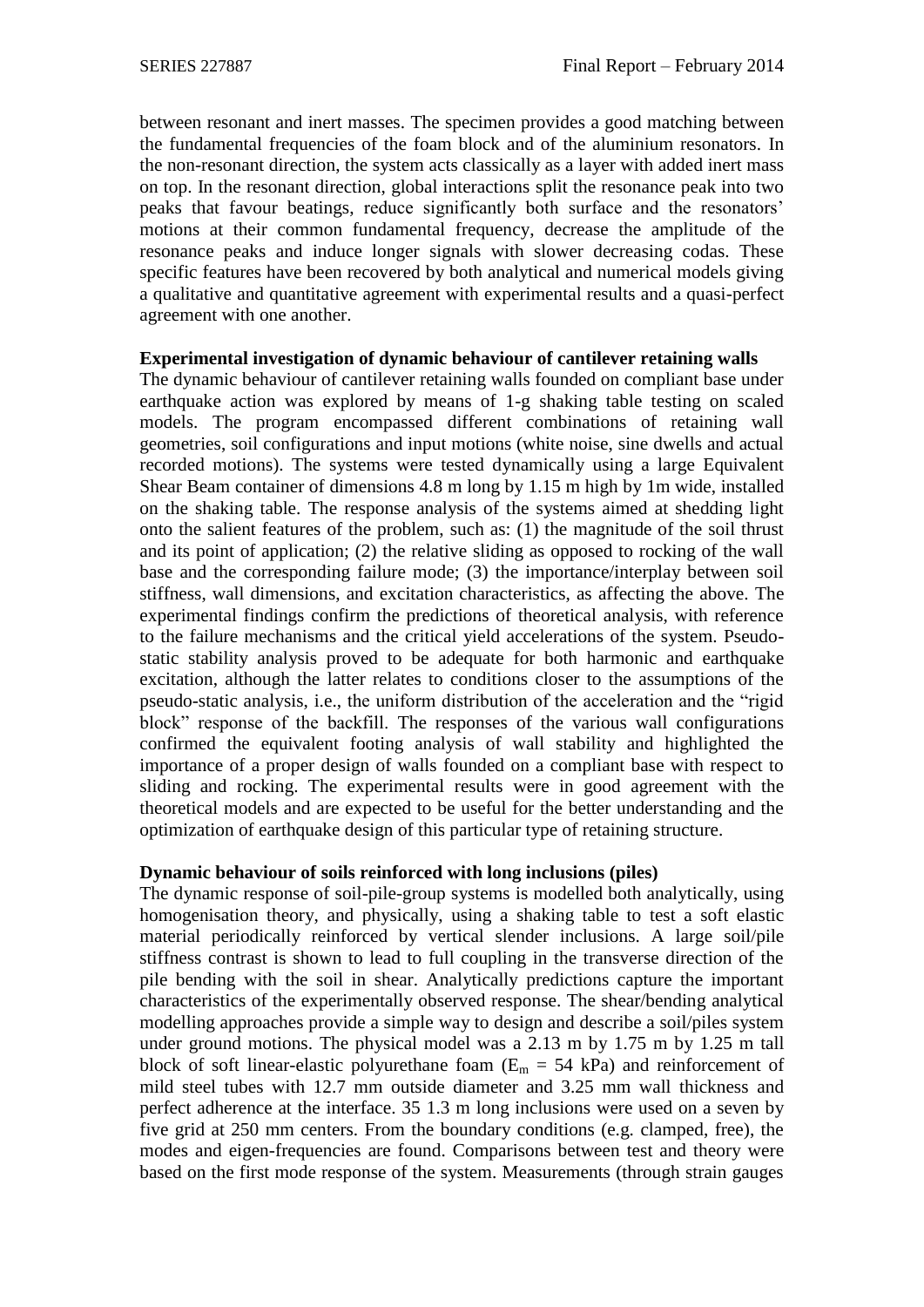and accelerometers, under white noise or harmonic excitation) were in accordance with theory. Bending effects were clearly evidenced and the shear/bending model captured well the observed strain distribution and fundamental frequency.

#### **Soil-pile-structure seismic interaction**

The soil-pile-structure interaction (SSPSI) problem is studied by shaking table tests. The kinematic interaction developing between the pile and soil cannot be simply reproduced in the field; conversely it is generally straightforward to reproduce experimentally the inertial effects on piles. Laboratory investigation are essential to understand the response of single piles and pile groups. Centrifuge and 1-g shaking table tests have advantages and disadvantages. A 1-g apparatus, like a shear stack on a shake table, as adopted in this study use a larger and more reliable physical model, which allows detailed measurements of pile response and combinations of soil profile, pile-head boundary conditions and superstructure features. It is possible to do a wide set of tests at reasonable cost. The tests were carried out on a group of piles, with or without pile caps and a simple oscillator on pile top. The loading conditions include white noise, sinedwells and earthquake records. The tests investigated various aspects of SPSI, such as the natural frequency of the system (both horizontal and vertical), the natural frequency and damping of embedded piles, the horizontal and vertical soil-pile kinematic interaction and foundation-structure interaction. The response of two different configurations excited with the same input shows that the envelope of the accelerations in the free-field condition versus the depth is the same for the two tests considered. The envelope of bending moments along instrumented piles shows typical effects of inertial interaction due to the simple oscillator on pile top; these effects are more important in the free-head configuration than in the short cap one; the latter exhibits a redistribution of bending moments due to the connection between the piles.

#### **Centrifuge modeling of dynamic behaviour of box–shaped underground structures in sand**

The main objectives are to evaluate and understand the dynamic behaviour of boxtype underground culverts, to study the effects of the flexibility ratio and of the shear strain on the dynamic response of box-type culverts and to examine the deformation of the culvert by considering the nonlinear behaviour of soil and the dynamic soilstructure interaction. Twenty six accelerometers were used in the centrifuge tests: two on the upper and lower parts of the culvert model, to assess the racking deformation; others were buried in the soil or placed on the ESB box. The box culvert was buried in Fontainebleau sand at a depth of 7.5 cm. Sand pluviation was used to obtain a consistent and uniform soil density for the dynamic centrifuge tests. Dry Fontainebleau sand was pluviated into the ESB box using the IFSTTAR automatic hopper. Density control boxes were placed in the box to measure relative density. Cone Penetration Tests (CPT) were conducted to check the uniformity and repeatability of the sand specimen. The average settlement of the sand after shaking was about 6.5 mm in the model, which corresponds to 260 mm in the prototype. Accelerometers and extensometers were used to measure culvert deformations. Acceleration transducers at the upper and lower parts of the culvert gave estimates of the racking deformations. Five pairs of horizontal extensometers were mounted on the side walls at different heights to measure lateral deformations. Four pairs of diagonal extensometers were placed diagonally to evaluate the racking deformations. Although cyclic deformations at the left and right sidewalls were not perfectly equal, the records were reasonably consistent. Deformations increased from the bottom slab to the upper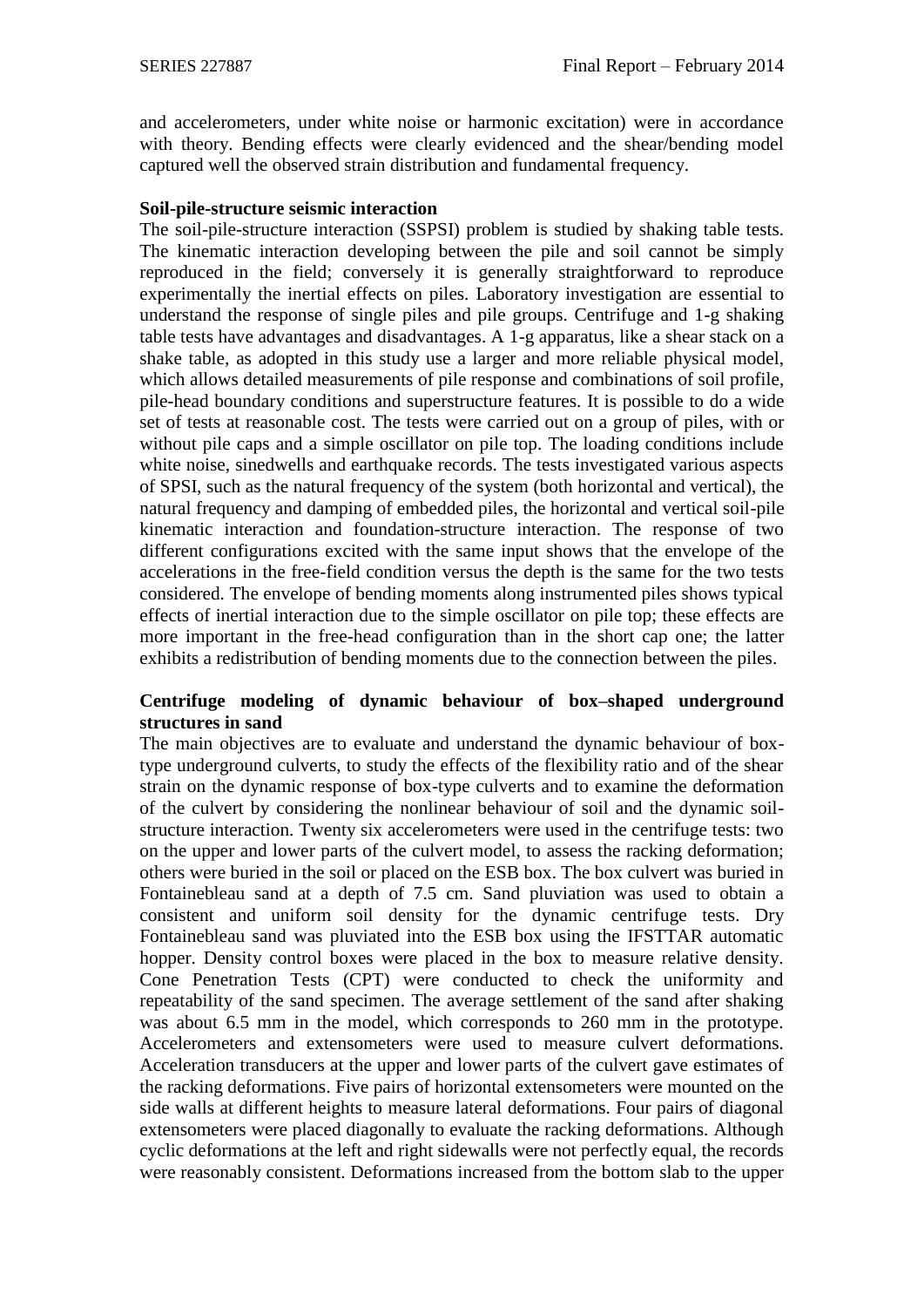slab of the culvert. The measurement of displacement mode on the culvert sidewalls showed the expected opposite phase between the reciprocal extensometers.

#### **Studies of nonlinearity in soils using advanced laboratory-scaled models**

This project focused on the centrifuge modeling of seismically-induced strains vs. stratigraphic features, namely the presence, thickness and location of clay levels representing the alluvial deposits of the Tiber River in the historical centre of Rome. Centrifuge modeling with a dynamic action was associated to the numerical simulation of non-linearity by 1D-1C and 1D-3C approaches. Four samples were tested at reduced scale in centrifuge, representing two homogeneous soil columns (clayey and sandy column respectively) and two heterogeneous soil columns, including a clay level between two sand beds. The maximum expected seismic action in Rome was simulated at the shaking device as: i) a natural time history, ii) an equivalent sinusoidal signal and iii) a multi-frequency equivalent signal (LEMA DES approach). The sand layers were fine NE34 Fontainebleau sand deposited by air pluviation. The clay layers were prepared from a Speswhite clay slurry consolidated first under a jack pressure and a complementary consolidation phase in flight before the shakes. The saturation liquid was water added with HPMC methyl-cellulose derivate, with viscosity as near as possible to 55.55 cSt. The multilayer profiles were prepared as follows: air pluviation and saturation of bottom sand layer, preconsolidation of the clay layer in an independent container and transfer on top of the bottom sand layer with the help of a suction device, complementary pluviation and saturation of the top sand layer. Two arrays of accelerometers and one pore pressure array measured soil responses. The positions of sensors were adjusted to look for transitions of soil stiffness. The measured soil response was compared to theoretical predictions.

#### **Seismic behavior of shallow rectangular underground structures in soft soil**

In this project the seismic response of shallow rectangular tunnels was studied by centrifuge testing, under a centrifuge acceleration of 40g. Well-documented experimental data was recorded for a wide set of soil-tunnel systems, allowing a better understanding of the seismic behavior of underground structures as affected by soilstructure relative flexibility, soil-tunnel interface properties, soil saturation and amplitude of excitation. Seven centrifuge test cases were carried out in total, by combining flexible or rigid tunnel sections, smooth or rough soil-tunnel interface and dry or saturated Fontainebleau sand N34 with  $ID = 70\%$ . Novel techniques for the sand pluvation, the model saturation and the waterproofing of the tunnel sections were used for the models. Each soil-tunnel system was excited by a real record scaled to a PGA of 0.1g, 0.2g and 0.3g, followed by a sine wave at 0.3g. Cone Penetration Tests (CPT) checked the soil preparation repeatability and measured soil settlements during and after the successive shakings. A large number of recording devices was employed to record soil-tunnel response: miniature piezoelectric accelerometers in vertical arrays within the soil or attached to the tunnel section and the ESB container, displacement sensors to record the surface ground settlement, pore pressure sensors to measure pore pressure dissipation, for the saturated cases. Specially designed extensometers were used to record the racking distortions of the tunnel section. The acquired datasets offer valuable experimental evidence on fundamental aspects of seismic response of soil-tunnel systems. Representative soil acceleration and tunnel deformation recordings provide insight to the soil-tunnel interaction mechanism and the tunnel racking distortion, as affected by the intensity level of the input motion.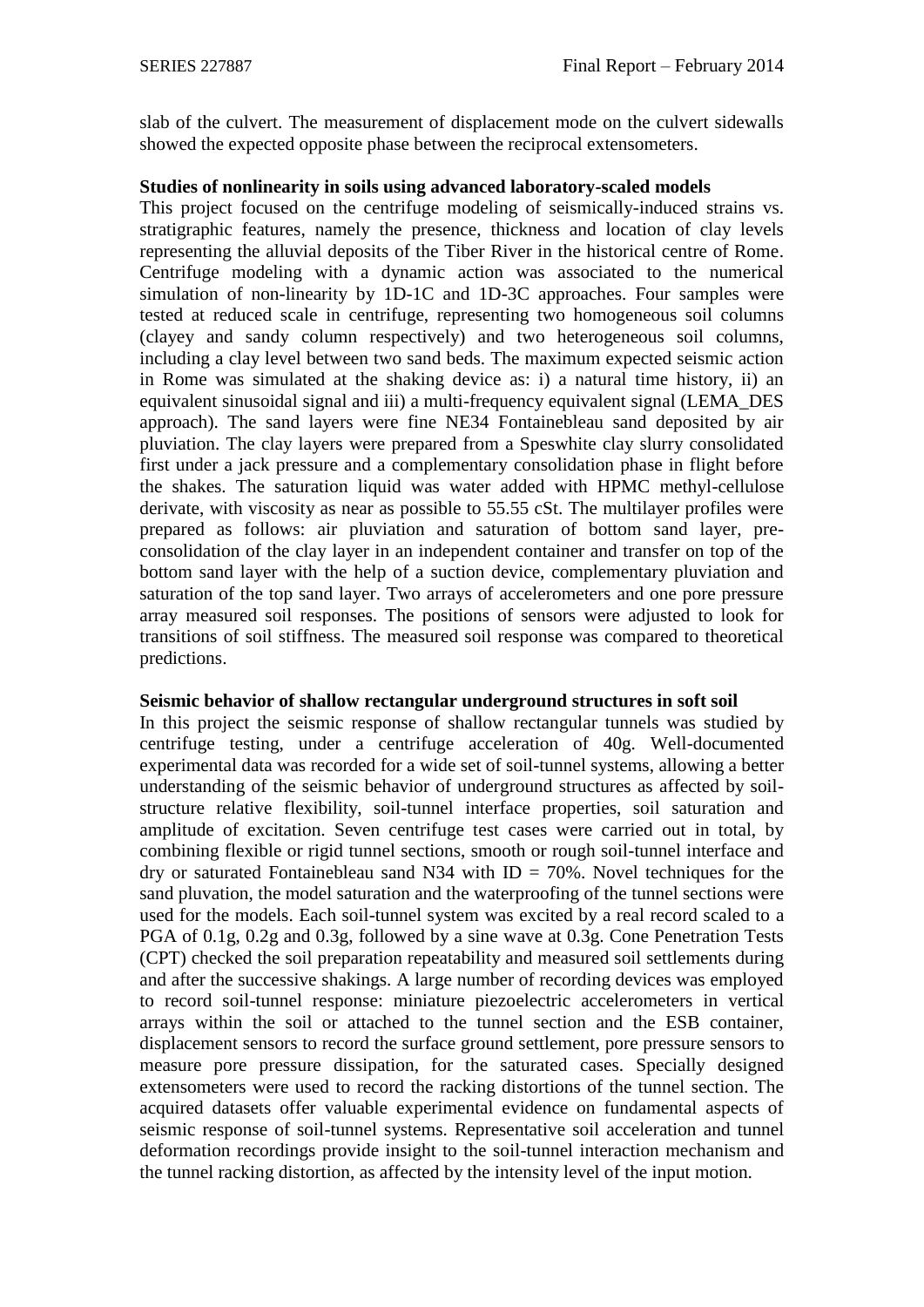### **Experimental verification of shallow foundation performance under earthquakeinduced liquefaction**

This project focused on the seismic performance of square footings on a stratified soil profile commonly encountered in the field, namely a thick liquefiable sand layer overlaid by a thin over-consolidated clay crust. The scope of the tests was to verify the beneficial effect of the surficial non-liquefiable layer on the dynamic and postshaking response of the footing. Furthermore, the tests aimed at exploring the existence of a critical thickness of the clay crust, beyond which subsoil liquefaction does not affect the overall foundation performance. For this purpose, different thicknesses H of the clay crust were parametrically used, from  $H = 0.65B$  to 1.5B, with B being the footing's width (3 m in the prototype). Each test was performed in three stages. The centrifugal acceleration was initially raised to 50g, in steps of 10g, allowing adequate time for the consolidation of the clay layer. A harmonic excitation was consequently applied to the base of the equivalent-shear-beam container. During this stage, excess pore pressures developed in the sand layer, resulting in the accumulation of seismic settlements of the square footing. Immediately after the earthquake stopped, the footing was pushed down using a vertical actuator via a load cell. Both vertical load and displacements were measured. The centrifuge tests were the first ones of such type in the world. The timing of deployment of the vertical actuator, immediately after the earthquake loading finishes, i.e. before earthquakeinduced excess pore pressures dissipate, was critical. Analyses with the Finite Difference Code FLAC3d were carried out, in order to replicate the centrifuge tests and identify the basic interaction mechanisms which underlay the footing's response. The outcome will help to assess the vulnerability of buildings founded on clay layers above a liquefiable stratum to earthquake-induced liquefaction, and to establish performance-based design criteria in terms of footing settlements and degraded postshaking static bearing capacity.

#### **Shallow foundations in seismic liquefaction: Study of level, mitigation of effects**

Centrifuge tests at 50-g investigated remediation methods for shallow foundations on liquefiable soils. Shallow foundations rested on liquefiable soils with a number of remediation schemes, involving soil densification and drainage, to reduce foundation settlements. Model shallow squared foundations were placed on top of the liquefiable layer, imposing on the ground pressures of 58 kPa and 95 kPa at prototype scale. The viscosity of the fluid was chosen to accomplish viscosity scaling and eradicate the time conflict in dynamic and flow phenomena in centrifuge modelling. The experimental findings show that hybrid mitigation techniques, using both densification and high capacity vertical drains through the entire liquefiable layer, are quite promising for the reduction of settlements under the foundation. The results show that, as expected, hybrid techniques combining narrow densified zones with vertical drains mitigate the excess-pore-pressure developed under footings during earthquake shaking, much faster than when no drains are used.

### **Seismic performance of propped flexible retaining walls embedded in saturated sand**

Retaining structures can experience serious damage when exposed to moderate to strong earthquakes, with both failure of structural elements and large permanent displacements of the walls. An understanding of the dynamic behaviour of retaining structures and adequate design procedures are vital for the control of seismic induced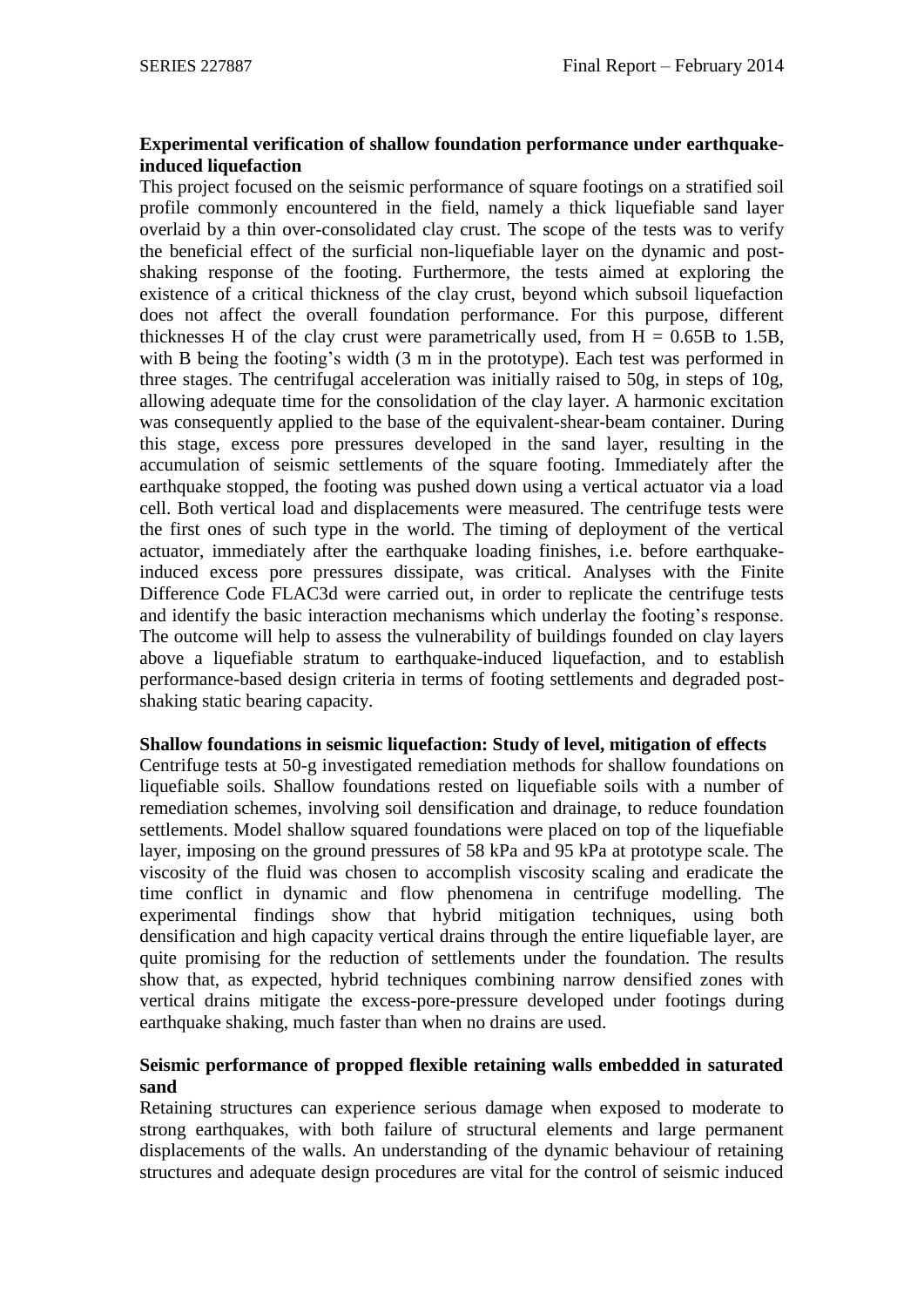displacements and the limitation of damage to the surrounding buildings. Four centrifuge tests on reduced scale models of pairs of flexible retaining walls embedded in saturated sand were carried out, at a centrifuge acceleration of 40g. Two tests were performed on cantilevered walls (CWU), and two on walls with one level of props near the top (PWU). Models were prepared using loose ( $D_r = 40\%$ ) and dense ( $D_r =$ 80%) Leighton Buzzard sand and were contained in a laminar box. The steady state hydraulic condition was hydrostatic at dredge level. The pore fluid was Hydroxyl Propyl Methyl Cellulose (HPMC), with viscosity that is 40 times the viscosity of water, thus making the time scaling factors for inertial effects and pore pressure dissipation the same. Each model was subjected to two or three earthquakes with the same frequency and increasing peak acceleration. Instrumentation measured horizontal displacements of the walls, settlements of the model surface, accelerations and pore water pressures at various locations, bending moments in the retaining walls and axial forces in the props. The results show a significant increase in pore fluid pressure during the earthquakes, both in dense and loose sand, changes in the bending moment distribution during the earthquake and important attenuation of acceleration within the soil for the tests in loose sand.

#### **Investigation of seismic behaviour of shallow rectangular underground structures in soft soils**

A series of dynamic centrifuge tests were performed on flexible square tunnels embedded in dry sand, to further knowledge on the dynamic response of this type of structures. Two tunnel models were tested, a rigid and a flexible one, with the latter collapsing during the test. An extensive instrumentation array was utilized to monitor the soil-tunnel response: miniature accelerometers, pressure cells and position sensors, in addition to strain gauges that recorded the strains within the tunnel lining. The horizontal acceleration recorded at several locations in the soil was generally amplified towards the surface; this amplification was affected by the presence of the tunnels. Vertical acceleration-time histories recorded on the sides of the model's roof slabs were generally out of phase, indicating a rocking mode of vibration for the tunnels. Three distinctive stages were identified for the earth pressures evolution; a transient stage followed by a steady-state stage and finally a post-earthquake residual stage. The residual response was significantly amplified by the flexibility of the tunnels. Residual values were reported for the lining dynamic bending moments and the axial forces, due to soil yielding and densification during shaking. The collapse of the flexible tunnel started during the swing up of the centrifuge (increase of the gravity loads) with buckling of the roof slab-right corner. This resulted in larger compressive loads on the left side-wall of the tunnel, that finally buckled during the subsequent final earthquake. P-delta effects also affected the behavior. Representative test cases were numerically analyzed by means of full dynamic analysis of the coupled soil-tunnel system. The numerical predictions are compared to the experimental data to validate the effectiveness of the numerical models. The final calibrated models are used to further investigate the dynamic response of embedded rectangular structures and validate available design methods used by industry.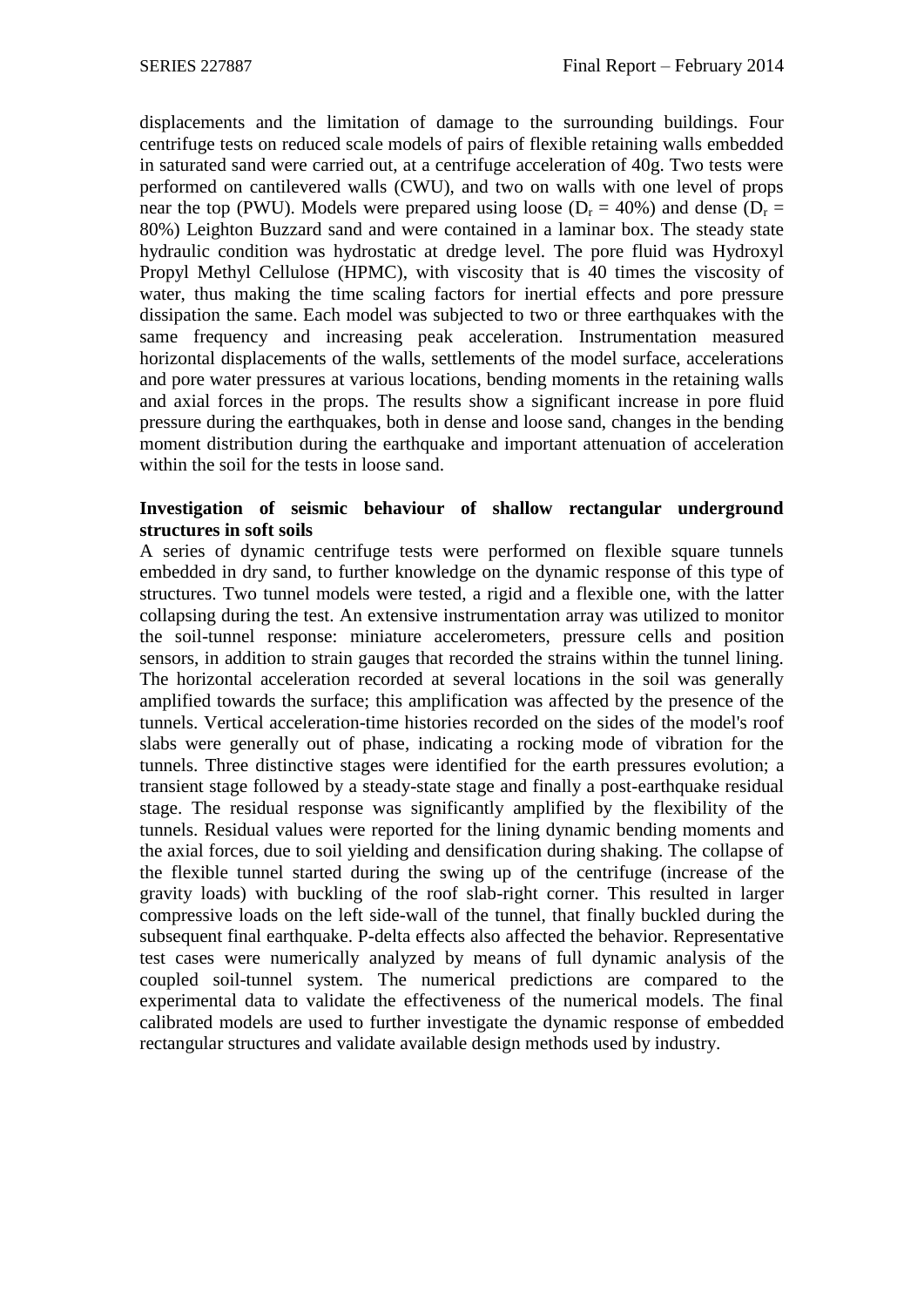# **Socio-Economic Impact, Dissemination and Exploitation of Results**  (10p maximum)

# **Socio-Economic Impact**

As a preamble to the socio-economic impact of the project, an excerpt from the conclusions of the "SERIES Concluding Workshop" in May 2013 is quoted below:

• *SERIES has been the largest project in Earthquake Engineering within FP7 (2007- 2013) in terms of budget, partnership and number of researchers involved. Its emphasis has been on testing and further developments of experimental techniques. It essentially encompassed the entire European S & T earthquake engineering community, by bringing together 23 RTD partners from 11 European countries and 210 external users of SERIES's best testing facilities from 23 European countries. In this way it significantly contributed to the integration of the European S/T earthquake engineering community. A prime example of the benefits from cooperation across national borders and integration is Eurocode 8, which became a reality thanks to the common efforts in the past of this S/T community.*

One point noted in the extract above is that SERIES was the prime contribution of FP7 to Earthquake Engineering and, through it, to the reduction of seismic vulnerability of the existing and new construction works in Europe. This reduction will be major socio-economic impact of the project in the medium to long term, and will be made possible through the improvements in, and the wider dissemination of S & T knowledge brought about by SERIES. The second point raised in the above excerpt refers to Eurocode 8: "Design of structures for earthquake resistance", which on one hand constitutes the prime technical means for the seismic protection of new and existing construction works in Europe and, on the other, reflects the best S & T knowledge available to the European Earthquake Engineering community. In fact, the first instance and way where the new knowledge produced by SERIES will be used, will also be the most effective in enhancing the seismic protection of the new and the existing construction: the revision of EN Eurocode 8: "Design of structures for earthquake resistance", which is due to be launched in 2014, in the framework of the evolution of the EN Eurocodes towards their second generation (see "Exploitation of results" Section below for details).

The project's high point was the Transnational Access (TA) activities. They have provided to talented and resourceful European researchers the opportunity to access and use in-person the high-performing unique research infrastructures they need for their research, irrespective of the location of the infrastructure. Besides, thanks to the large number of beneficiaries from high seismicity European countries (including Balkan Member or Associated States and Turkey) and the project's four workshops which were organised there, it has targeted promising young users from those countries, which are most in need of the RTD opportunities offered by SERIES. Besides, as pointed out in the conclusions of the SERIES "Concluding Workshop":

- *The TA projects not only gave the opportunity to researchers from the outside to use the advanced experimental facilities and knowhow in Europe's best seismic RIs, but also allowed the flow of fresh ideas to the facilities and the interaction with high-level researchers, to the benefit of both sides.*
- *The involvement of industry in TA projects is remarkable, with potential benefits to innovation in seismic design practice in Europe.*

Through the transfer of knowhow and expertise from the best and largest seismic research infrastructures (RIs) established in the most technologically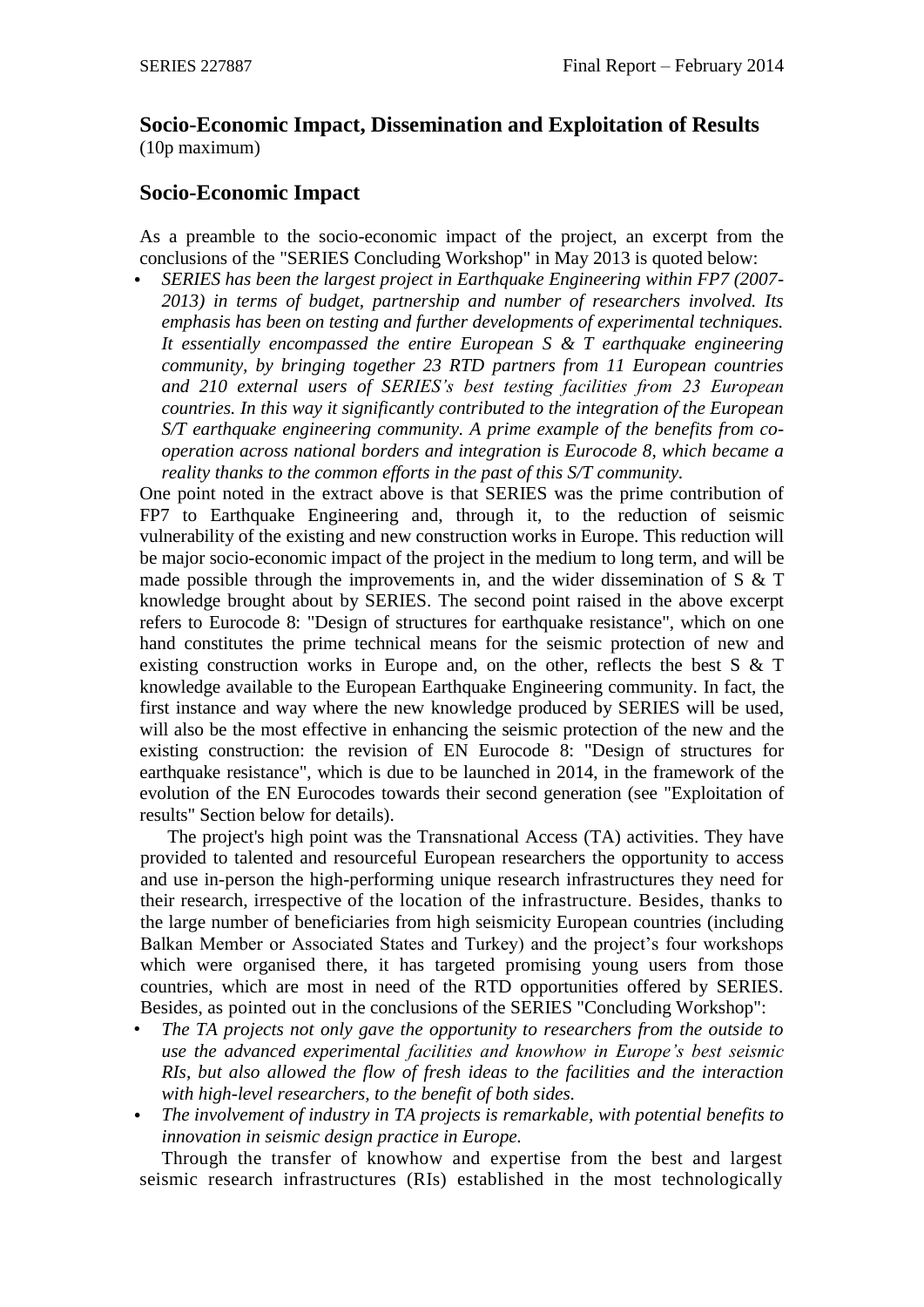advanced but lower seismicity EU Member States to up-and-coming RIs in high seismicity but less technologically advanced European countries, SERIES will help the latter emerge in the medium to long term as seismic RIs of pan-European interest.

In the medium to long term SERIES will enhance the competitive edge of European construction firms and engineering services in overseas seismic markets, by establishing Europe as a world leader in earthquake engineering research, at a par with the US and Japan.

# **Dissemination activities**

The "normal" way of disseminating S & T results, namely papers in Journals and Conferences, has been used and will be used further to disseminate the project's foreground. It is notable that the mainly Co-ordination and Support character of SERIES (even its JRAs, which are RTD activities by name, in essence provided Support to the experimental research infrastructures) does not lend itself to prolific production of S & T papers. In spite of that, SERIES has already produced an impressive volume of Journals and Conference papers.

Hardbound volumes of Proceedings of three SERIES Workshops, organised in:

- Ohrid (MK), in September 2010 in conjunction with the 14th European Conference on Earthquake Engineering;
- Istanbul, in February 2012;
- Ispra (IT), in May 2013 jointly with the US Network for Earthquake Engineering Simulation (US-NEES).

have been published (or will soon be) by Springer, as part of its reputed series in Geotechnical, Geological and Earthquake Engineering. Their details are:

- "Role of Seismic Testing Facilities in Performance-based Earthquake Engineering" Springer, ISBN 978-94-007-1976-7, Oct. 2011 (M.N. Fardis, Z. Rakicevic, eds), 384p.
- "Seismic Evaluation and Rehabilitation of Structures" Springer, ISBN 978-3-319- 00457-0, August 2013 (A. Ilki, M.N. Fardis, eds), 455p.
- "Experimental Research in Earthquake Engineering", Springer, September 2014 (expected) (F. Taucer, ed), circa 600p.

Six training courses were organised on advances in testing and good operation practice in RIs:

- A preparatory course on experimental testing and theoretical background, at EUCENTRE, Pavia (IT) in March 2010, with 31 attendees.
- A course on PsD Testing, at JRC, Ispra (IT) in Nov. 2010, drawing 21 attendees.
- A seismic qualification course at UNIVBRIS, Bristol in Jan. 2011, with 17 attendees;
- A course on physical modelling in centrifuge tests, at IFSTTAR (in collaboration with UCAM), Nantes (FR) in March 2011, with 16 attendees;
- A course on shake table testing, including data reduction and interpretation, at CEA, Saclay (FR) in Jan. 2012, drawing 22 attendees;
- Another course on shake table testing, with hands-on practical application, at LNEC, Lisbon, in Sept. 2012, with 8 attendees Other means of dissemination are:
- A distributed (virtual) database of experimental data and all supporting documentation, from test campaigns (past or recent) in the SERIES RIs and from the literature; with new data to be uploaded in the future, it aspires to become the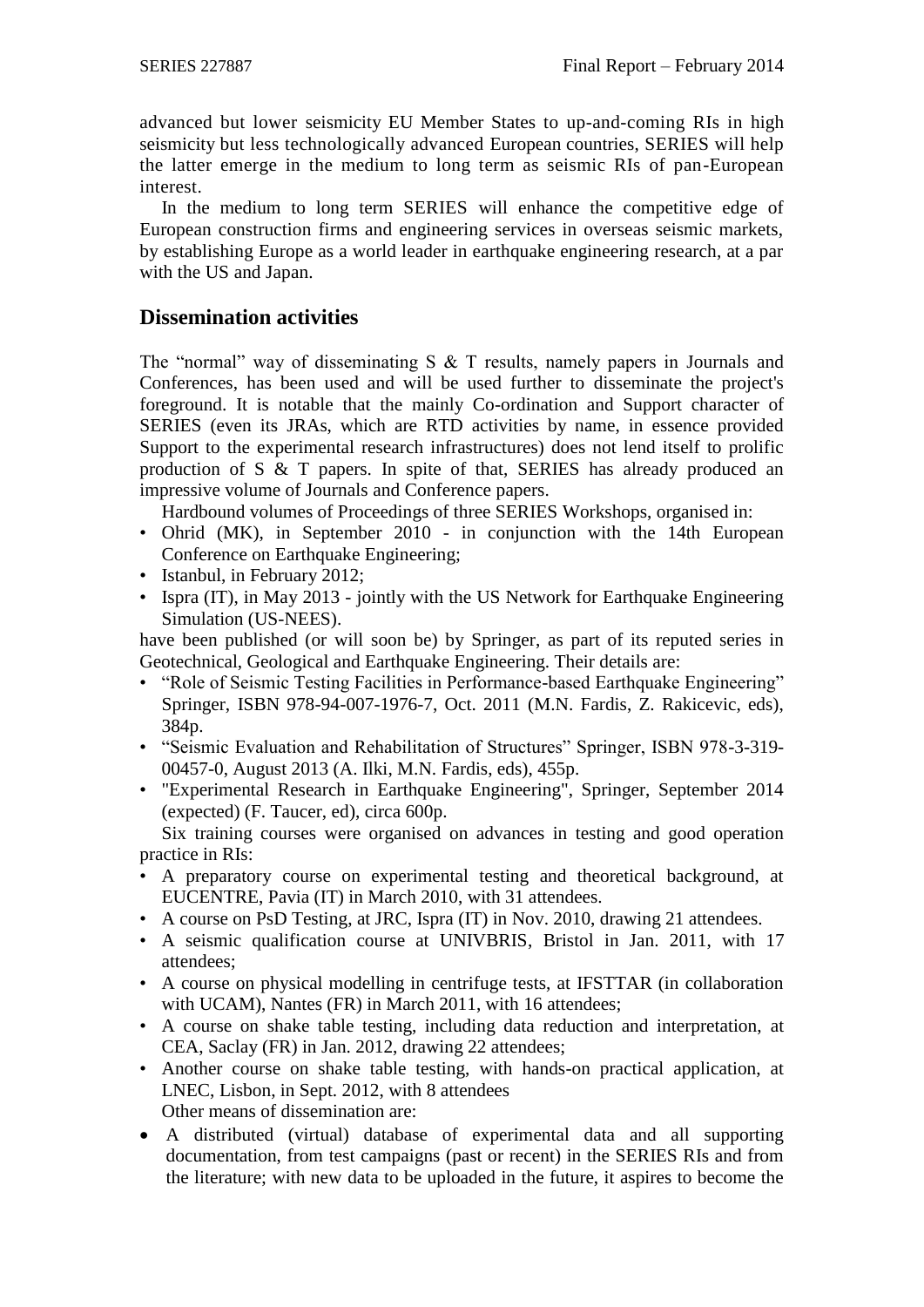world's largest repository of seismic testing data; it is accessed through the Data Access Portal (http://www.dap.series.upatras.gr/).

- The public pages of the project's web portal [http://www.series.upatras.gr,](http://www.series.upatras.gr/training_courses) to be maintained well beyond the end of the project and giving, among others:
	- The presentations at the four SERIES Workshops (http://www.series.upatras.gr/workshops) and the six training courses, [\(http://www.series.upatras.gr/training\\_courses\)](http://www.series.upatras.gr/training_courses) as well as the lecture notes and handouts of the courses;
	- The project Deliverables (http://www.series.upatras.gr/public\_documents);
	- The detailed technical reports of the TA projects [\(http://www.series.upatras.gr/TA\\_projects\)](http://www.series.upatras.gr/TA_projects) and a brochure summarising all of them (http://www.series.upatras.gr/node/743);
	- etc.
- Telepresence in tests which have been or will be carried out at the project's RIs, live (online) or off-line.
- A discussion forum (http://www.series.upatras.gr/forum/)
- etc.

# **Exploitation of Results**

As a preamble to the plans for exploitation of the project results, excerpts from the conclusions of the "SERIES Concluding Workshop" in May 2013 are quoted below: *Benefits from SERIES to European integration*

• *SERIES ... essentially encompassed the entire European S & T earthquake engineering community, ..... In this way it significantly contributed to the integration of the European S/T earthquake engineering community. A prime example of the benefits from co-operation across national borders and integration is Eurocode 8, which became a reality thanks to the common efforts in the past of this S/T community.*

# *RTD in Earthquake Engineering*

- *In past FPs seismic testing and Transnational Access to large seismic testing facilities were the focus of separate projects, while concurrent networking or RTD projects with different partners – informally interacting with the infrastructures projects – served the prenormative RTD needs and priorities for earthquake protection and resistance, ....*
- *As in the past, future FP programs should emphasise problems more central to earthquake resistance and protection .... The upcoming revision of Eurocode 8 will profit from the outcomes.*

According to the first phrase quoted above, SERIES essentially is the European S & T community in Earthquake Engineering. So, exploitation of the SERIES RTD results by the community is equivalent to exploitation by the SERIES Consortium. The phrases underlined above further show that, in the eyes of this community, Eurocode 8 has top priority as the beneficiary of European RTD in earthquake engineering. Indeed, EN Eurocode 8 is seen as the main – if not the only – means to improve earthquake protection in Europe in the short-to-medium term. Accordingly, the improvement of Eurocode 8 takes top priority in the exploitation plans of SERIES.

In May 2010, the Enterprise and Industry Directorate-General (DG ENTR) of the European Commission (EC), which defines the EU policies for the construction sector and supports standardization, sent Programming Mandate M/466 EN to the European Committee for Standardisation (CEN) concerning the Structural Eurocodes. The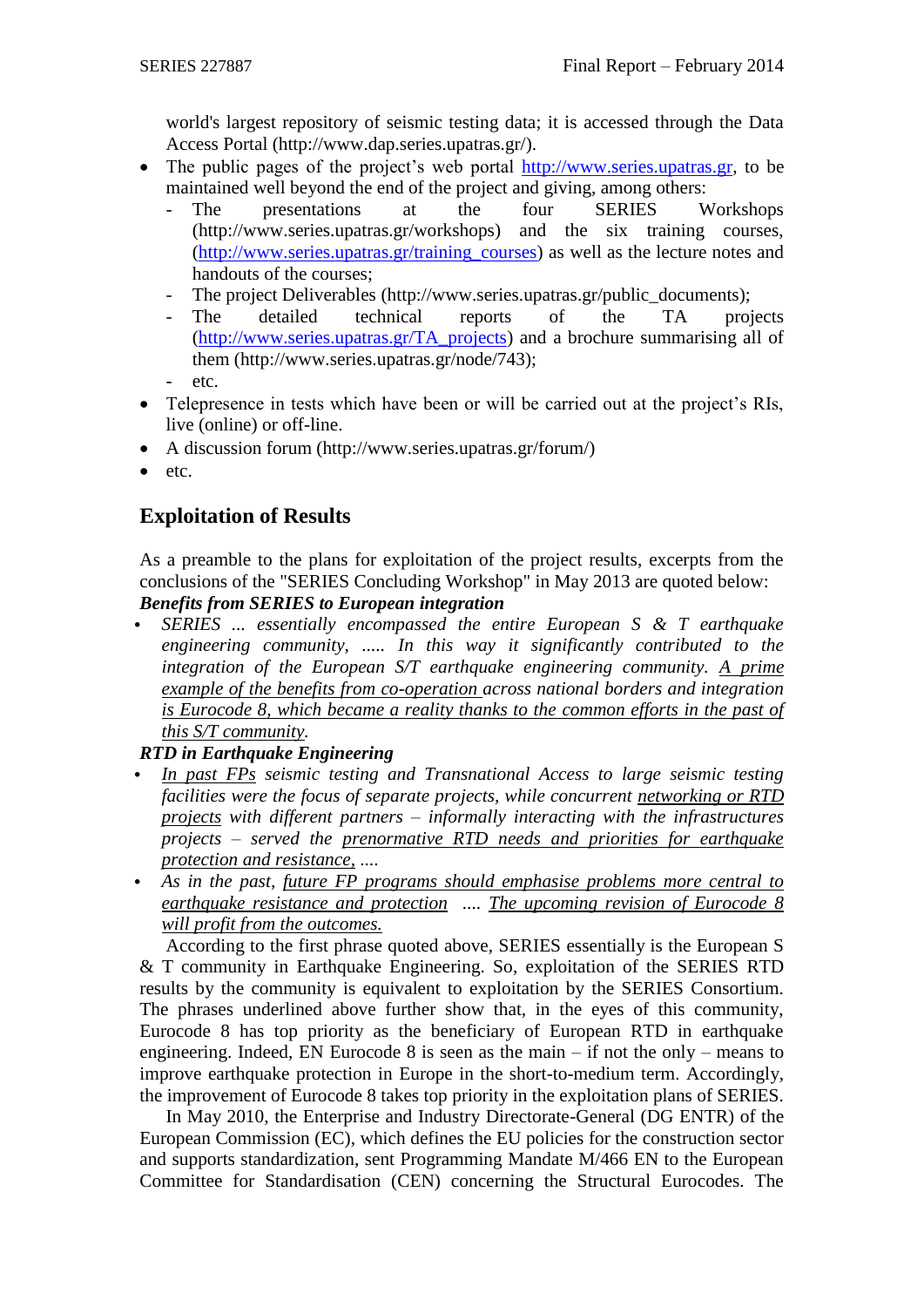purpose of the mandate was to initiate the process of further evolution of the Eurocode system, incorporating both new and revised Eurocodes, and leading to the publication of the second generation of EN Eurocodes. CEN replied to this mandate in June 2011. In December 2012, the EC sent further Mandate M/515 EN Structural Eurocodes, inviting CEN to develop a detailed standardisation work programme using the reply to mandate M/466 as a basis.

In reply to Mandate M/515, CEN Technical Committee CEN/TC 250: "Structural Eurocodes", sent to the EC Document N 993 of CEN/TC 250, dated 29/05/2013 and titled: "CEN/TC 250 - Response to Mandate M/515 EN: Towards a second generation of EN Eurocodes". This is a fundamental document, setting out TC 250's proposed work programme, together with additional supporting information. In Annex 1 "Detailed Work Programme" of the document, the programme for the revision of EN 1998 "Eurocode 8: Design of Structures for Earthquake Resistance" is set out.

Below are reproduced (in italics) the various parts of that programme, slightly abridged. Each part is followed by the specific foreground of SERIES which will be exploited to serve the specific goals set out for Eurocode 8 by CEN/TC 250 Document N 993 "Response to Mandate M/515".

#### **Evolution of EN 1998-1 "General, Seismic action, Rules for buildings"**

#### *1. European Seismic Zonation and definition of the Seismic Action*

*Background: In Part 1 of EN-Eurocode 8 (EN 1998-1:2005), the seismic zonation and the spectral shape of the seismic action for design are Nationally Determined Parameters (NDPs), defined in the National Annexes. EN 1998-1:2005 advanced harmonization by establishing a "standard shape" of the design spectra and the anchoring variable for the definition of the national seismic zonation maps.* 

*Goal: Further harmonization is needed in the revision of EN 1998, by redrafting of Section 3 of EN 1998-1 (Ground conditions and Seismic action), towards a harmonized seismic zonation, but still enabling the Member States to establish their own safety levels at different performance levels and for different types of structures (importance classes).*

SERIES foreground to serve the above goal:

Outcome of Task JRA3.1:

• Proposal for a new set of amplification factors for Eurocode 8 soil classes and a new classification system with the corresponding normalized acceleration spectra and amplification factors: It has been developed mainly by AUTH, and represents a major improvement over the present Section 3 of EN 1998-1.

#### *2. Displacement based design*

*Background: The seismic action corresponds to the application of displacements rather than of forces to the structures. For practical reasons, the reference seismic design approach in EN 1998-1 (as in practically all other current seismic codes) is still force-based, with correction for the nonlinear response via the behaviour factor. Complementary to this reference approach, EN 1998-1 already foresees and allows Displacement-based design using nonlinear static (pushover) analysis. However, the specific safety verifications to be made are not yet fully presented. The "demand side" is dealt with in Informative Annex B, describing the determination of the target displacements for pushover analysis. The "supply side", related to the deformation capability of elements and structures, is not yet included.*

*Goal: Development and codification of displacement-based design for new buildings. Annex B of EN 1998-1 will be fully revised and extended to cover both the demand and the supply sides of safety verifications. Profit shall be taken from what is*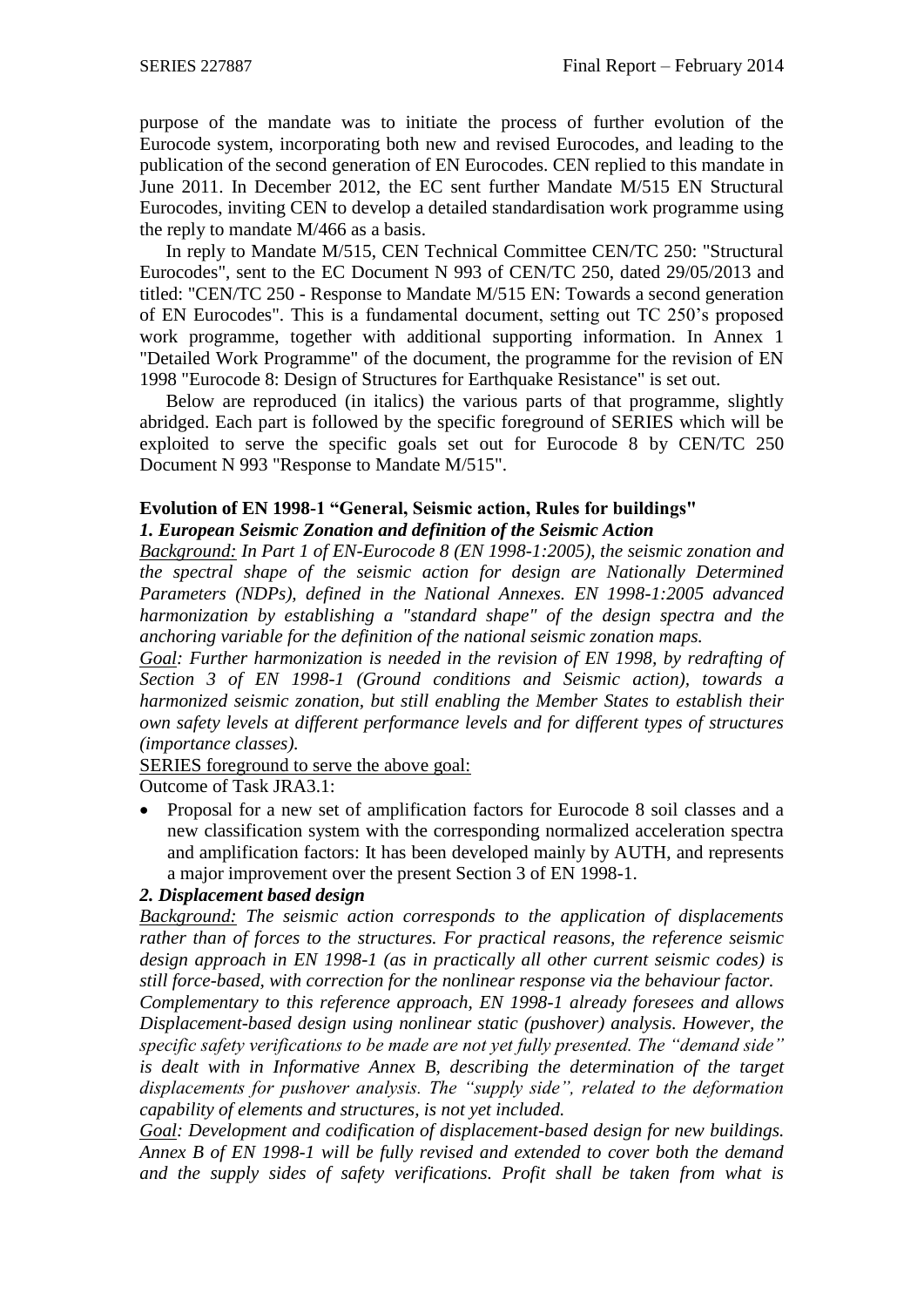*available in EN 1998-3, namely the verification criteria for the yielding and ultimate deformation capacity of structural members and the whole structure.* SERIES foreground to be exploited:

Outcome of Task NA1.5:

 Database of tests of RC beams, columns and walls and of other tests residing with the SERIES beneficiaries: As it is public via the SERIES DAP (Data Access Portal), it can be used, not only by the SERIES beneficiaries themselves, but by any researcher in Europe, to develop the missing element for displacement-based design, namely the "supply side", i.e., the deformation capability of elements and structures.

# *3. Steel and Composite (steel-concrete) buildings*

*Background: The European Convention for Constructional Steel Works (ECCS) has prepared the document "Assessment of EC8 Provisions for Seismic Design of Steel Structures", where it lists a number of issues regarding Section 6 of EN 1998-1 that, in their view, require clarification or further development. The intention is to evaluate the proposals made by ECCS for such revision and, whenever agreed, improve and update these Sections of EN 1998-1, bringing them up to date with the more recent advances in seismic design of steel and composite buildings.*

*Goal: Updating of Section 6 (Specific Rules for Steel Buildings) and 7 (Specific Rules for Composite Steel-Concrete Buildings).*

SERIES foreground to serve the above goal:

TA projects whose outcomes can directly serve the above goal:

- "Full-scale experimental validation of dual eccentrically braced frame with removable links"
- "Improved European design and assessment methods for concentrically-braced frames".

# *4. Timber buildings*

*Background: Section 8 of EN1998-1 on timber buildings was changed very little in the conversion from the ENV stage. Hence, its contents are outdated and need updating. Aspects to be added or updated are:*

- *General re-evaluation of building typologies and values of the behaviour factors;*
- *Capacity Design rules, including overstrength factors of ductile connections;*
- *Definition of interstorey drift limits for performance-based design;*
- *Provisions for wood-based materials, such as cross-laminated panels (xlam) and oriented strand boards (OSB), and some fasteners;*
- *Inclusion of rules for the design of buildings with composite lateral load resisting systems (for instance timber wall panels with concrete cores or steel bracings;*
- *More detailed rules for the design of shear walls and horizontal diaphragms.*

*The aim is to bring Section 8 up to date with the state of the art for the seismic design of timber buildings, incorporating the results of recent research. This shall improve the conditions for the use and exploration of the intrinsic favourable characteristics of timber with regard to seismic actions.* 

*Goal: Thorough updating of Section 8 (Specific Rules for Timber Buildings) to incorporate the more recent advances in seismic design of timber buildings.*

*Extension of the building typologies and the wood-based materials covered in this Section.*

SERIES foreground to serve the above goal:

TA projects whose outcomes can directly serve the above goal: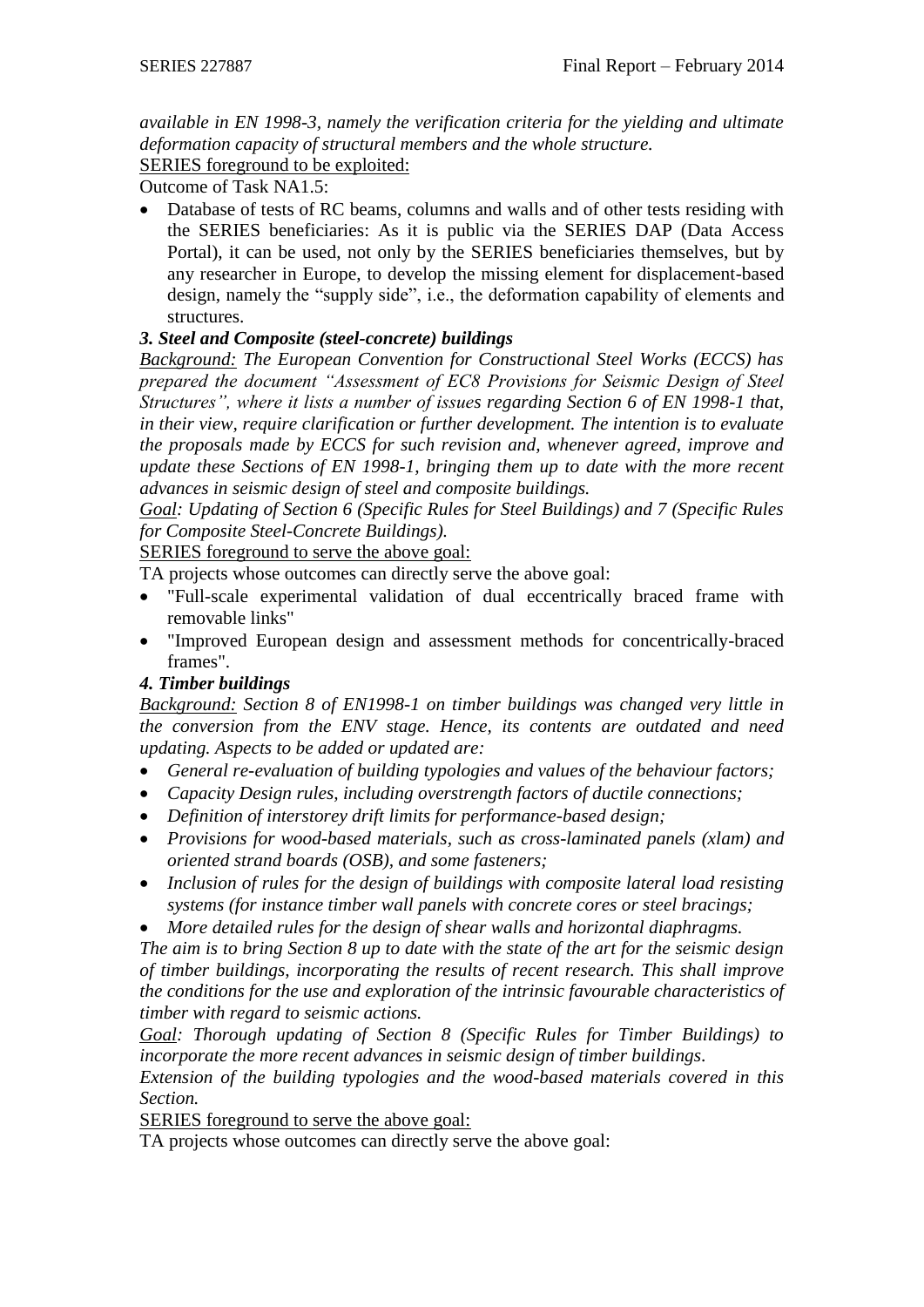- "High-performance composite-reinforced earthquake resistant buildings with selfaligning capabilities"
- "Seismic performance of multi-storey timber buildings".

# *5. Masonry buildings*

*Background: Masonry buildings represent a very large proportion of low rise construction in Europe. EN 1998-1 did not achieve an in depth harmonization of design provisions as for other materials. This is evident from the very large number of Nationally Determined Parameters (NDPs) for masonry buildings, including the values of the behaviour factor (to the contrary of the provisions to other materials).* 

*Furthermore there have been claims that the present rules for "simple buildings" (mostly presented as NDPs) are disputable and inconsistent with post earthquake field surveys.* 

*Goal: Improvement of Section 9 (Specific Rules for Masonry buildings) of EN 1998-1 for better consistency with the Sections on other materials and reduction of NDPs (as much as possible accounting for the large variability of masonry units and construction practices prevailing across Europe). The aim is to extend the overstrength ratio concept to masonry (as foreseen for other materials, depending on the system's redundancy), improve the provisions for prevention of out-of-plane collapse of masonry walls and revise in-depth the rules for "simple buildings".*

# SERIES foreground to serve the above goal:

TA projects whose outcomes can directly serve the above goal:

- "Polyfunctional technical textiles for protection & monitoring of masonry structures in earthquakes"
- "Seismic behaviour of mixed reinforced concrete-unreinforced masonry wall structures"
- "Full scale testing of modern unreinforced thermal insulation clay block masonry houses"
- "Seismic behaviour of L- and T-shaped unreinforced masonry walls with acoustic insulation devices".

# *6. Infilled frames and claddings*

*Background: Frame buildings with masonry infills are very common in southern Europe. Section 5 of EN 1998-1 already includes design provisions to account for the presence of infills, mainly devoted to avoid their possible detrimental effects on the main structure. However, their beneficial effects (overstrength and energy dissipation) are not yet accounted for. Improvement of the provisions of EN 1998-1 regarding infills could be sought, but the implications of fully exploiting masonry infills in the design of new buildings should be carefully evaluated, since it entails higher complexity of design and stricter quality assurance requirements for the construction of the infills. Additionally the recent earthquakes, namely in l'Aquila (IT), have shown that in many recent buildings where the structure behaved properly, heavy damage in claddings occurred. This suggests that the design provisions of EN 1998-1 for infilled frames should be extended to cover cladding elements and panels, together with other types of enclosures. The aim is to improve the current rules in EN 1998-1 for infilled frames and extend them to claddings. This shall reduce the risk of out-of-plane collapse of this type of elements. Such collapse may be detrimental to the main structure, since it introduces irregularities in its seismic response; it may also* cause *casualties and heavy economic losses.*

*Goal: Re-evaluate fully the implications of the presence of infills for the seismic design of buildings. This should be done in conjunction with the revision of Section 9 on Masonry buildings, in view of some common aspects between the two situations.*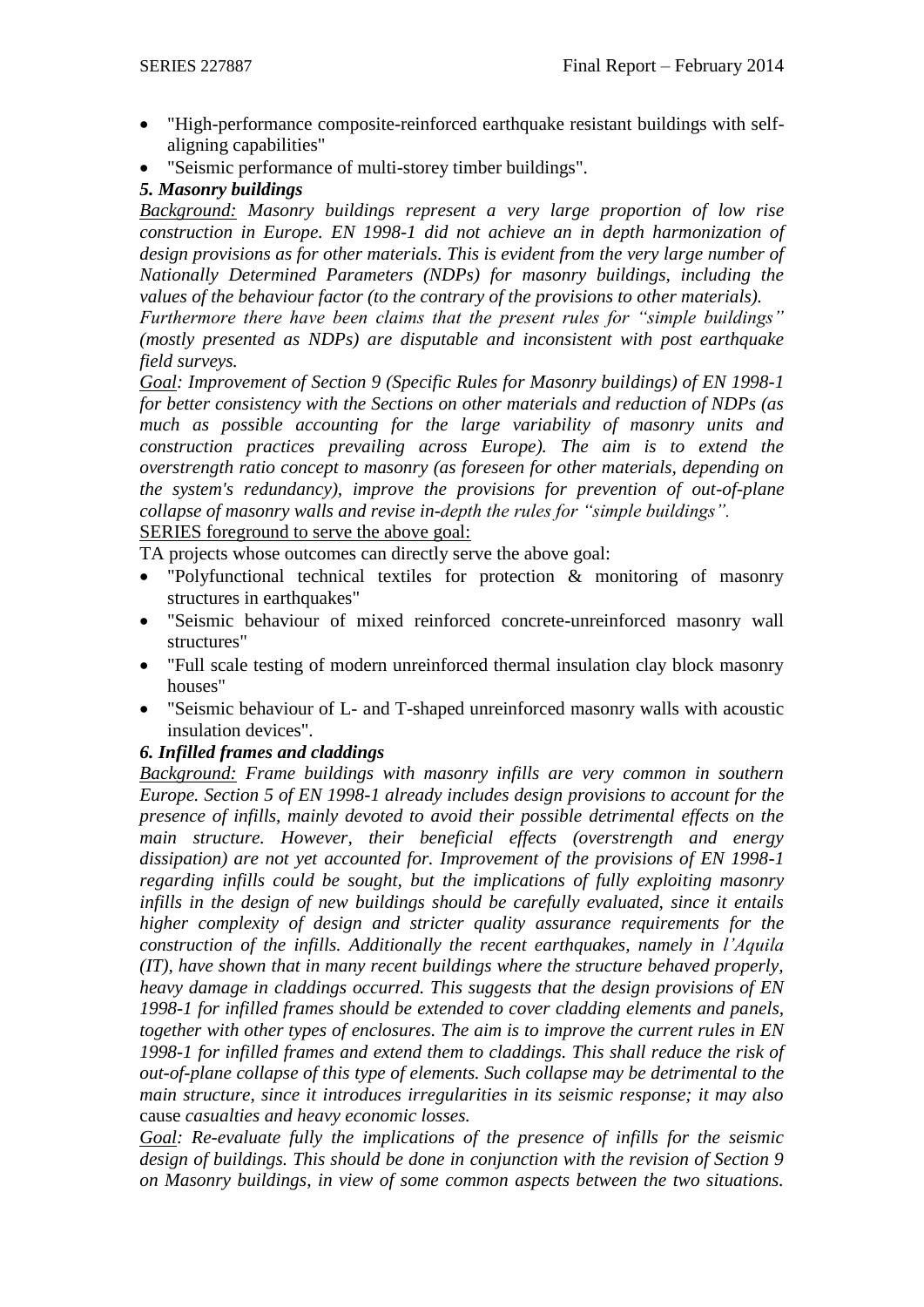*Topics for possible inclusion are the improvement of modeling and of seismic design verifications for infill and cladding panels with and without openings (including the evaluation of strength, stiffness and deformation capacity) and the requirements for the connection to the main structure.*

SERIES foreground to serve the above goal:

TA project whose outcome can directly serve the above goal:

"Assessment of innovative solutions for non-load bearing masonry enclosures".

# **Evolution of EN 1998-3 "Seismic retrofitting of structures"**

### *1. Buildings*

*Background: The growing importance of the sustainable use of construction materials and the need to provide adequate seismic protection to the population increased the relevance of assessment and seismic retrofitting of the very large building stock in the most seismic areas in Europe. This was at the core of the past decision to develop Part 3 of Eurocode 8 in the first batch of Eurocode parts. The field of assessment and retrofitting of structures is relatively new and has evolved rapidly in recent years. Hence some basic concepts and design rules presently in EN 1998-3 require updating to keep it in pace with developments at world level. Aspects to be added or updated are:*

- *Use of confidence factors and knowledge levels; consideration of other uncertainties in the design procedures for assessment and retrofitting;*
- *Use of the concept of Performance levels (in a way coherent with the concept of Limit States generally used in the Eurocodes) should be reviewed to adapt to the specificities of existing structures;*
- *Extension of clauses related to nonlinear analysis, in order to provide a better guidance for its practical application by ordinary designers.*
- *Updating of the current rules of EN 1998-3 related to shear resistance. It should be stressed that the behaviour of elements under large alternate cyclic shear is in many cases the "weak link" in the structures of existing buildings (namely in concrete and masonry) and correspondingly a critical aspect in the retrofitting operation.*
- *More detailed rules for shear walls and horizontal diaphragms.*

*In view of the intention to develop displacement-based design rules for new buildings that shall profit of the already existing rules in EN 1998-3, this Task should be given priority and proceed simultaneously.*

*Goal: Thorough updating of EN 1998-3 for assessment and retrofitting of buildings.*  SERIES foreground to serve the above goal:

TA projects whose outcomes can directly serve the above goal:

- "Seismic retrofitting of RC frames with RC infilling"
- "Full-scale experimental validation of dual eccentrically braced frame with removable links"
- "Polyfunctional technical textiles for protection & monitoring of masonry structures in earthquakes"
- "Seismic strengthening of deficient RC buildings with ductile post-tensioned metal strips"
- "Improved European design and assessment methods for concentrically-braced frames"
- "Tests of historic architecture retrofitted with energy dissipators".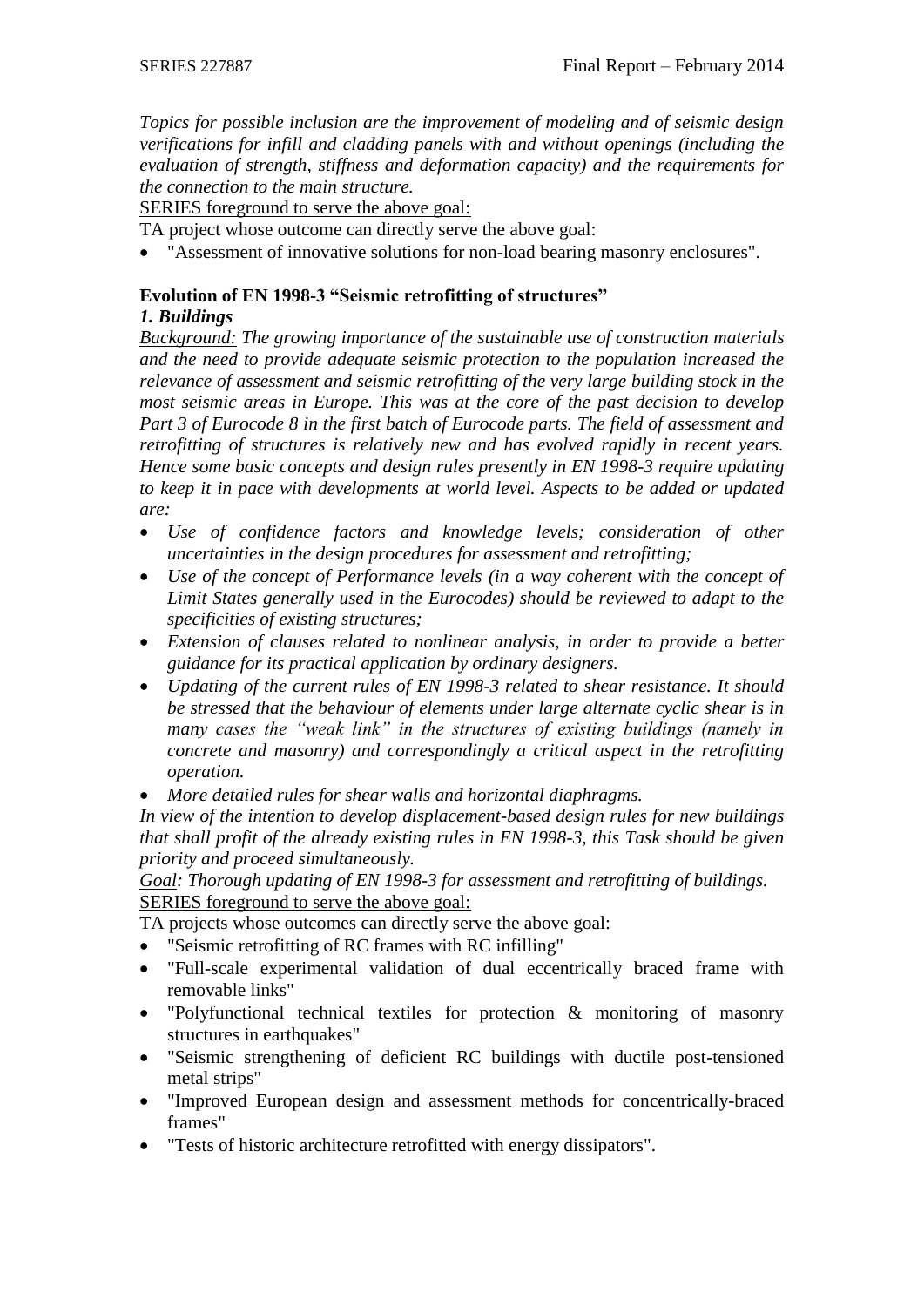# *2. Bridges*

*Background: Many bridges in roads and railway networks in Europe were built long before the present knowledge on the seismic performance of bridges was available, not mentioning its incorporation in design codes. Thus the seismic vulnerability of those bridges may be quite high, hindering its safety and the reliability of transportation networks, in the event of a strong earthquake. Interventions to evaluate and to reduce such vulnerability are most appropriate and, to some extent, are already being undertaken at national level by some National Authorities. So, it is proposed to extend the scope of EN 1998-3 (currently dealing only with existing buildings) to cover also seismic assessment and retrofitting of existing bridges. This will create the conditions for a more systematic reduction of the seismic risk associated with bridges at European level, with impact on individual bridges and the transportation network reliability. The use of base isolation and energy dissipation devices in bridge retrofitting will have important impact.*

*Goal: Extension of the scope of EN 1998-3 to cover the assessment and retrofitting of bridges. This Part of EN 1998 will be re-titled as: "Seismic retrofitting of structures". The provisions shall be mostly applicable to concrete and steel/composite bridges. They shall also cover retrofitting of foundations and bearings and introduction of base isolation and/or dissipation devices as part of the retrofitting solution.* SERIES foreground to serve the above goal:

TA project whose outcome can directly serve the above goal:

 "Seismic vulnerability of old RC viaduct with frame piers. Effectiveness of isolation system".

# **Evolution of EN 1998-5: "Foundations, retaining structures, geotechnical aspects"**

# *1 Soil-structure interaction*

*Background: Dynamic soil-structure interaction may influence substantially the seismic response of structures. So, the consideration of such effects is already required in EN 1998-5 for some specific cases and in all cases of pile foundations. However, the provisions therein are quite generic. There is room to extend and improve them with more practical information to the designer for shallow and deep foundations and for the verification of dynamic base failure. On the other hand there are cases of pile foundations where soil structure interaction may be disregarded. These cases should be identified for ease of use.* 

*Goal: Updating of EN 1998-5, including soil structure interaction for shallow and deep foundations (effect of lateral restraint of piles by successive soil layers). Inclusion of specific seismic design provisions for modeling, analysis, dimensioning and detailing of piles. General revision of EN 1998-5 with regard to other geotechnical aspects.* 

SERIES foreground to serve the above goal:

Outcomes of Task JRA3.3: GDS

- Extensive compilation of test data on nonlinear cyclic foundation response and detailed identification of nonlinear mechanisms governing foundation response.
- Nonlinear dynamic foundation macroelement, applicable to a large variety of foundation configurations, with numerical implementation alongside a relatively simple calibration procedure, validation on the basis of numerical results of monotonic, cyclic or dynamic tests, and use in several seismic design applications (Incremental dynamic analyses, bridge multi-support excitation etc.).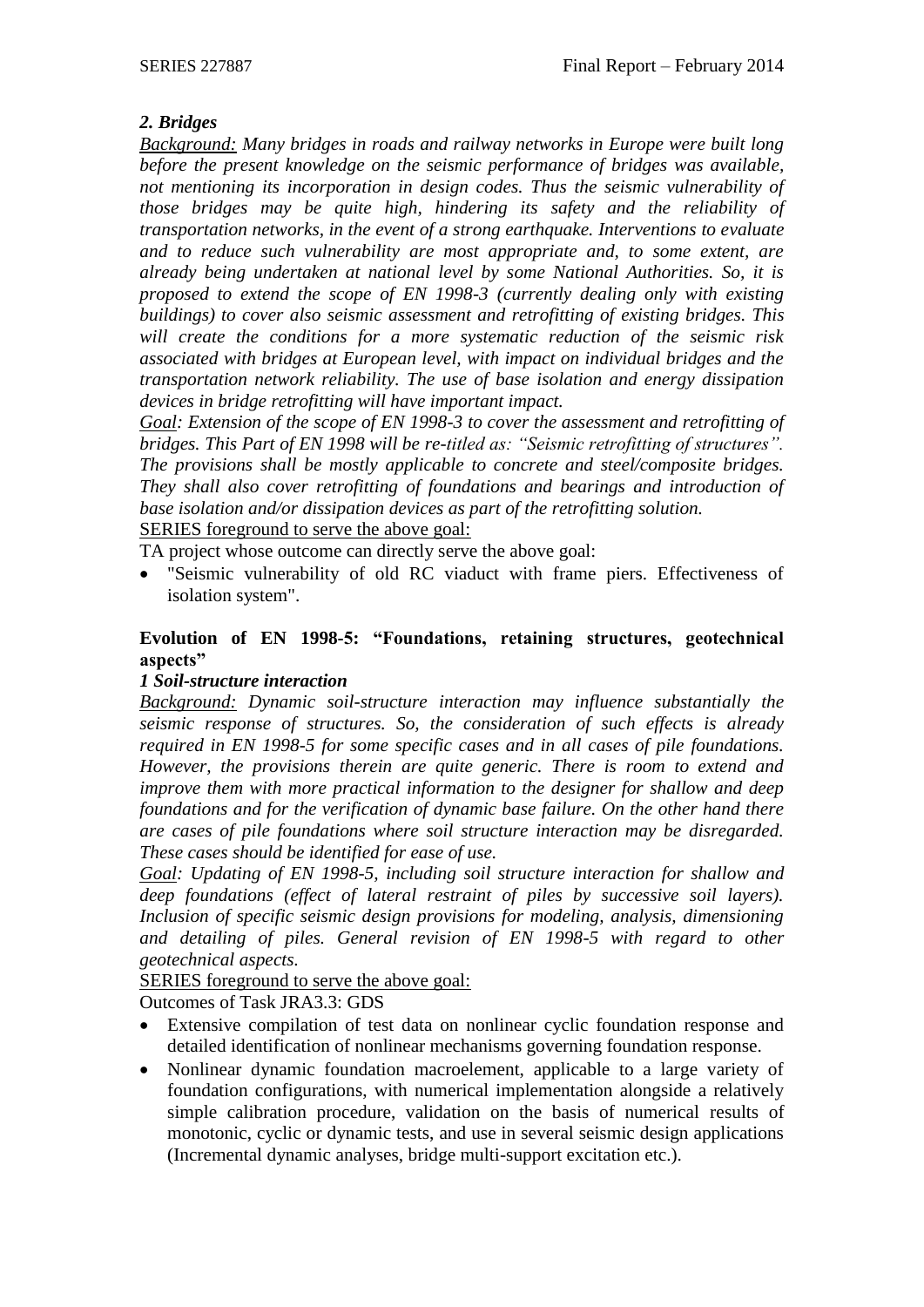#### Outcome of Task JRA3.4: NTUA

- A simplified method for estimation of faulting-induced stressing on structures based on the obtained experimental and numerical results.
- TA projects whose outcomes can directly serve the above goal:
- "Study of multi-building interactions and site-city effect via idealized experimental model"
- "Experimental investigation of dynamic behaviour of cantilever retaining walls
- "Dynamic behaviour of soils reinforced with long inclusions (piles)"
- "Soil-Pile-Structure Seismic Interaction"
- "Centrifuge modeling of dynamic behaviour of box shaped underground structures in sand"
- "Studies of nonlinearity in soils using advanced laboratory-scaled models"
- "Seismic behavior of shallow rectangular underground structures in soft soil
- "Experimental verification of shallow foundation performance in earthquakeinduced liquefaction"
- "Shallow foundations in seismic liquefaction: Study of level, mitigation of effects
- "Seismic performance of propped flexible retaining walls embedded in saturated sand"
- "Investigation of seismic behaviour of shallow rectangular underground structures in soft soils".

# *Evolution of EN 1998-4: "Silos, Tanks, Pipelines"*

*Background: Silos and tanks may be of high cost and in some cases, may pose large risk to the population and/or to the environment in case of failure during a seismic event; their response may involve complex interaction between soil-structure and stored material. The design of a pipeline system through areas with poor and possibly unstable soils may be challenging.* 

*Goal: Thorough updating of EN 1998-4 for consistency with the revised versions of EN 1998-1 and EN 1998-5. Possible transfer of part of the Informative Annexes contents into Normative text.*

SERIES foreground to serve the above goal:

TA projects whose outcomes can directly serve the above goal:

- "Assessment of the seismic behaviour of flat-bottom silos containing grain-like materials".
- "Investigation of seismic behaviour of shallow rectangular underground structures in soft soils."
- "Centrifuge modelling of dynamic behaviour of box shaped underground structures in sand".

The following individuals, all with key roles in SERIES, will ensure, via their institutional positions in CEN/TC250 "Structural Eurocodes" and/or CEN/TC250/SC8 "Eurocode 8" for the upcoming revision of EN 1998, that the SERIES foreground will be exploited in the revision:

- M.N. Fardis (UPAT, SERIES co-ordinator): Vice Chairman of CEN/TC250 "Structural Eurocodes"; member of the selection panel of experts for the revision of Eurocode 8.
- E.C. Carvalho (Member of the External Scientific Committee and of the International Advisory Panel for Research Infrastructures in SERIES): Member of